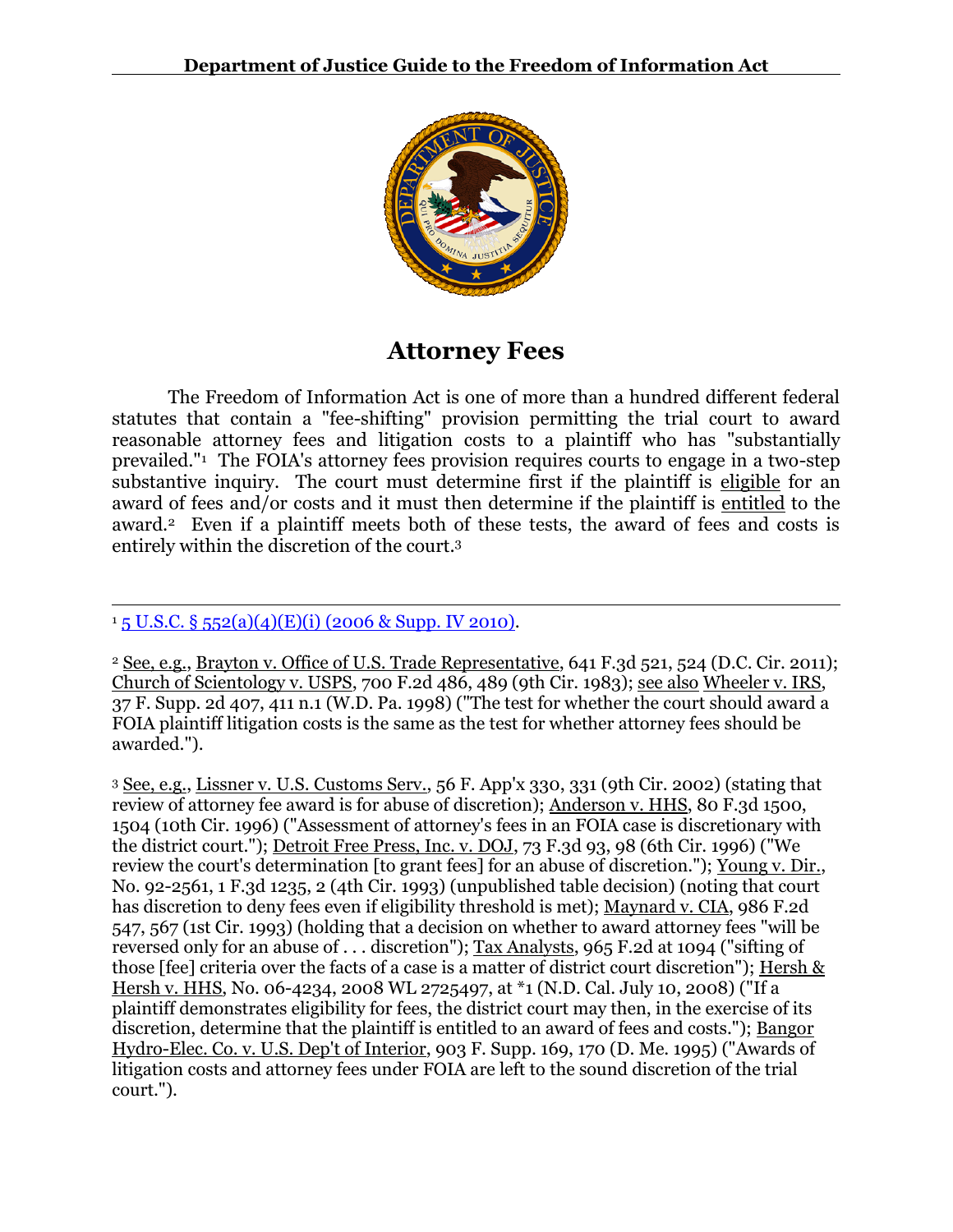# **Threshold Issues**

The FOIA's attorney fees provision limits an award to fees and costs incurred in litigating a case brought pursuant to the FOIA;<sup>4</sup> accordingly, fees and other costs are generally not awarded for services rendered at the administrative level.5 Furthermore, the Court of Appeals for the District of Columbia Circuit has held that FOIA litigation costs related to disputes with third parties, "who are not within the government's authority or control, with respect to litigation issues that were neither raised nor pursued by the government, cannot form the basis of a fee award under 5 U.S.C.  $§ 552(a)(4)(E).$ <sup>"6</sup>

A threshold eligibility matter concerns precisely who can qualify for an award of attorney fees. The D.C. Circuit has found that the Supreme Court's decision in Kay v.

 $\overline{a}$ 

<sup>5</sup> See Elec. Privacy Info. Ctr. v. DHS, 811 F. Supp. 2d 216, 239 (D.D.C. 2011) ("[W]ork performed during administrative proceedings prior to litigation is not recoverable under FOIA."); AutoAlliance Int'l, Inc. v. U.S. Customs Serv., No. 02-72369, slip op. at 3 (E.D. Mich. Mar. 23, 2004) (denying attorney fees for time spent on "administrative appeals that should have been completed prior to filing suit"); Inst. for Wildlife Prot. v. U.S. Fish & Wildlife Serv., No. 02-6178, slip op. at 6 (D. Or. Dec. 3, 2003) (deducting hours spent on FOIA administrative process for fee-calculation purposes); Associated Gen. Contractors v. EPA, 488 F. Supp. 861, 864 (D. Nev. 1980) (concluding that attorney fees are unavailable for work performed at administrative level); cf. Kennedy v. Andrus, 459 F. Supp. 240, 244 (D.D.C. 1978) (rejecting attorney fees claim for services rendered at administrative level under Privacy Act, 5 U.S.C. § 552a (2006)), aff'd, 612 F.2d 586 (D.C. Cir. 1980) (unpublished table decision). But see Or. Natural Desert Ass'n v. Gutierrez, 442 F. Supp. 2d 1096, 1101 (D. Or. 2006) (awarding fees for work performed at the administrative level, on the rationale that "exhaustion of remedies is required and provides a sufficient record for the civil action"), aff'd in part, rev'd in part and remanded in part on other grounds, 572 F.3d 610 (9th Cir. 2009); McCoy v. BOP, No. 03-383, 2005 WL 1972600, at \*4 (E.D. Ky. Aug. 16, 2005) (permitting fees for work on plaintiff's administrative appeal, on the rationale that it "was necessary to exhaust administrative remedies"), reconsideration denied, No. 03-383 (E.D. Ky. Oct. 6, 2005); cf. Tule River Conservancy v. U.S. Forest Serv., No. 97-5720, slip op. at 16-17 (E.D. Cal. Sept. 12, 2000) (allowing attorney fees for prelitigation research on "how to exhaust [plaintiff's] administration remedies prior to filing suit" and on "how to file FOIA complaint").

<sup>6</sup> Judicial Watch, Inc. v. U.S. Dep't of Commerce, 470 F.3d 363, 373 (D.C. Cir. 2006).

<sup>4</sup> See Nichols v. Pierce, 740 F.2d 1249, 1252-54 (D.C. Cir. 1984) (refusing to award fees for plaintiff's success under Administrative Procedure Act, 5 U.S.C. §§ 701-706 (2006), resulting in order to agency to issue regulations, despite plaintiff's claim of victory under FOIA subsection  $(a)(1)$ , because complaint failed to assert claim under or rely specifically on FOIA); see also Hajro v. U.S. Citizenship & Immigration Serv., 900 F. Supp. 2d 1034, 1044 (N.D. Cal. 2012) (refusing to award fees for due process violation claims as "nothing in [the FOIA's] history suggests the intrusion of parallel rights, like due process, resulting from the same set of actions that violate FOIA" are recoverable).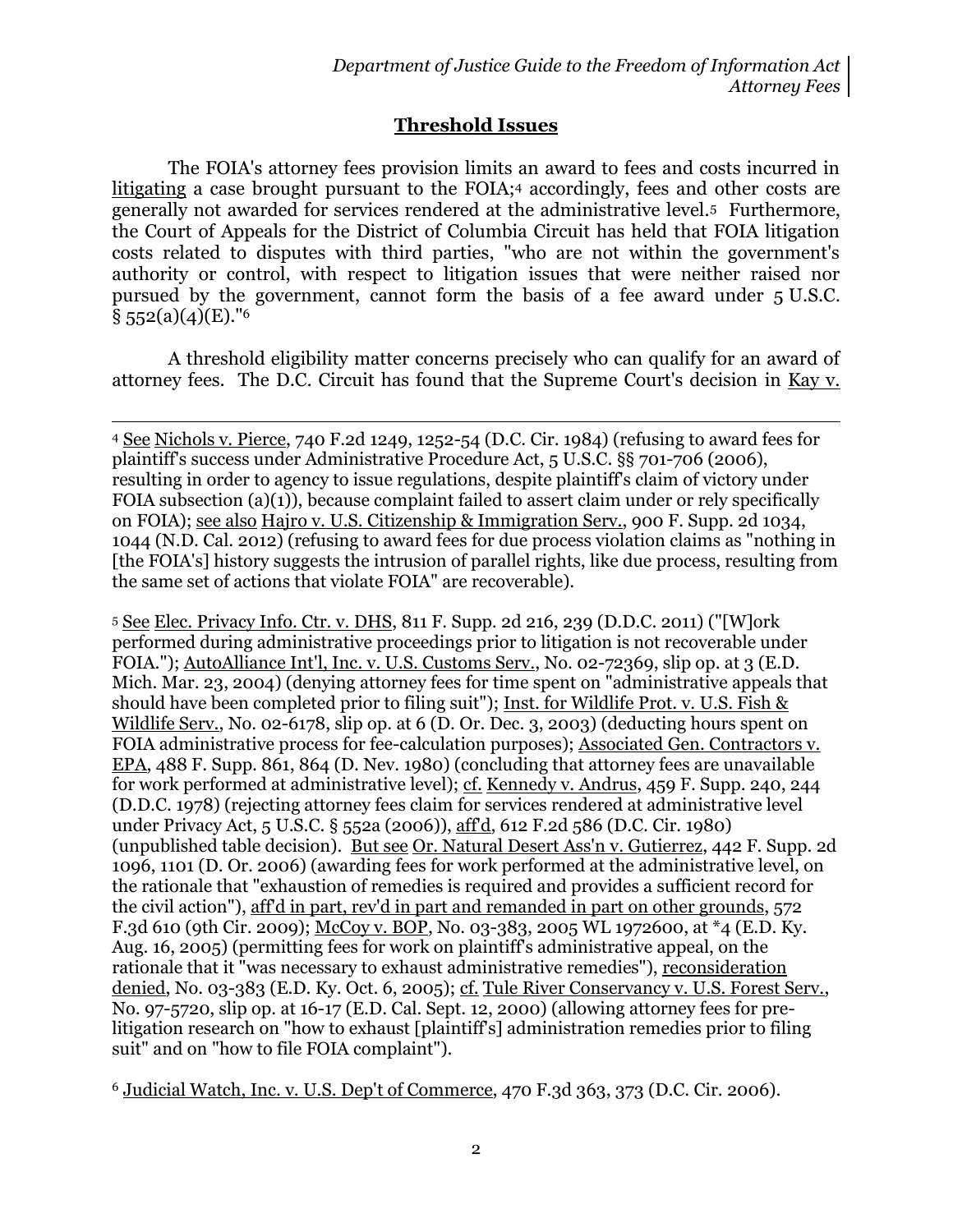Ehrler<sup>7</sup> establishes that subsection  $(a)(4)(E)(i)$  of the FOIA does not authorize the award of fees to a pro se non-attorney plaintiff, because "the word 'attorney,' when used in the context of a fee-shifting statute, does not encompass a layperson proceeding on his own behalf."8 In order to be eligible for attorney fees, therefore, a FOIA plaintiff must have a representational relationship with an attorney.<sup>9</sup>

Furthermore, Kay indicated that no award of attorney fees should be made to a pro se plaintiff who also is an attorney.10 Because the fee-shifting provision of the FOIA

 $\overline{a}$ 

<sup>8</sup> Benavides v. BOP, 993 F.2d 257, 259 (D.C. Cir. 1993) (explaining Kay decision); see Pickering-George v. DEA, No. 08-5227, 2009 U.S. App. LEXIS 12064, at \*3 (D.C. Cir. June 3, 2009) (unpublished summary order) (finding pro se plaintiff ineligible for award of fees); Bensman v. U.S. Fish & Wildlife Serv., 49 F. App'x 646, 647 (7th Cir. 2002) ("Even when a pro se litigant performs the same tasks as an attorney, he is not entitled to reimbursement for his time."); Skurow v. DHS, 892 F. Supp. 2d 319, 334 (D.D.C. 2012) (finding pro se plaintiff not entitled to attorney fees for work performed prior to counsel entering his appearance); Murray v. Lappin, No. 09-992, 2011 WL 3438883, at \*5 (D.D.C. Aug. 5, 2011) (noting that D.C. Circuit has held that pro se plaintiffs are not eligible for fees, and commenting that such an award would "defeat the legislative intent of the fee provision set forth in the FOIA"); Coven v. OPM, No. 07-01831, 2010 WL 1417314, at \*3 (D. Ariz. Apr. 5, 2010) (adhering to its prior ruling that, as pro se litigant, plaintiff not eligible for award of fees); Jordan v. DOJ, No. 07-02303, 2009 WL 2913223, at \*27 (D. Colo. Sept. 8, 2009) (adopting magistrate's recommendation to deny pro se litigant's request for fees); Browder v. Fairchild, No. 08-15, 2009 WL 2240388, at \*2 (W.D. Ky. July 24, 2009) (explaining that pro se litigants are generally not entitled to attorney fees); Deichman v. United States, No. 2:05cv680, 2006 WL 3000448, at \*7 (E.D. Va. Oct. 20, 2006) (holding that pro se litigant cannot recover attorney fees under FOIA).

<sup>9</sup> See Kooritzky v. Herman, 178 F.3d 1315, 1323 (D.C. Cir. 1999) (holding that for all similarly worded fee-shifting statutes, "the term 'attorney' contemplates an agency relationship between a litigant and an independent lawyer"); see also Blazy v. Tenet, 194 F.3d 90, 94 (D.C. Cir. 1999) (concluding that attorney need not file formal appearance in order for litigant to claim fees for consultations, so long as attorney-client relationship existed) (Privacy Act case); Nulankeyutmonen Nkihtaqmikon v. BIA, 723 F. Supp. 2d 272, 282 (D. Me. 2010) (agreeing that plaintiff could recover fees for law students working under supervision of clinic attorney); cf. Anderson v. U.S. Dep't of the Treasury, 648 F.2d 1, 3 (D.C. Cir. 1979) (indicating that when an organization litigates through in-house counsel, any payable attorney fees should not "exceed[] the expenses incurred by [that party] in terms of [in-house counsel] salaries and other out-of-pocket expenses").

<sup>10</sup> 499 U.S. at 438 ("The statutory policy of furthering the successful prosecution of meritorious claims is better served by a rule that creates an incentive to retain counsel in every case.") (emphasis added). But see Baker & Hostetler LLP v. U.S. Dep't of Commerce, 473 F.3d 312, 324 (D.C. Cir. 2006) (relying on dictum in Kay and holding that law firm representing itself is eligible for attorney's fees), reh'g denied, No. 05-5185 (D.C. Cir. Apr. 24, 2007).

<sup>7</sup> 499 U.S. 432 (1991).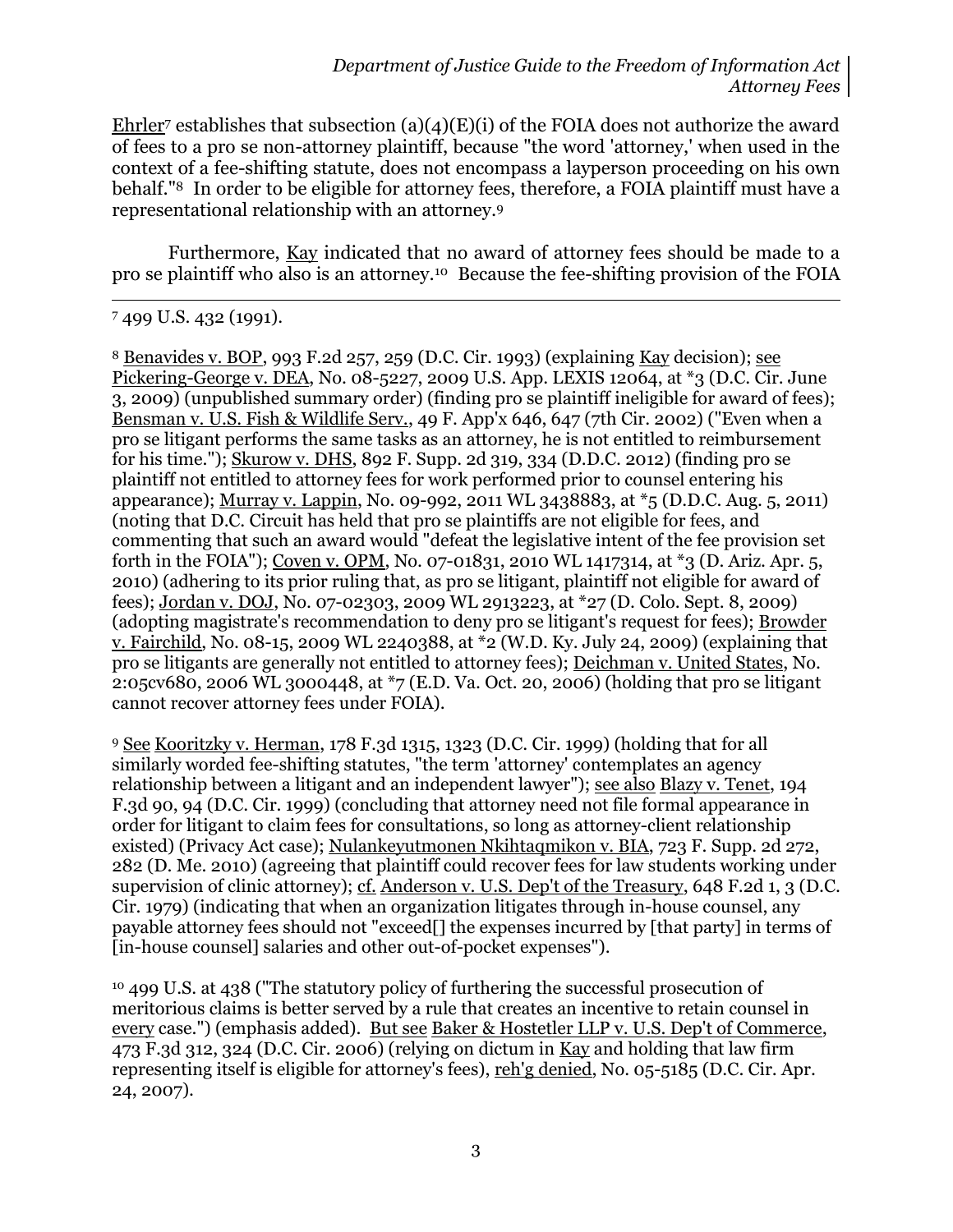was intended "'to encourage potential claimants to seek legal advice before commencing litigation,'"<sup>11</sup> and because a pro se attorney, by definition, does not seek out the "'detached and objective perspective necessary"' to litigate his FOIA case,<sup>12</sup> the overwhelming majority of courts have agreed with Kay and have held that a pro se attorney is not eligible for a fee award that otherwise would have had to be paid to counsel.13 This is particularly so because "[a]n award of attorney's fees was intended to relieve plaintiffs of the burden of legal costs, not reward successful claimants or penalize the government."<sup>14</sup>

A pro se attorney who claims that his or her status is merely "technical" because he or she represents an undisclosed client is looked upon with disfavor. In rejecting such a claim, the D.C. Circuit has declared that "status as both attorney and litigant may be a 'technicality,' but it is a legally meaningful one and not to be ignored."15 Finding

<sup>11</sup> Kay, 499 U.S. at 434 n.4 (quoting Falcone v. IRS, 714 F.2d 646, 647 (6th Cir. 1983)).

 $12 \underline{Id.}$ 

 $\overline{a}$ 

<sup>13</sup> See, e.g., Pietrangelo v. U.S. Army, 568 F.3d 341, 342 (2d Cir. 2009) (joining its "sister Circuits" in holding that attorney appearing pro se in FOIA suit not eligible for award of fees); Burka v. HHS, 142 F.3d 1286, 1289 (D.C. Cir. 1998) ("It is . . . impossible to conclude otherwise than that pro se litigants who are attorneys are not entitled to attorney's fees under FOIA."); Ray v. DOJ, 87 F.3d 1250, 1252 (11th Cir. 1996) (deciding that principles announced in Kay apply with "equal force" in FOIA case); Kemmerly v. U.S. Dep't of Interior, No. 07-9794, 2010 WL 2985813, at \*8 (E.D. La. July 26, 2010) (finding D.C. Circuit's decision in Burka "persuasive") aff'd and remanded on other grounds, 403 Fed. App'x 303 (5th Cir. 2011); Albino v. USPS, No. 01-563, 2002 WL 32345674, at \*8 (W.D. Wis. May 20, 2002) (agreeing that pro se plaintiffs who are attorneys are barred from receiving attorney fees under the rationale of Kay); Manos v. Dep't of the Air Force, 829 F. Supp. 1191, 1193 (N.D. Cal. 1993) (stating that "fairness and sound policy" compel same treatment of attorney and non-attorney pro se FOIA plaintiffs); Whalen v. IRS, No. 92C 4841, 1993 WL 532506, at \*11 (N.D. Ill. Dec. 20, 1993) (finding "no satisfactory distinction between pro se FOIA litigants who are lawyers and those who are not for the propose of awarding fees"); cf. Chin v. U.S. Dep't of the Air Force, No. 99-31237, slip op. at 3 (5th Cir. June 15, 2000) (per curiam) (assuming, but not deciding, that Cazalas v. DOJ, 709 F.2d 1051 (5th Cir. 1983), which awarded fee to a pro se attorney, has been "rendered moribund"). But see Riser v. U.S. Dep't of State, No. 09-3273, 2010 WL 4284925, at \*8 (S.D. Tex. Oct. 22, 2010) (explaining that "'[p]ro se litigants are not entitled to attorney fees under either the FOIA or the Privacy Act unless the litigant is also an attorney'" (quoting Smith v. O'Brien, No. 94-41371, 1995 WL 413052, at \*2 (5th Cir. 1995) (unpublished per curiam)); Texas v. ICC, 935 F.2d 728, 731 (5th Cir. 1991) (pointing out that "lawyers who represent themselves in FOIA actions may recover under the fee-shifting provision").

<sup>14</sup> Burka, 142 F.3d at 1289-90; see Dixie Fuel Co. v. Callahan, 136 F. Supp. 2d 659, 661 (E.D. Ky. 2001).

<sup>15</sup> Burka, 142 F.3d at 1291.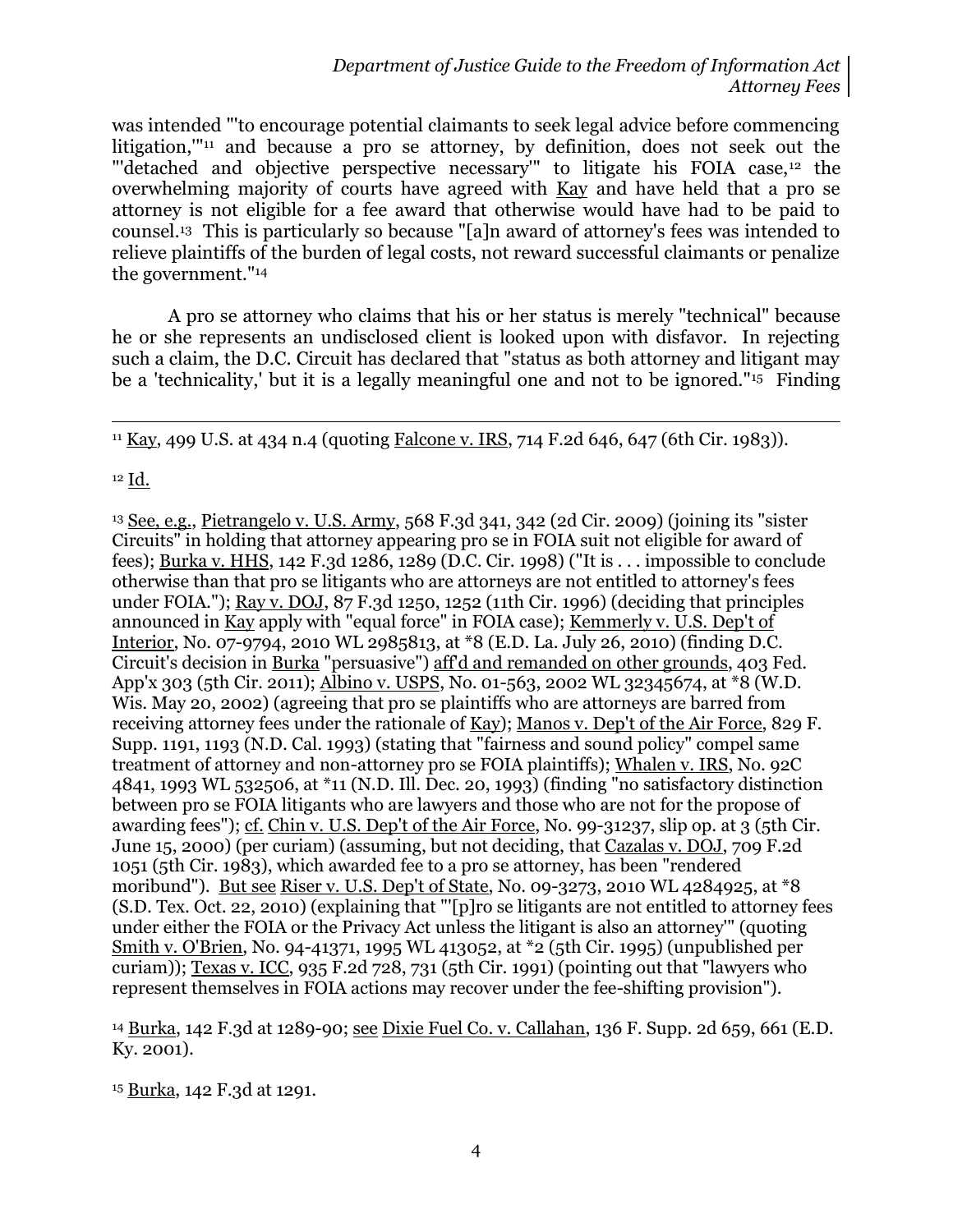*Department of Justice Guide to the Freedom of Information Act Attorney Fees*

that the pro se attorney "controlled the legal strategy and presentation" of the case, the D.C. Circuit similarly denied fees for the services of that pro se attorney's lawyercolleagues who worked under his direction, "because there was no attorney-client relationship between them."16 Of course, if an attorney actually retains outside counsel to represent him or her, those fees may be compensable.<sup>17</sup>

On the other hand, in Baker & Hostetler LLP v. U. S. Department of Commerce the D.C. Circuit, relying on dictum in Kay, held that a law firm representing itself is eligible for attorney's fees.18 In its analysis, the D.C. Circuit explained that the Supreme Court was clear that "the exception for individual plaintiffs who represent themselves does not apply to organizations."19 As the Supreme Court made no distinction between law firms and other types of organizations represented by in-house counsel, the D.C. Circuit concluded that a law firm representing itself is eligible for an award of attorney fees.<sup>20</sup>

Unlike attorney fees, the costs of litigating a FOIA suit can reasonably be incurred by, and awarded to, even a pro se litigant who is not an attorney.<sup>21</sup> Although a federal statute, 28 U.S.C. § 1920,<sup>22</sup> lists certain items that may be taxed as costs,<sup>23</sup> in some

 $\overline{a}$ <sup>16</sup> Id.

<sup>17</sup> See, e.g., Ray v. DOJ, 856 F. Supp. 1576, 1582 (S.D. Fla. 1994), aff'd, 87 F.3d 1250 (11th Cir. 1996); Whalen, 1993 WL 532506, at \*11.

<sup>18</sup> Baker & Hostetler LLP, 473 F.3d at 324.

<sup>19</sup> Id. at 325.

 $20$  Id. at 326.

<sup>21</sup> See Carter v. VA, 780 F.2d 1479, 1481-82 (9th Cir. 1986); DeBold v. Stimson, 735 F.2d 1037, 1043 (7th Cir. 1984); Clarkson v. IRS, 678 F.2d 1368, 1371 (11th Cir. 1983); Crooker v. DOJ, 632 F.2d 916, 921-22 (1st Cir. 1980); Jordan, 2009 WL 2913223, at \*27 (explaining that pro se plaintiffs who substantially prevail may be awarded litigation costs); Maydak v. DOJ, 579 F. Supp. 2d 105, 107-08 (D.D.C. 2008); Pietrangelo v. U.S. Dep't of the Army, No. 06-CV-170, 2007 WL 1874190, at \*13 (D. Vt. June 27, 2007) (same); Dorn v. Comm'r, No. 03-CV5-39, 2005 WL 1126653, at \*4 (M.D. Fla. May 12, 2005) (recognizing that pro se litigant "could be entitled to costs," but denying such award because "plaintiff did not substantially prevail"); Albino, 2002 WL 32345674, at \*1 (awarding costs because pro se plaintiff substantially prevailed); Wheeler, 37 F. Supp. 2d at 411.

 $22(2006)$ .

<sup>23</sup> 28 U.S.C. § 1920 ("A judge or clerk . . . may tax as costs the following: (1) Fees of the clerk and marshal; (2) Fees of the court reporter . . . ; (3) Fees and disbursements for printing and witnesses; (4) Fees for exemplification and copies of papers necessarily obtained for use in the case; (5) Docket fees under section 1923 of this title; (6) Compensation of court appointed experts[.]").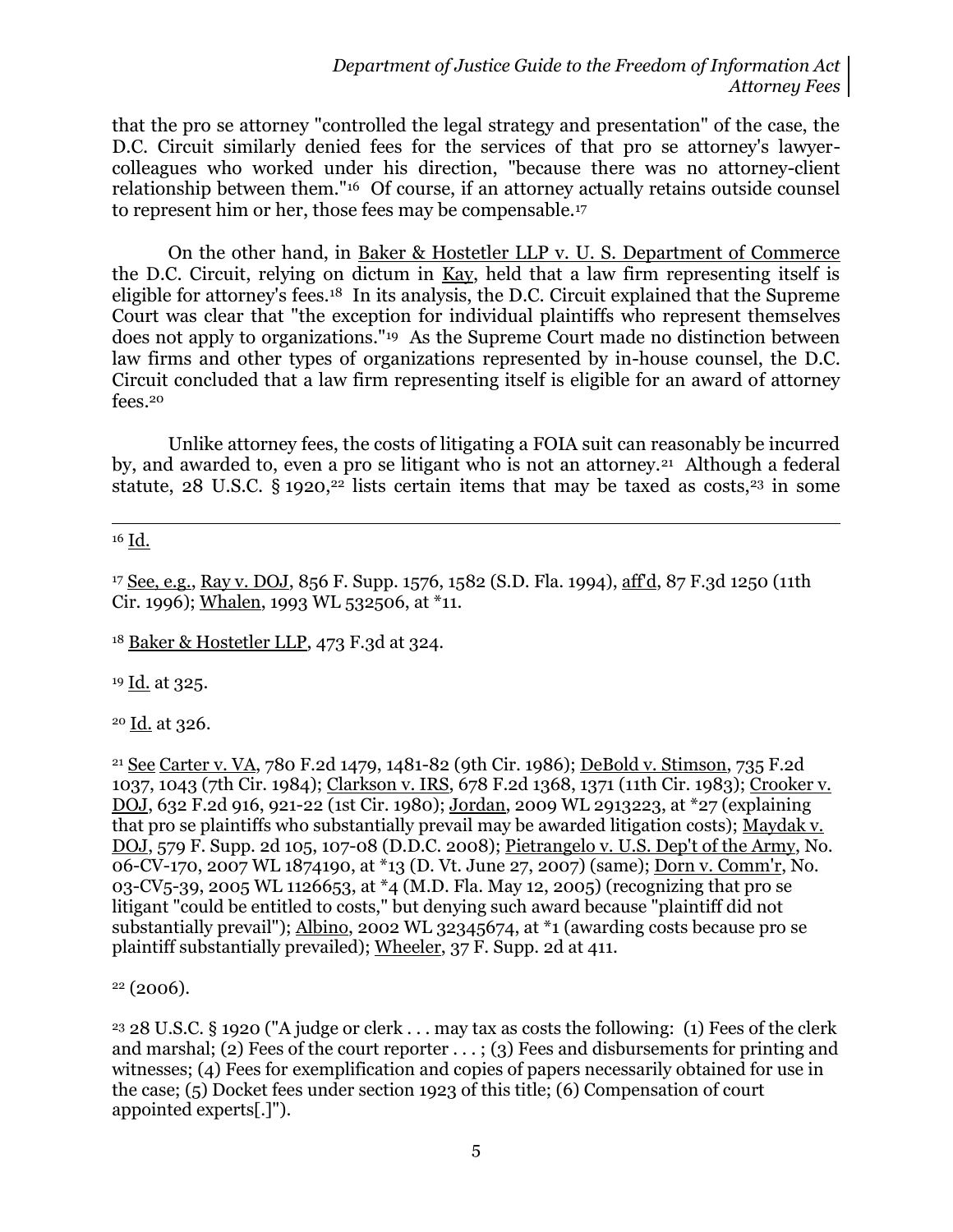instances FOIA costs have been awarded independently of this statute.24 "Costs" in a FOIA case have been interpreted to include photocopying, postage, typing, transcription, parking, and transportation expenses, in addition to routine filing costs and marshals' fees paid at the trial level,<sup>25</sup> as well as the fees paid to a special master appointed by the court to review documents on its behalf.<sup>26</sup> However, a plaintiff cannot seek to have work done by an attorney compensated under the guise of "costs."<sup>27</sup>

Any FOIA plaintiff, including a corporation or even a State, that does engage the services of an attorney for litigation is eligible to seek an award of attorney fees and costs.28 By the same token, if it prevails, even a defendant agency may recover its costs

 $\overline{a}$ 

<sup>25</sup> See Hernandez v. U.S. Customs & Border Prot., No. 10-4602, 2012 U.S. Dist. LEXIS 14290, at \*54-55 (E.D. La. Feb. 7, 2012) (awarding plaintiff deposition transcription costs and filing fees); Kuzma, 821 F.2d at 931-34 (finding that costs may include photocopying, postage, covers, exhibits, typing, transportation, and parking fees, but not "cost of law books readily available in libraries"); Williams v. Dep't of the Army, No. 92-20088, 1993 WL 372245, at \*6 (N.D. Cal. Sept. 13, 1993) (agreeing that such costs are recoverable if "they are reasonable"). But see Carpa v. FBI, No. 00-2025, slip op. at 2 (D.D.C. Oct. 15, 2001) (denying pro se plaintiff reimbursement for costs of postage and office supplies because such costs "not typically recoverable" under local court rule); Trenerry v. IRS, No. 90-C-444, 1994 WL 25877, at \*1 (N.D. Okla. Jan. 26, 1994) (refusing to allow costs for transportation, supplies, or "any other costs not properly taxed pursuant to 28 U.S.C. § 1920").

<sup>26</sup> See Wash. Post v. DOD, 789 F. Supp. 423, 424 (D.D.C. 1992) (apportioning special master's fees equally between plaintiff and government).

<sup>27</sup> See Anderson, 80 F.3d at 1508 (suggesting that work done by attorneys is not "properly a cost item"); see also Comer, 2002 WL 31835437, at \*2 (rejecting pro se plaintiff's costsreimbursement request for "paralegal fees").

<sup>28</sup> See, e.g., Texas, 935 F.2d at 733 ("[T]he goal of encouraging litigation of meritorious FOIA claims is doubtlessly furthered by reimbursing the legal fees of all complainants who substantially prevail and who meet the traditional criteria — even those complainants, such as corporations or states, who could finance their own lawsuit."); Assembly of Cal. v. U.S. Dep't of Commerce, No. Civ-S-91-990, 1993 WL 188328, at \*6 (E.D. Cal. May 28, 1993) ("Although the Assembly may have more resources than some private citizens, this does not mean the Assembly is any less restricted with respect to allocating its resources.").

<sup>24</sup> See Blazy, 194 F.3d at 95 (stating that "§ 1920 does not serve as a limit on recovery of litigation costs under either FOIA or the Privacy Act"); Kuzma v. IRS, 821 F.2d 930, 933 (2d Cir. 1987) (concluding that "the policies underlying § 1920 are antithetical to the remedial purpose" of the FOIA); Comer v. IRS, No. 97-76329, 2002 WL 31835437, at \*2 (E.D. Mich. Oct. 30, 2002) (refusing to limit costs under FOIA to those contained in 28 U.S.C. § 1920); Tax Analysts v. IRS, No. 94-923, 1998 WL 283207, at \*3 (D.D.C. Mar. 17, 1998) (same).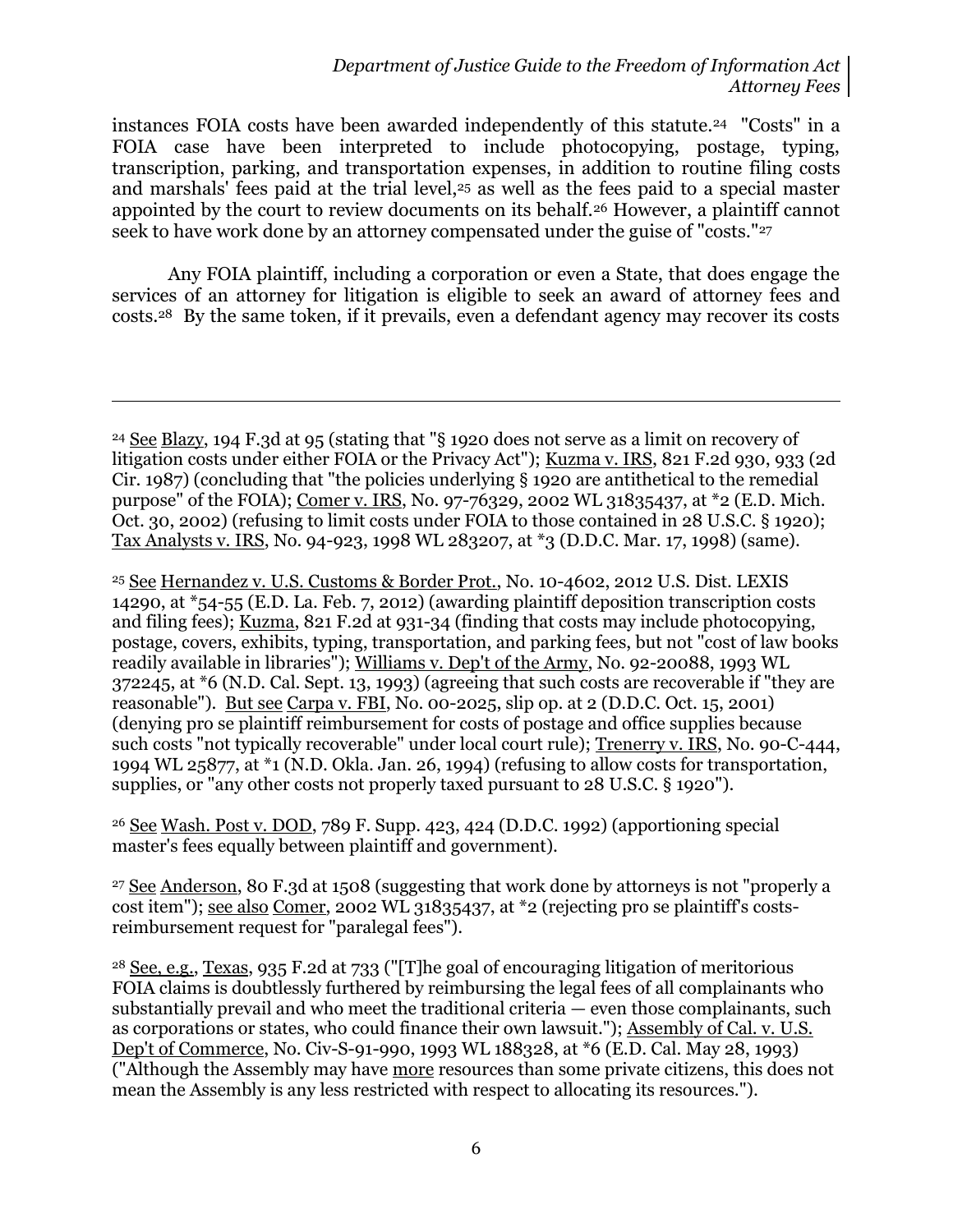pursuant to Rule 54(d) of the Federal Rules of Civil Procedure, although such recoveries are uncommon.<sup>29</sup>

# **Eligibility**

Assuming that a plaintiff qualifies under the threshold standards described above, the next step is to determine whether the plaintiff is eligible for a fee award under the circumstances of the case. <sup>30</sup> This, in turn, requires a determination that the plaintiff has "substantially prevailed" within the meaning of subsection (a)(4)(E)(ii) of the FOIA. A FOIA complainant has "substantially prevailed" if the complainant "obtained relief through either  $-$  (I) a judicial order, or an enforceable written agreement or consent decree; or (II) a voluntary or unilateral change in position by the agency, if the complainant's claim is not insubstantial."<sup>31</sup> This standard was included in the FOIA as part of the FOIA amendments made in 2007 by the "Openness Promotes Effectiveness in our National Government Act of 2007," or the "OPEN Government Act of 2007."<sup>32</sup> The OPEN Government Act amended the FOIA's preexisting attorney fees provision by defining the circumstances under which a FOIA plaintiff can be deemed to have "substantially prevailed."<sup>33</sup> Prior to the enactment of the OPEN Government Act, eligibility was determined based on the test set forth in Buckhannon Board & Care Home, Inc. v. West Virginia Department of Health & Human Resources.<sup>34</sup> The Court of Appeals for the District of Columbia Circuit has held that with passage of the OPEN Government Act, "Congress amended the FOIA to incorporate the catalyst theory."<sup>35</sup>

<sup>29</sup> See, e.g., Chin, No. 99-31237, slip op. at 3 (5th Cir. June 15, 2000) (ordering plaintiff to pay defendant's costs on appeal); Donohue v. DOJ, No. 84-3451, slip op. at 1-2 (D.D.C. Mar. 7, 1988) (granting government's bill of costs for reimbursement of reporter, witness, and deposition expenses); Medoff v. CIA, No. 78-733, slip op. at 1 (D.N.J. Mar. 13, 1979) (awarding government, as prevailing party, its litigation costs in full amount of ninety-three dollars, effectively against ACLU, in accordance with statutory authorization contained in 28 U.S.C. § 1920); see also Baez v. DOJ, 684 F.2d 999, 1005-06 (D.C. Cir. 1982) (en banc) (assessing against unsuccessful plaintiff all costs of appeal).

<sup>30</sup> See Rosenfeld v. DOJ, 903 F. Supp. 2d 859, 869 (N.D. Cal. 2012) (noting that "[i]t is the Plaintiff's burden to present convincing evidence of his eligibility for a fee award under the FOIA").

 $31\overline{5}$  U.S.C. §  $552(a)(4)$ (E)(ii) (2006 & Supp. IV 2010).

<sup>32</sup> [OPEN Government Act of 2007, Pub. L. No. 110-175, 121 Stat. 2524](http://www.justice.gov/oip/amended-foia-redlined-2010.pdf) (codified at [5 U.S.C. §](http://www.justice.gov/oip/amended-foia-redlined-2010.pdf)   $552(a)(4)(E)(ii)$ ).

<sup>33</sup> See id. [§ 4.](http://www.justice.gov/oip/amended-foia-redlined-2010.pdf)

 $\overline{a}$ 

<sup>34</sup> 532 U.S. 598 (2001) (non-FOIA case) (holding that attorney fees are allowable only if there is judicially sanctioned change in relationship between parties).

<sup>35</sup> Summers v. DOJ, No. 07-5315, 2009 WL 1812760, at \*2 (D.C. Cir. June 26, 2009).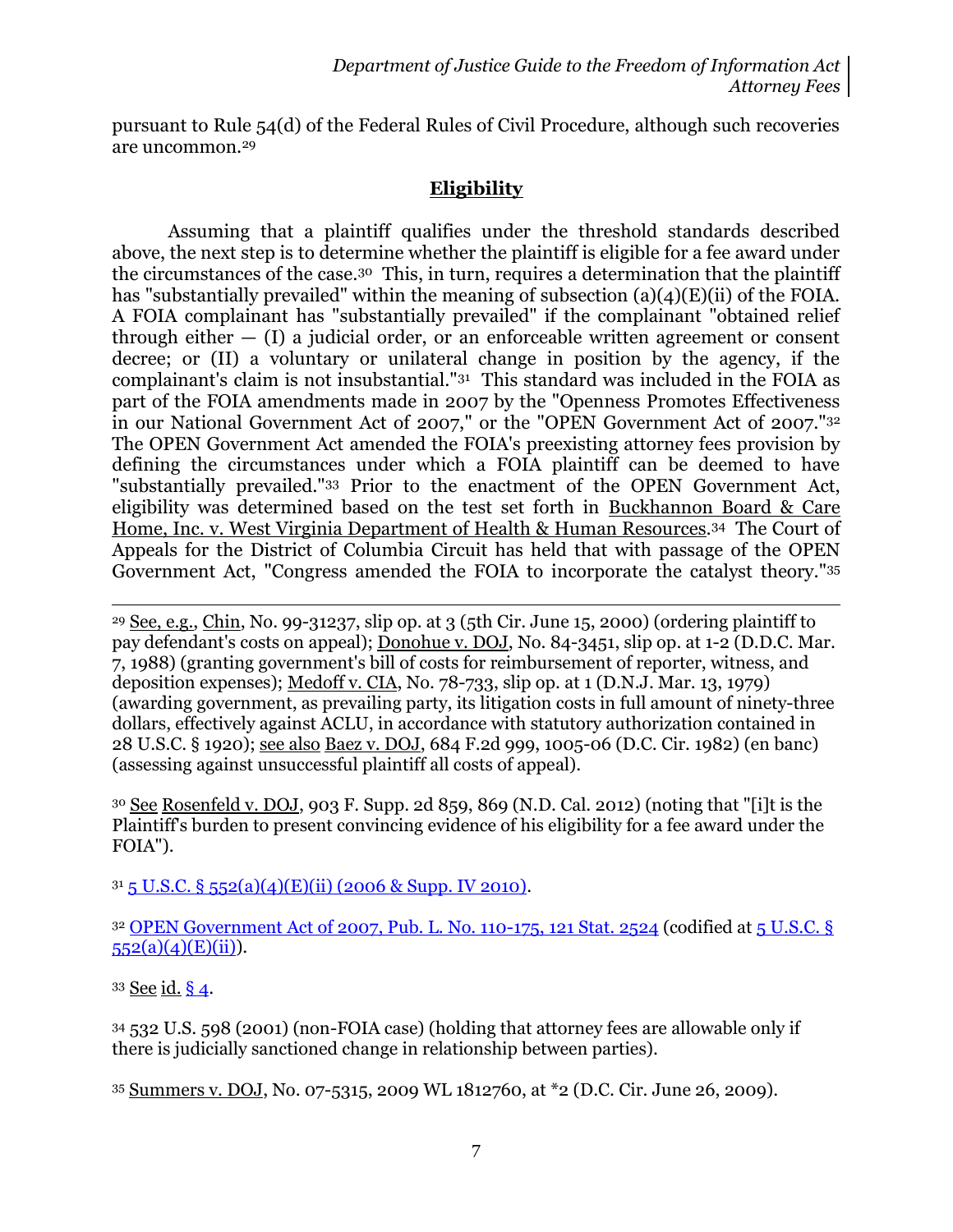Under the "catalyst theory" a plaintiff has been found eligible for attorney fees if his lawsuit served as a "catalyst" in achieving a voluntary change in the agency's conduct.<sup>36</sup> The D.C. Circuit has held that "the mere filing of the complaint and the subsequent release of the documents is insufficient to establish causation."<sup>37</sup>

The District Court for the District of Columbia has found the first statutory basis for eligibility, which requires an order, an enforceable written agreement or consent decree, satisfied through the existence of a judicial order requiring production of documents by a specific date.<sup>38</sup> For example, in Citizens for Responsibility & Ethics in Washington v. Department of Justice<sup>39</sup> the court found that a plaintiff substantially prevailed based on a scheduling order proposed by the defendant and adopted by the court that "required Defendant to complete processing of and produce all non-referred, non-exempt documents by a specified date." <sup>40</sup> The court determined that "[d]espite Defendant's attempt to characterize the order as mere 'housekeeping,' it does not simply 'require the parties to meet and confer and then submit a joint status or scheduling

 $\overline{a}$ <sup>36</sup> Buckhannon, 532 U.S. at 600 (explaining "catalyst theory"); see also Hernandez v. U.S. Customs & Border Prot., No. 10-4602, 2012 U.S. Dist. LEXIS 14290, at \*15 (E.D. La. Feb. 7, 2012) (explaining that Buckhannon rule "drew considerable criticism" as it "allowed the Government to ignore valid FOIA claims but prevent an award of attorney fees by disclosing the documents at the last moment before the Plaintiff obtained a judgment"); Poett v. DOJ, No. 08-622, 2010 WL 3892249, at \*5 (D.D.C. Sept. 30, 2010) (magistrate's recommendation) ("The OPEN Government Act of 2007 ('OGA') eliminated the requirement of judicial imprimatur but left the causation requirement intact."), adopted, 846 F. Supp. 2d 96 (D.D.C. 2012).

<sup>37</sup> Weisberg v. DOJ, 745 F.2d 1476, 1496 (D.C. Cir. 1984) (further explaining that "causation inquiry must take into account 'whether the agency upon actual and reasonable notice of the request, made a good faith effort to search out material and to pass on whether it should be disclosed'" (citing [Cox v. DOJ, 601 F.2d 1, 6 \(D.C. Cir. 1979\)\)](https://web2.westlaw.com/find/default.wl?mt=Westlaw&db=350&tc=-1&rp=%2ffind%2fdefault.wl&findtype=Y&ordoc=1984146916&serialnum=1979113558&vr=2.0&fn=_top&sv=Split&tf=-1&pbc=1E53318F&rs=WLW12.04)); <u>see also Calypso Cargo Ltd. v.</u> U.S. Coast Guard, 850 F. Supp. 2d 1, 4 (D.D.C. 2011) ("Something more than 'post hoc, ergo propter hoc must be shown." (citing Public Law Educ. Inst. v. Dep't of Justice, 744 F.2d 181, 183 (D.C. Cir. 1984))); Frye v. EPA, No. 90-3041, 1992 WL 237370, at \*4 (D.D.C. Aug. 31, 1992) ("[W]hile plaintiff's lawsuit appears to have served as a catalyst for EPA's eventual disclosures, it is not at all clear that it was the **cause**" of EPA's voluntary disclosure.).

<sup>38</sup> See Citizens for Responsibility & Ethics in Wash. v. DOJ, 820 F. Supp. 2d 39, 47 (D.D.C. 2011); Judicial Watch, Inc. v. DOJ, 774 F. Supp. 2d 225, 229 (D.D.C. 2011) (citing D.C. Circuit's decisions in Judicial Watch, Inc. v. FBI, 522 F.3d 364 (D.C. Cir. 2008), and Davy v. CIA, 456 F.3d 162 (D.C. Cir. 2006), which found that FOIA plaintiffs "prevailed" on basis of joint stipulations approved by district courts that required production of documents, then concluding that minute order in this case "fits squarely within the holdings of these cases").

<sup>39</sup> 820 F. Supp. 2d at 47.

<sup>40</sup> Id. at 44 (noting fact that defendants proposed order rather than plaintiff was without consequence).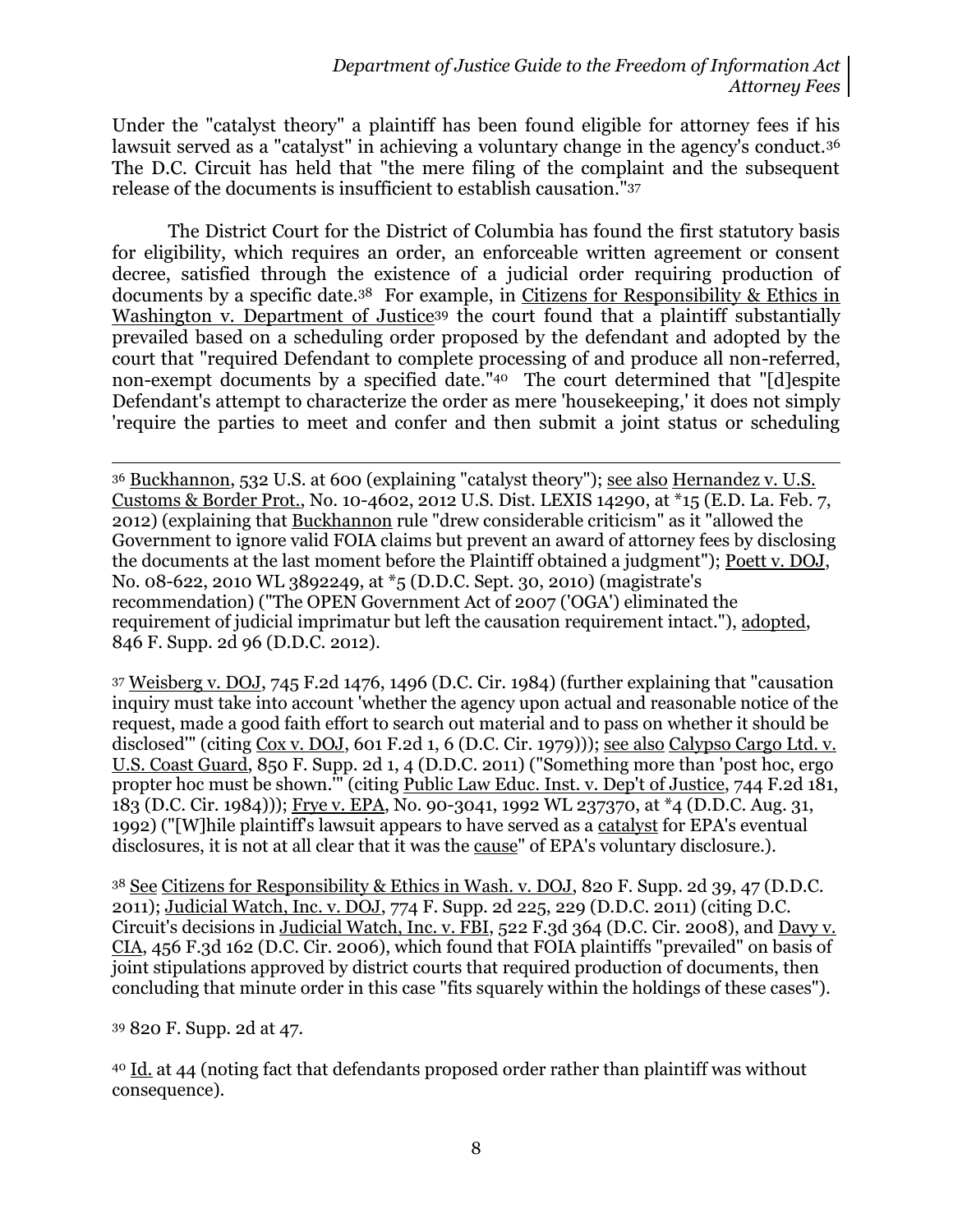report.'"<sup>41</sup> Courts in other districts have ruled otherwise, finding such orders insufficient to establish eligibility. 42

A court has held that an order to produce a Vaughn Index was enough to establish eligibility,<sup>43</sup> while another court held to the contrary.<sup>44</sup>

Orders resulting from summary judgment motions have also been found to create eligibility for fees, even when the plaintiff only prevails on a portion of the motion.<sup>45</sup>

Eligibility has also been found to be satisfied by a consent decree even when the parties agreed that neither party was a prevailing party for purposes of a fee award. 46 The court explained that the parties could not "circumvent the law by contract," and because the amended attorney fee provision states that the existence of a consent decree is enough to establish a prevailing party, found the plaintiff eligible for fees.<sup>47</sup>

 $\overline{a}$ <sup>41</sup> Id.; see also Judicial Watch, 774 F. Supp. 2d at 229 (noting that D.C. Circuit has "repeatedly rejected" arguments that such an order is "merely procedural").

<sup>42</sup> See Pohl v. EPA, No. 09-1480, 2012 WL 762083, at \*14 (W.D. Pa. March 7, 2012) (finding order directing production of data by certain date "merely memorialized the representations of Government counsel during a case management conference"); Waage v. IRS, 656 F. Supp. 2d 1235, 1239 (S.D. Cal. 2009) (concluding that magistrate's order "merely documented the agreement reached between the parties" and did "not make the Plaintiff the prevailing party").

<sup>43</sup> Mullen v. U.S. Army Crim. Investigation Command, No. 10-262, 2012 WL 2681300, at \*8 (E.D. Va. July 6, 2012).

<sup>44</sup> Baker v. DHS, No. 3:11-CV-588, 2012 WL 5876241, at \*4 (M.D. Pa. Nov. 20, 2012) (concluding that order requiring production of Vaughn Index not type of "court-ordered relief" that would create eligibility for fees).

<sup>45</sup> See Hernandez v. U.S. Customs & Border Prot., No. 10-4602, 2012 U.S. Dist. LEXIS 14290, at \*21 (E.D. La. Feb. 7, 2012) (determining that order granting plaintiff's motion for partial summary judgment "altered the legal relationship of the parties in Plaintiff's favor, which is all that is required to establish his eligibility for a fee award under FOIA"); United Am. Fin., Inc. v. Potter, 770 F. Supp. 2d 252, 255 (D.D.C. 2011) (finding eligibility conceded by defendant where court granted in part and denied in part its final motion for summary judgment); cf. Harrison v. BOP, 681 F. Supp. 2d 76, 85 (D.D.C. 2010) (noting that plaintiff would not be eligible for attorney fees based on order denying motion for summary judgment in part because "a denial of summary judgment without prejudice means only that the movant [] has not prevailed; it does not mean that the non-movant has prevailed").

<sup>46</sup> Wildlands CPR v. U.S. Forest Service, 558 F. Supp. 2d 1096, 1100 (D. Mont. 2008).

47 Id. at 1100; cf. Queen Anne's Conservation Assoc. v. U.S. Dep't of State, 800 F. Supp. 2d 195, 197 (D.D.C. 2011) (accepting stipulation between parties in which entitlement to fees and costs conceded).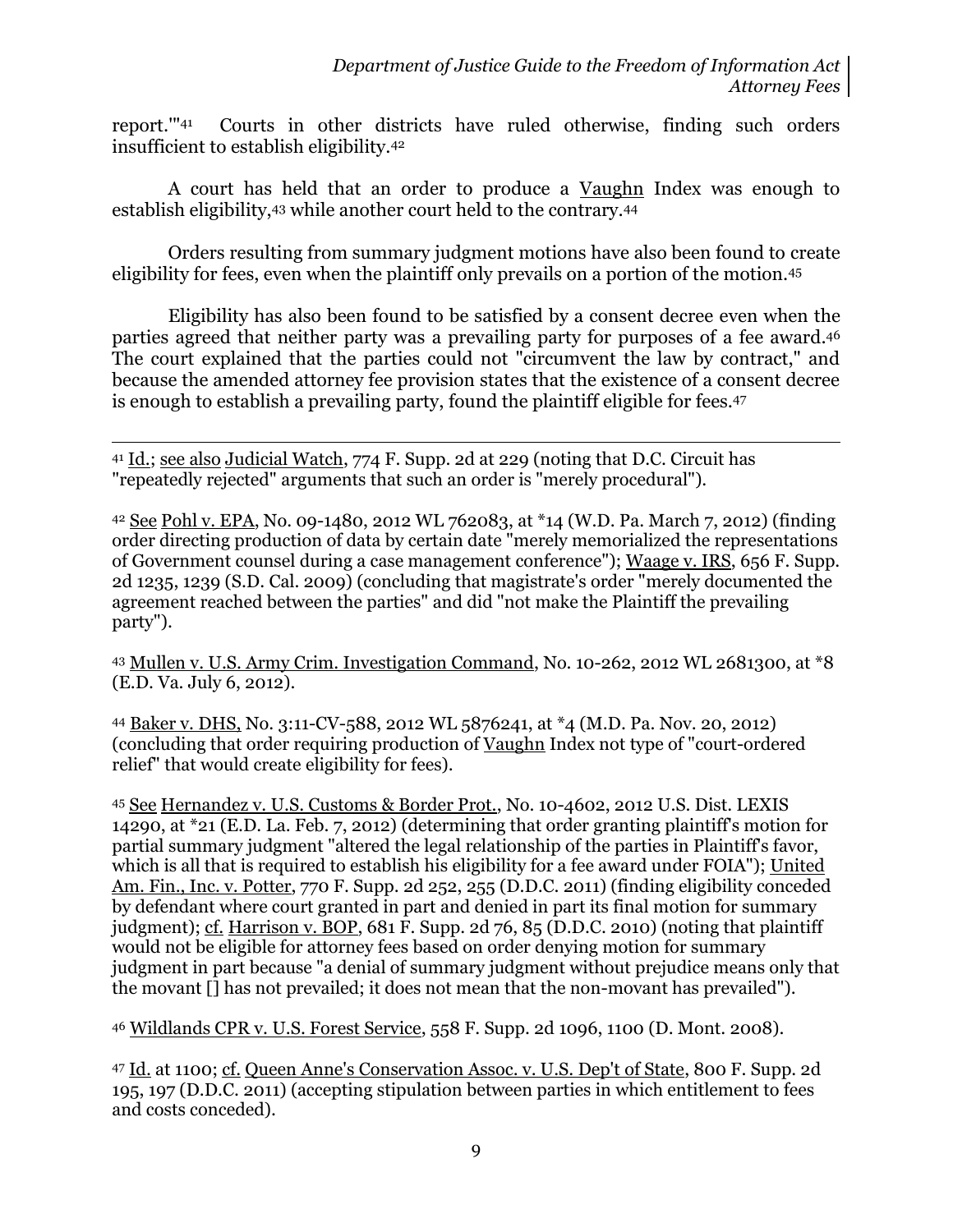The FOIA provides a second statutory basis for eligibility and that rests on a determination that there was a voluntary or unilateral change in position by the agency, provided the claim "is not insubstantial."<sup>48</sup> This standard requires courts to determine whether the change in the agency's position would have occurred but for the filing of the lawsuit.<sup>49</sup> As recently explained by the District Court for the District of Columbia, relief

#### $48\overline{5}$  U.S.C.  $\S$   $552(a)(4)(E)(i)$  (2006 & Supp. IV 2010).

 $\overline{a}$ 

49 See [Batton v. IRS, No. 12-20401, 2013 WL 3104986,](http://blogs.justice.gov/court-decisions/archives/689) at \*2 (5th Cir. June 20, 2013) (vacating lower court determination under Buckhannon standard, and finding plaintiff eligible for fees under OPEN Government Act where "a fraction" of documents were produced only after complaint filed, and remainder were not produced until years later); Von Grabe v. DHS, No. 10-15002, 440 F. App'x 687, 689 (11th Cir. 2011) (refusing to award costs to pro se plaintiff when plaintiff failed to file a proper FOIA request and agency never refused to provide document and made full release after filing of lawsuit); Baker, 2012 WL 5876241, at \*5 (finding casual nexus where documents released almost two years after request was submitted and three weeks after lawsuit filed); Rosenfeld v. DOJ, 904 F. Supp. 2d 988, 998 (N.D. Cal. 2012) (concluding that "both the timing and the circumstances of [the defendant's] release of documents in this case indicate that [the plaintiff's] FOIA lawsuit was, at root, 'what actually triggered the documents' release'" (citing Church of Scientology v. USPS, 700 F.2d 486, 492 (9th Cir. 1983))); Hajro v. U.S. Citizenship & Immigration Serv., 900 F. Supp. 2d 1034, 1046 (N.D. Cal. 2012) (finding plaintiff substantially prevailed where lawsuit was necessary to bring defendant into compliance with settlement agreement); Elec. Privacy Info. Ctr. v. DHS, 892 F. Supp. 2d 28, 49 (D.D.C. 2012) (finding that "the sequencing of DHS's disclosures as well as the department's change of position as to the propriety of withholding them suggests that this lawsuit was the catalyst for the record release); Judicial Watch v. DOJ, 878 F. Supp. 2d 225, 232 (finding it reasonable to think that records would not have been released but for lawsuit); Yonemoto v. VA, No. 06-378, 2012 WL 1980818, at \*2 (D. Haw. June 1, 2012) (finding plaintiff substantially prevailed when there was "no indication from the record that Plaintiff could have obtained the requested documents without filing the instant action"); Calypso Cargo Ltd. v. U.S. Coast Guard, 850 F. Supp. 2d 1, 4 (D.D.C. 2011) ("The key question under the 'catalyst theory' is whether 'the institution and prosecution of the litigation cause[d] the agency to release the documents obtained during the pendency of the litigation . . . .'" (citing Church of Scientology of Cal. v. Harris, 653 F.2d 584, 587 (D.C. Cir. 1981))); Moffat v. DOJ, No. 09-12067, 2012 WL 113367, at \*1 (D. Mass. Jan. 12, 2012) (concluding that defendant's release of records discovered after "more thorough search . . . may be sufficient to establish that [plaintiff] substantially prevailed at least with regard to [one defendant]"); ACLU v. DHS, 810 F. Supp. 2d 267, 275 (D.D.C. 2011) (finding plaintiff substantially prevailed where "defendants' own submissions admit that at least some of the documents were produced as a result of preparing Vaughn indexes" and records would "not have been produced without the litigation"); Elec. Priv. Info. Ctr. v. DHS, 811 F. Supp. 2d 216, 232-233 (D.D.C. 2011) (noting that "plaintiff's lawsuit has clearly elicited a 'voluntary or unilateral change in [the defendant's] position'" when documents were only produced after litigation was initiated and agency did not "seek to take advantage of the statutory mechanisms available to extend its response time"); Waage, 656 F. Supp. 2d at 1239 (finding plaintiff substantially prevailed where approximately 1700 additional pages were released after litigation commenced);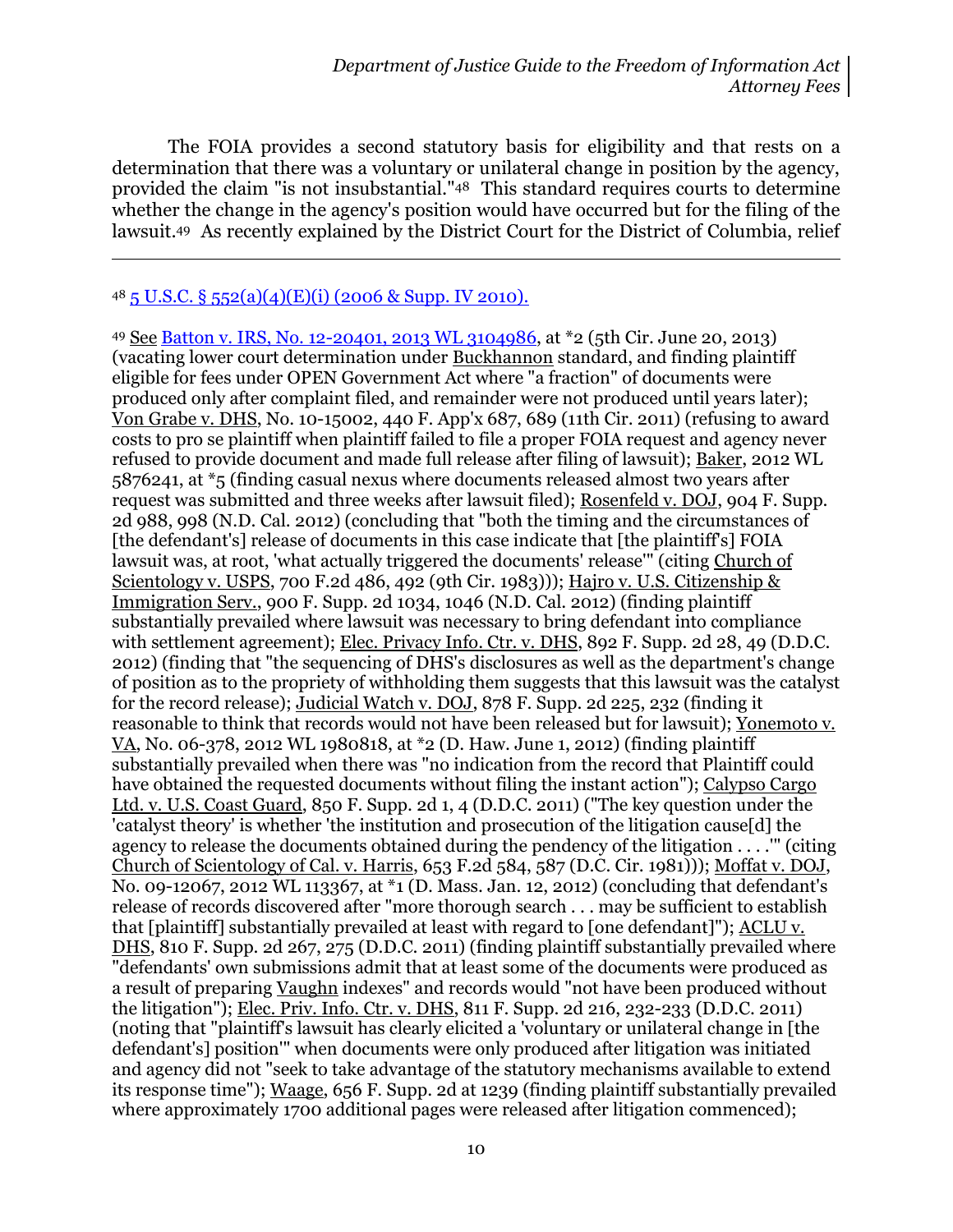is not limited to disclosure of records alone.50 "[A]lthough the ultimate goal of any FOIA requester is, of course, to obtain records from the government," the court explained, "a FOIA requester must sometimes obtain interim relief [such as an order to search or confirm or deny the existence of records] that is antecedent or incident to any dispute about the production or non-production of records themselves."<sup>51</sup> Therefore, the court reasoned, "[i]f an agency were to provide this sort of interim relief to a plaintiff by way of a voluntary and unilateral change in the agency's position, then it could be reasonable to conclude that, under the catalyst theory, the plaintiff has 'substantially prevailed.'" 52

When delay in release is due to backlog, some courts have found the filing of the lawsuit not to be the cause of the release.<sup>53</sup> For example, in Terris, Pravlik & Millian,

 $\overline{a}$ Nulankeyutmonen Nkihtaqmikon v. BIA, 672 F. Supp. 2d 154, 174 (D. Me. 2009) (concluding plaintiff "substantially prevailed to the extent it forced [defendant] to unearth undisclosed documents buried within the agency"); Church of Scientology, 700 F.2d at 489 ("[P]laintiff must show that: (1) the filing of the action could reasonably have been regarded as necessary to obtain the information; and (2) the filing of the action had a substantial causative effect on the delivery of the information.").

 $50$  Mobley v. DHS, 908 F. Supp. 2d 42, 46 (D.D.C. 2012) (noting that "[a]] though a gardenvariety of FOIA plaintiff may only seek the production of records, a substantial number of FOIA plaintiffs seek relief that, even when freely given by a unilateral action of the agency, does not necessarily lead to the production of any records").

<sup>51</sup> Id. (citing, as examples, decisions in Judicial Watch v. DHS, 857 F. Supp. 2d 129, 138 (D.D.C. 2012) (finding adequacy of agency's search to be only issue before court); PETA v. NIH, 853 F. Supp. 2d 146, 151-152 (D.D.C. 2012) (noting only Glomar response was contested).

<sup>52</sup> Id. (holding, ultimately, that plaintiffs were not eligible for fees because "a FOIA plaintiff must obtain the essential elements of the relief that it seeks in its complaint in order to substantially prevail, which the plaintiffs did not do here.").

<sup>53</sup> Id. (finding that "[a]lthough it would have been ideal for the defendant to process the plaintiff's request from the very beginning, the government's compliance with the plaintiff's request so early in the litigation is not the sort of agency behavior that Congress intended to prevent by awarding attorney's fees"); see also Valencia v. U.S. Citizenship & Immigration Serv., No. 12-102, 2012 WL 3834938, at \*2 (D. Utah Sept. 4, 2012) (finding that agency "followed its own normal procedures in producing the documents," and did not voluntarily or unilaterally change its position); Beltranena v. U.S. Dep't of State, 821 F. Supp. 2d 167, 180 (D.D.C. 2011) (refusing to award fees despite "appreciat[ing] that the delays encountered by [plaintiff] were frustrating" when defendant's actions were reasonable). But see Elec. Priv. Info. Ctr., 811 F. Supp. 2d at 233 (finding "insufficient" agency defendant's "generic statements" that delay was due to "backlog as well as administrative error"); Uhuru v. U.S. Parole Comm'n, 734 F. Supp. 2d 8, 13 (D.D.C. 2010) (concluding that despite backlog, release of records after lawsuit was filed still constituted voluntary or unilateral change in position).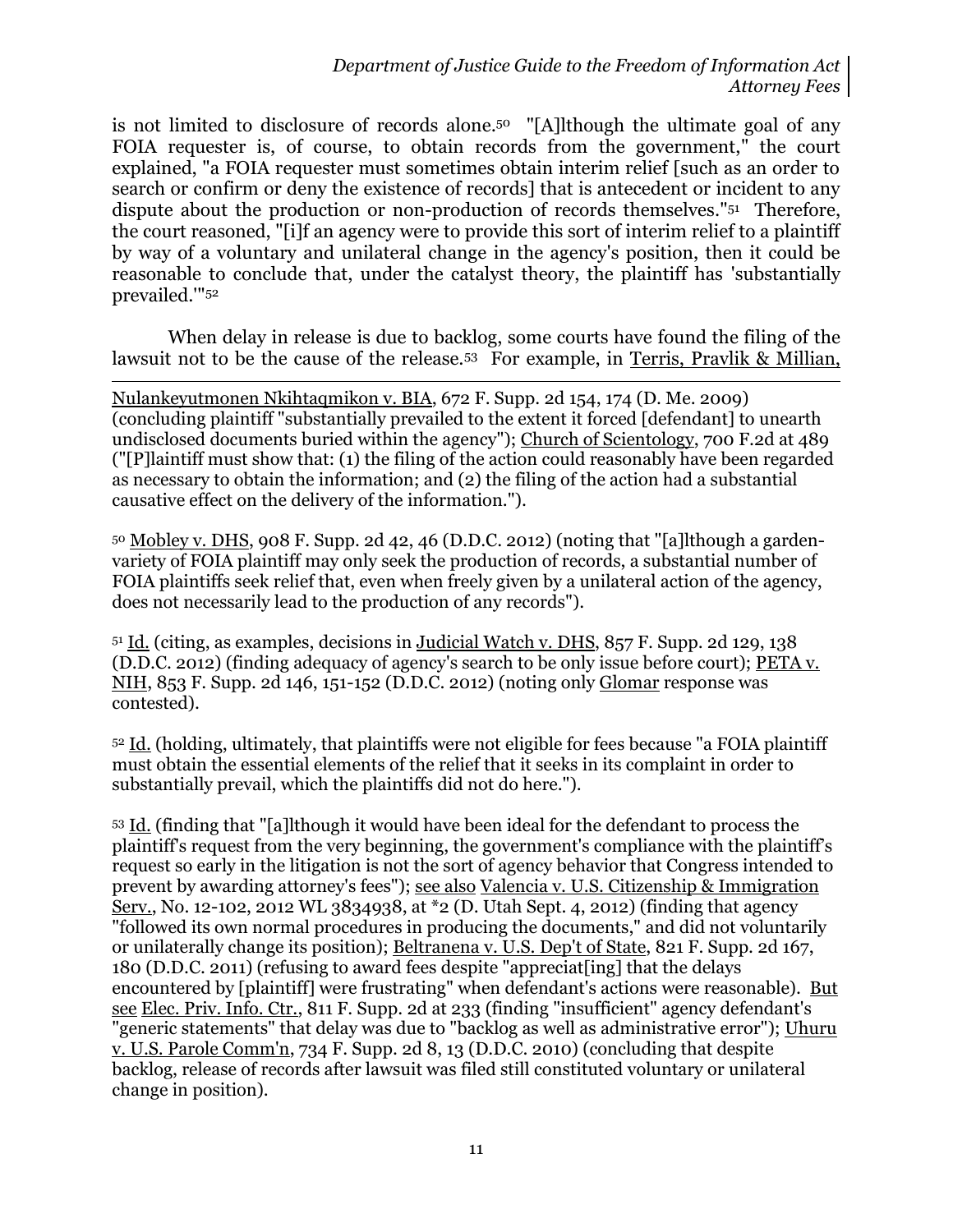LLP v. Centers for Medicare & Medicaid Services, <sup>54</sup> the District Court for the District of Columbia found that the reduction in backlog by a task force created by the agency led to a post-litigation disclosure, not the lawsuit itself.55 The court noted that "it must be recalled that Congress did not enact the fee-shifting provision of FOIA to punish agencies for their slowness in processing FOIA requests, but to reward plaintiffs whose filing of lawsuits alters the government's slowness and brings about disclosure." 56

Courts have also found that releases resulting from agreements made prior to the filing of litigation do not constitute voluntary changes in agency positions,<sup>57</sup> nor does the mootness of a previously taken exemption.58 Similarly, releases that are the result of, or a continuation of, the administrative process have been found not to establish eligibility.<sup>59</sup>

<sup>54</sup> 794 F. Supp. 2d 29 (D.D.C. 2011).

<sup>55</sup> Id. at 34 (explaining that "[u]nfortunately for [plaintiff], there is no evidence whatsoever that [defendant] ever changed its position after [plaintiff] sued").

<sup>56</sup> Id. at 38.

 $\overline{a}$ 

<sup>57</sup> See Mattson v. FBI, 442 F. App'x 296, 297 (9th Cir. 2011) (finding no change in defendant's position when prior to filing lawsuit defendant agreed to conduct further search for cross-references); Thomas v. USDA, No. 08-534, 2009 WL 3839463, at \*3 (N.D. Okla. Nov. 12, 2009) (denying eligibility when prior to filing suit defendants offered to provide plaintiff with all of documents at issue in case, except for one document properly withheld pursuant to FOIA exemption which was later released); Short v. U.S. Army Corps of Eng'rs, 613 F. Supp. 2d 103, 107 (D.D.C. 2009) (concluding plaintiff not eligible for award of fees under OPEN Government Act when prior to filing suit defendant indicated it would grant plaintiff's request and release records).

<sup>58</sup> See Mullen, 2012 WL 2681300, at \*8 (determining that closure of administrative investigation and not FOIA lawsuit led to release of documents originally withheld under Exemption 7(A)); Weisner v. Animal & Plant Health Inspection Serv., No. 10-568, 2012 WL 2525592, at  $*$ 3 (E.D.N.C. June 29, 2012) (concluding plaintiff not eligible for fees when defendant released records withheld pursuant to Exemption 7(A) after exemption no longer applied); Tchefuncta Club Estates v. U.S. Army Corps of Eng'nrs, No. 10-1637, 2011 WL 2037667, at \*2 (E.D. La. May 24, 2011) (finding release of information after Exemption 4 was no longer applicable did not create change in agency position).

<sup>59</sup> See Judicial Watch, 878 F. Supp. 2d at 230 (explaining that "'causation requirement is missing when disclosure results not from the suit but from delayed administrative processing'") (citing Short, 613 F. Supp. 2d at 106); Calypso Cargo Ltd. v. U.S. Coast Guard, 850 F. Supp. 2d 1, 5 (D.D.C. March 23, 2011) (finding plaintiff did not substantially prevail when "delay in the [defendant's] release was not due to intransigence, but rather was the result of a diligent ongoing process that began before the initiation of the instant lawsuit"); Bigwood v. Defense Intelligence Agency, 770 F. Supp. 2d 315, 321 (D.D.C. March 22, 2011) (denying motion for attorney fees despite FOIA request being "extraordinarily delayed" when defendant conducted multiple searches and reviewed documents prior to filing of suit); Contreras v. DOJ, 729 F. Supp. 2d 167, 170 (D.D.C. 2010) (finding no casual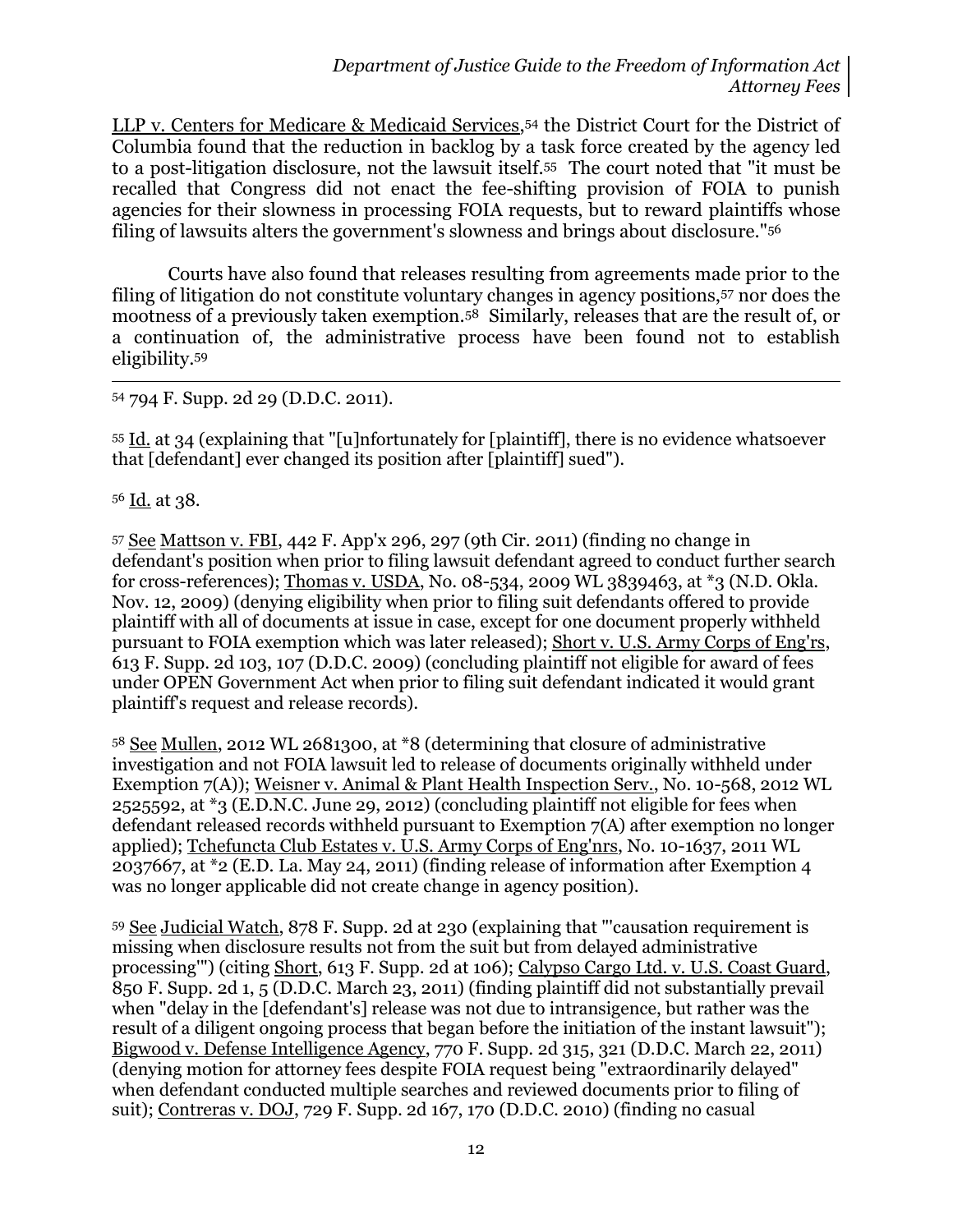One district court has held that releases made as a result of a policy change do not constitute a voluntary change in position.60 However, the District Court for the District of Columbia has found on two occasions that discretionary disclosures made during litigation as a result of the application of the Attorney General's FOIA Guidelines<sup>61</sup> do constitute a change in position and create eligibility for a plaintiff seeking attorney fees and costs.<sup>62</sup> In Judicial Watch, Inc. v. Department of Justice, the court found the plaintiff was eligible for fees based on the defendant's discretionary disclosure of records previously withheld under Exemption 5. <sup>63</sup> The court reasoned that "[f]or purposes of determining fee eligibility, the DOJ's 'discretionary' disclosure of documents that it had previously withheld as exempt plainly constitutes 'a voluntary or unilateral change in position by the agency' caused by [the] litigation." <sup>64</sup> Not even two months later, the same court again found a plaintiff was eligible for fees when records were released after litigation commenced, including records originally withheld in full under Exemption 5 which were partially released as a matter of discretion under the new FOIA guidelines.<sup>65</sup>

 $\overline{a}$ connection between release of documents and filing of lawsuit where plaintiff failed to give his full name when submitting his original request); Mattson v. FBI, No. 08-04331, 2010 WL 1461595, at \*5 (N.D. Cal. Apr. 12, 2010) (finding plaintiff ineligible for fees because release of documents "could have been the final result of [a partial remand on the defendant's action at the administrative appeal stage] rather than a change in position in response to [plaintiff's lawsuit]"), aff'd, 442 F. App'x 296 (9th Cir. 2011)); Sterrett v. Dep't of the Navy, No. 09-2083, 2010 WL 330086, at \*6 (S.D. Cal. Jan. 20, 2010) (plaintiff not eligible for fees where delay was due to time needed to complete report, and decision to release was made prior to filing of lawsuit); Hart v. HHS, 676 F. Supp. 2d 846, 857 (D. Ariz. Dec. 18, 2009) (finding untimely response was due to administrative delay); Hersh & Hersh v. HHS, No. 06-4234, 2008 WL 2725497, at \*2 (N.D. Cal. July 10, 2008) (finding plaintiff did not substantially prevail when second release of documents occurred after lawsuit filed as release was merely "a continuation of the administrative process" between both parties).

<sup>60</sup> See Coven v. OPM, No. 07-01831, 2010 WL 1417314, at \*3 (D. Ariz. Apr. 5, 2010) (finding agency's declaration explaining that release occurred due to change in policy "substantially undermines any theory plaintiff might have that the filing of [the] lawsuit had a substantial causative effect on [plaintiff's] ultimate receipt of the requested information").

<sup>61</sup> [Attorney General Holder's Memorandum for Heads of Executive Departments and](http://www.justice.gov/ag/foia-memo-march2009.pdf)  [Agencies Concerning the Freedom of Information Act,](http://www.justice.gov/ag/foia-memo-march2009.pdf) 74 Fed. Reg. 51879 (Oct. 8, 2009).

<sup>62</sup> See Judicial Watch, 878 F. Supp. 2d at 233; ACLU v. DHS, 810 F. Supp. 2d at 273.

<sup>63</sup> Judicial Watch, 878 F. Supp. 2d at 233.

<sup>64</sup> Id.

<sup>65</sup> See ACLU, 810 F. Supp. 2d at 276 (rejecting agency's argument that policy change was cause of release of previously processed records and finding that such records would not have been reevaluated but for pending litigation at time new FOIA guidelines were issued).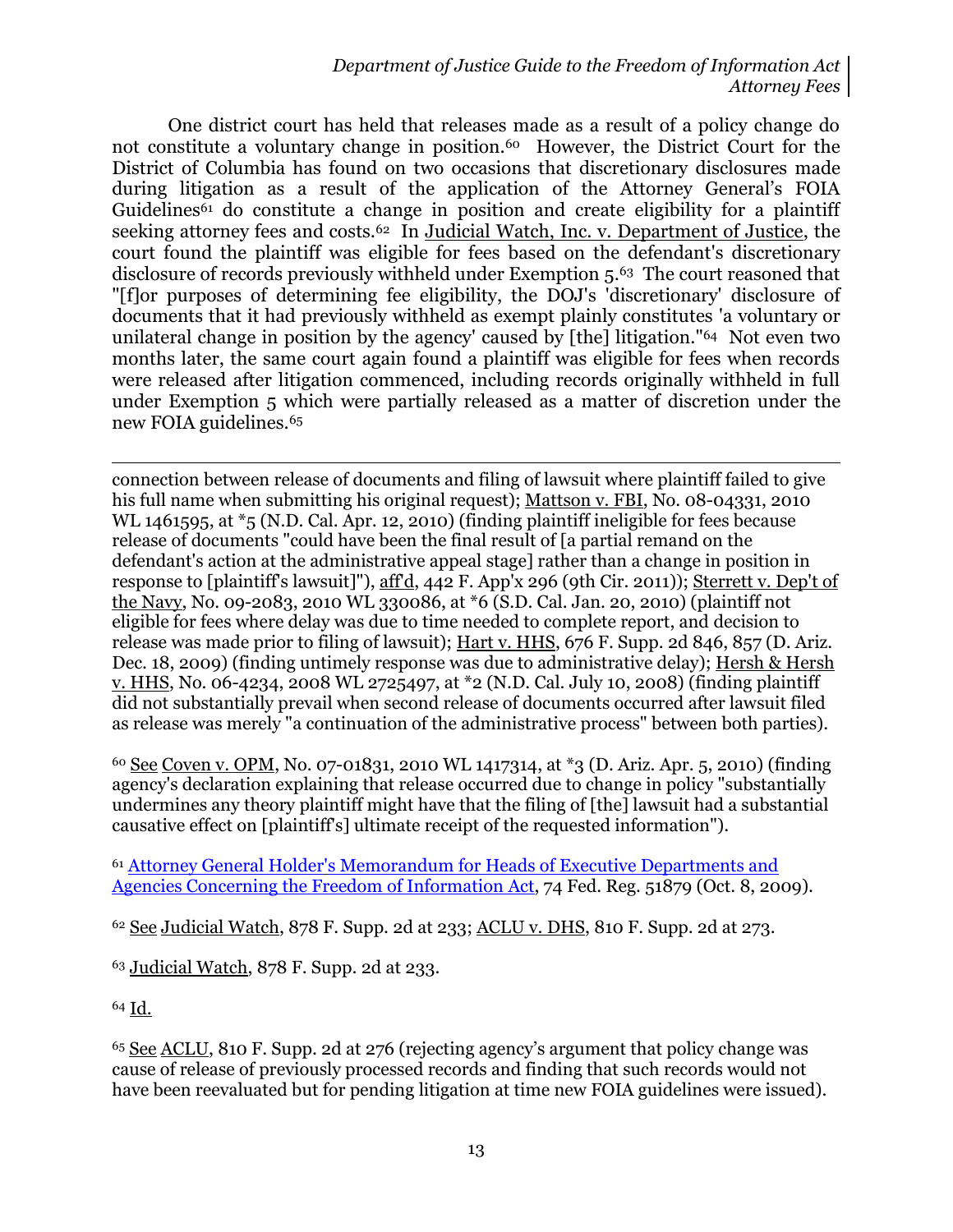Other courts have similarly found that a "voluntary" release after litigation commenced created eligibility,<sup>66</sup> although another court rejected that approach.<sup>67</sup>

Finally, the FOIA provides that even if an agency has a voluntary or unilateral change in position, the plaintiff's claim must not be "insubstantial." <sup>68</sup> To date, two courts have found that a plaintiff's claim was "insubstantial" and so rendered the plaintiff ineligible for attorney fees.<sup>69</sup>

## **Entitlement**

Even if a plaintiff satisfies the threshold eligibility standards, a court still must exercise its equitable discretion in separately determining whether that plaintiff is entitled to an attorney fee award.<sup>70</sup> This discretion ordinarily is guided by four

 $\overline{a}$ 

<sup>67</sup> See Thomas, 2009 WL 3839463, at \*3 (rejecting plaintiff's argument that voluntary production of document withheld under Exemption 5 was "change in position" that made plaintiff eligible for fees).

<sup>68</sup> [5 U.S.C. § 552\(a\)\(4\)\(E\)\(i\)](http://www.justice.gov/oip/amended-foia-redlined-2010.pdf) (2006 & Supp. IV 2010); see also Baker v. DHS, No. 3:11-CV-588, 2012 WL 5876241, at \*6 (M.D. Pa. Nov. 20, 2012) (finding plaintiff "has shown a causal nexus between this action, which is not insubstantial, and the release of the requested documents"); Browder v. Fairchild, No. 08-15, 2009 WL 2240388, at \*2 (W.D. Ky. July 24, 2009) ("The claim is not insubstantial if the lawsuit was reasonably necessary to obtain the requested information."); cf. Brayton v. Office of U.S. Trade Representative, 641 F.3d 521, 526 (D.C. Cir. 2011) (explaining that question of whether claim was not insubstantial should be resolved by looking to entitlement factors); Judicial Watch v. DOJ, 878 F. Supp. 2d 225, 233 (considering, under entitlement prong , agency's argument that because only small portion of documents were ultimately released claim was not insubstantial); Bryant v. CIA, 742 F. Supp. 2d 90, 95 (D.D.C. 2010) (noting that court must determine whether change in position was "not insubstantial" by looking to entitlement factors).

<sup>69</sup> See Mobley, 908 F. Supp. 2d at 48 ("[I]f a plaintiff obtains only one small piece of the relief it seeks in its complaint, such as the plaintiffs did here, calling such prevalence 'substantial' is clearly incorrect"); Dasta v. Lappin, 657 F. Supp. 2d 29, 33 (D.D.C. 2009) (concluding that because public would not "derive[ ] some benefit from plaintiff's claim or the BOP's release of the information plaintiff requested," claim was not substantial).

<sup>70</sup> See Young v. Dir., No. 92-2561, 1993 WL 305970, at \*2 (4th Cir. Aug. 10, 1993) ("Even if a plaintiff substantially prevails, however, a district court may nevertheless, in its discretion, deny the fees."); Texas v. ICC, 935 F.2d 728, 733 (5th Cir. 1991) ("The district court did not

<sup>66</sup> See Yonemoto v. VA, No. 06-00378, 2012 WL 1980818, at \*5 (D. Haw. June 1, 2012) (concluding plaintiff eligible for fees where emails voluntarily produced during litigation); Waage v. IRS, 656 F. Supp. 2d 1235, 1241 (S.D. Cal. July 15, 2009) (finding plaintiff eligible for fees as result of additional release made as part of voluntary settlement, but ultimately denying fee request because initial decision to withhold records under Exemption  $7(E)$  was reasonable).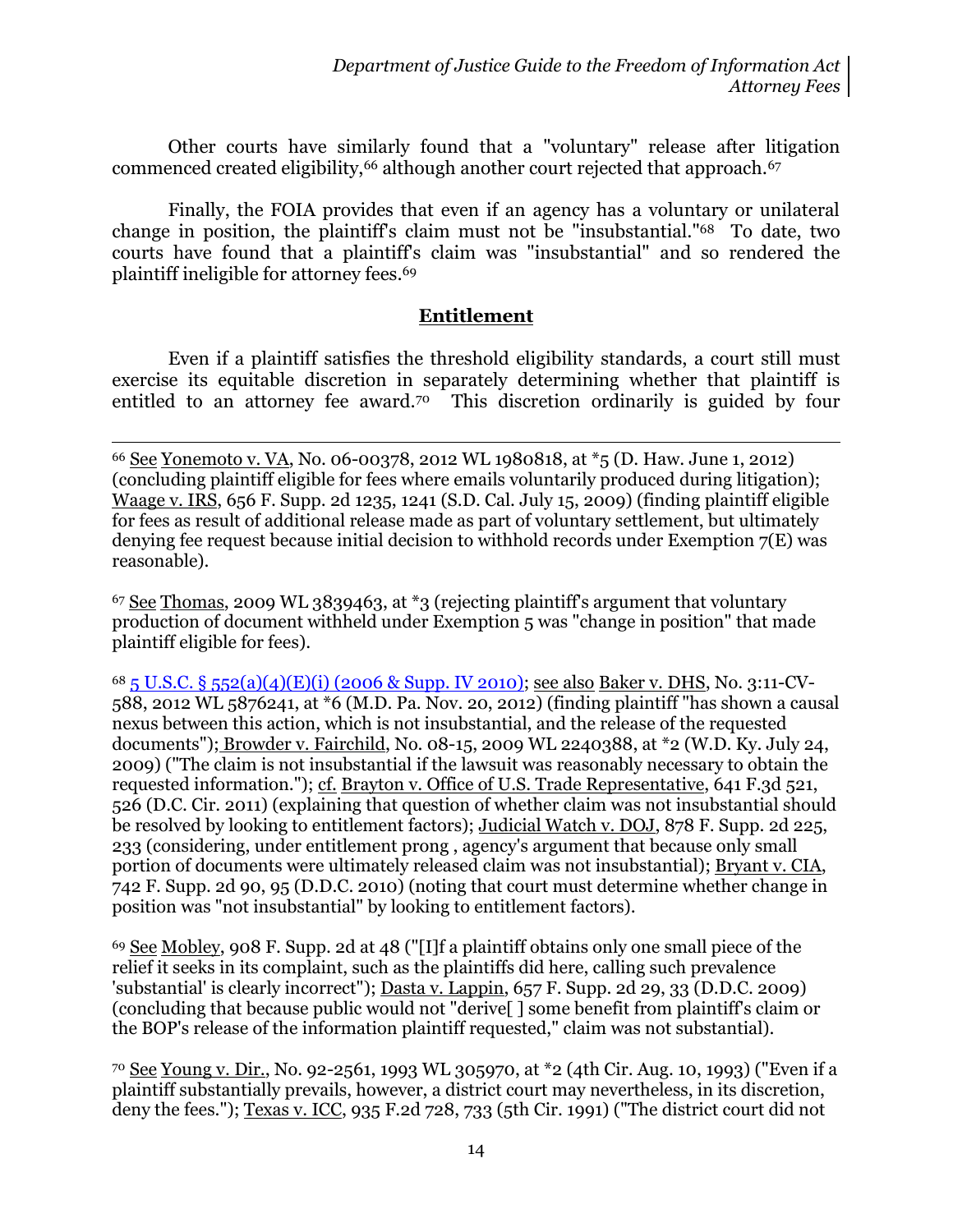traditional criteria that derive from the FOIA's legislative history.<sup>71</sup> These factors are: (1) the public benefit derived from the case; (2) the commercial benefit to the complainant; (3) the nature of the complainant's interest in the records sought; and (4) whether the government's withholding had a reasonable basis in law.<sup>72</sup>

While any FOIA disclosure hypothetically benefits the public by generally increasing public knowledge about the government, this "broadly defined benefit" is not what Congress had in mind when it provided for awards of attorney fees.73 Rather, the

 $\overline{a}$ specify which of the criteria [plaintiff] failed to satisfy. But so long as the record supports the court's exercise of discretion, the decision will stand."); Bryant v. CIA, 818 F. Supp. 2d 153, 156 (D.D.C. 2011) ("The decision to award attorneys' fees and costs is left to the Court's discretion after consideration of the relevant factors."); Elec. Frontier Found. v. Office of the Dir. of Nat'l Intelligence, No. 07-05278, 2008 WL 2331959, at \*3 (N.D. Cal. June 4, 2008) ("The determination of entitlement is left to the discretion of the Court."); Summers v. DOJ, 477 F. Supp. 2d 56, 63 (D.D.C. 2007) ("The entitlement inquiry allows the court to exercise its 'sound discretion' to grant or deny fees given the facts of particular cases." (quoting Church of Scientology v. Harris, 653 F.2d 584, 587 (D.C. Cir. 1981))).

<sup>71</sup> See S. Rep. No. 93-854, at 19 (1974); cf. Cotton v. Heyman, 63 F.3d 1115, 1123 (D.C. Cir. 1995) (declining to review remaining factors after finding no public benefit from release and recognizing reasonableness of agency's position). But cf. Judicial Watch, Inc. v. Dep't of Commerce, 384 F. Supp. 2d 163, 169 (D.D.C. 2005) (suggesting that "in addition to the four factors," the agency's conduct — which was found to have "likely" involved the destruction and removal of documents, and which was deemed to have demonstrated a "lack of respect for the FOIA process — would tip the balance in favor of a fee award"), aff'd in part, rev'd in part on other grounds in 470 F.3d 363 (D.C. Cir. 2006)).

<sup>72</sup> See Davy v. CIA, 550 F.3d 1155, 1159 (D.C. Cir. 2008); Detroit Free Press, Inc. v. DOJ, 73 F.3d 93, 98 (6th Cir. 1996); Cotton, 63 F.3d at 1117; Tax Analysts v. DOJ, 965 F.2d 1092, 1093 (D.C. Cir. 1992); Long v. IRS, 932 F.2d 1309, 1313 (9th Cir. 1991); Church of Scientology v. USPS, 700 F.2d 486, 492 (9th Cir. 1983); Fenster v. Brown, 617 F.2d 740, 742-45 (D.C. Cir. 1979); Cuneo v. Rumsfeld, 553 F.2d 1360, 1364-66 (D.C. Cir. 1977); Nat'l Sec. Archive v. DOD, 530 F. Supp. 2d 198, 201 (D.D.C. 2008); Peter S. Herrick's Customs & Int's Trade Newsletter v. U.S. Customs & Border Prot., No. 04-0377, 2006 WL 3060012, at \*11 (D.D.C. Oct. 26, 2006) (holding that an award of attorney fees is inappropriate "[g]iven the modest amount of court-ordered relief, the minimal public benefit conferred by the released information, plaintiff's overriding commercial and professional interest in the materials, and Customs' reasonable and largely correct legal position"). <u>But see Morley v.</u> [CIA, 2013 WL 2995930,](http://blogs.justice.gov/court-decisions/archives/686) at \*2 (D.C. Cir. June 18, 2013) (Kavanaugh, C.J., concurring) ("We should ditch the four-factor standard."); Davy v. CIA, 550 F.3d 1155, 1166 (D.C. Cir. 2008) (Randolph, J., dissenting) (calling test "a legal relic"); Burka v. HHS, 142 F.3d 1286, 1293 (D.C. Cir. 1998) (Randolph, J., concurring) ("Although we have applied these criteria in the past, they deserve another look.").

<sup>73</sup> Cotton, 63 F.3d at 1120 (citing Fenster, 617 F.2d at 744); see Klamath Water Users Protective Ass'n v. U.S. Dep't of the Interior, 18 F. App'x 473, 475 (9th Cir. 2001) (declining to award attorney fees for release of documents "having marginal public interest and little relevance to the making of political choices by citizens"); <u>Moffat v. DOJ</u>, No. 09-12067, 2012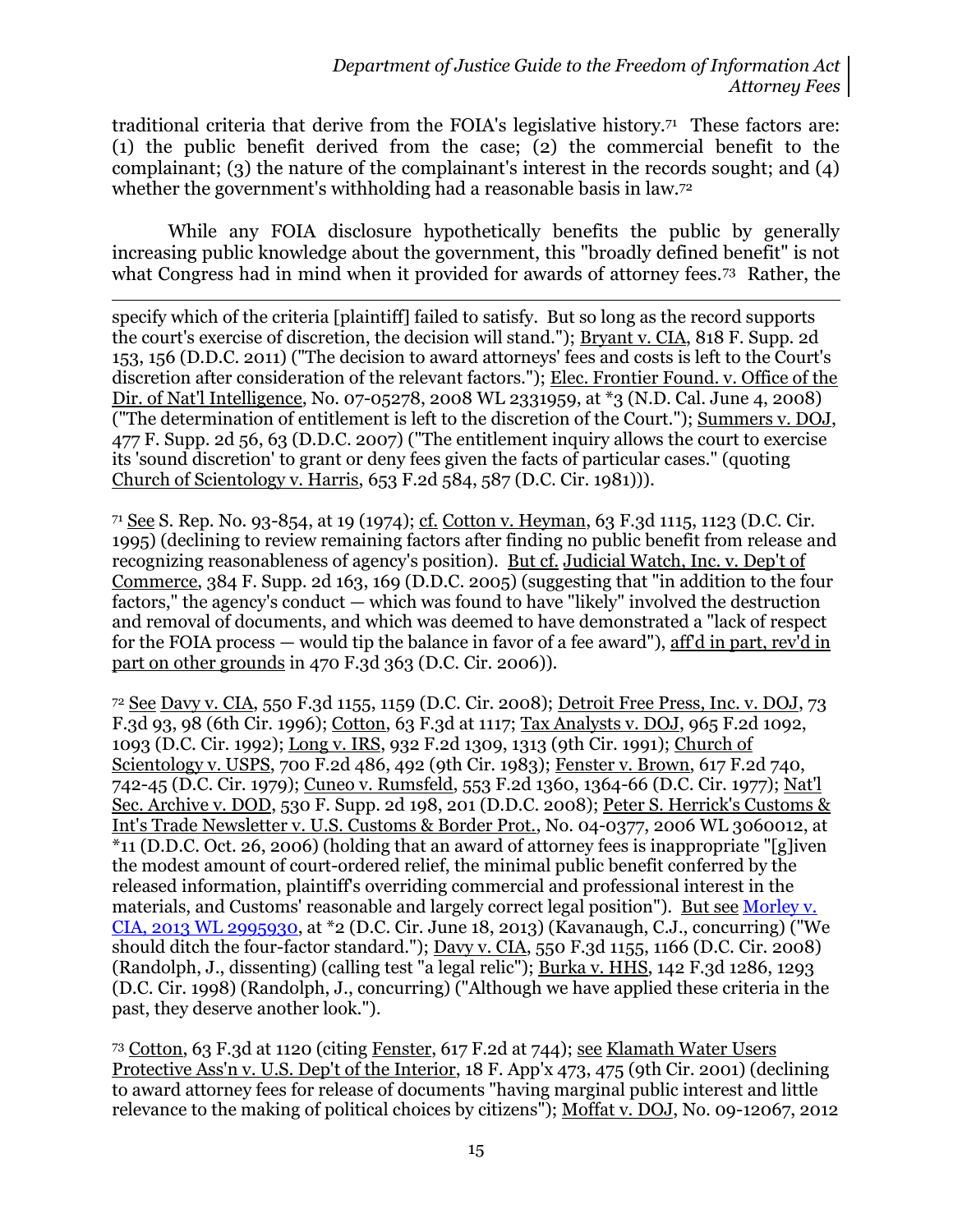"public benefit" factor "'speaks for an award [of attorney fees] when the complainant's victory is likely to add to the fund of information that citizens may use in making vital political choices.'" <sup>74</sup> Such a determination, which necessarily entails an evaluation of the nature of the specific information disclosed,<sup>75</sup> has led to findings of "public benefit" in a variety of contexts.76 Highly pertinent considerations in this "public benefit"

WL 113367, at \*2 (D. Mass. Jan. 12, 2012) ("[A] successful FOIA plaintiff always acts in some degree for the benefit of the public, both by bringing the government into compliance with the language of the Act and by securing for society the benefits assumed to flow from the disclosure of government information.'" (citing Crooker v. U.S. Parole Comm'n, 776 F.2d 366, 367 (1st Cir. 1985))); Bangor Hydro-Elec. Co. v. U.S. Dep't of the Interior, 903 F. Supp. 169, 171 (D. Me. 1995) (noting "[t]hat general benefit alone [ ] does not necessarily support an award of litigation costs and attorney fees").

<sup>74</sup> Cotton, 63 F.3d at 1120 (quoting Fenster, 617 F.2d at 744 (quoting, in turn, Blue v. BOP, 570 F.2d 529, 534 (5th Cir. 1978))); see also Hernandez v. U.S. Customs & Border Prot., No. 10-4602, 2012 U.S. Dist. LEXIS 14290, at \*23 (E.D. La. Feb. 7, 2012) (explaining that "[t]he public benefit factor has been described as perhaps the most important factor in determining entitlement to a fee award").

<sup>75</sup> See Cotton, 63 F.3d at 1120.

 $\overline{a}$ 

<sup>76</sup> See, e.g., Davy, 550 F.3d at 1159 (agreeing that release of records "about individuals allegedly involved in President Kennedy's assassination" provided public benefit because while information was "not of immediate public interest, [it] nevertheless enables further research ultimately of great value and interest"); Baker v. DHS, No. 3:11-CV-588, 2012 WL 5876241, at \*6 (M.D. Pa. Nov. 20, 2012) (finding public benefit in information related to plaintiff's Merit Systems Protection Board case alleging discrimination by Secret Service as it "is likely to assist military personnel working within the government"); Rosenfeld v. DOJ, 904 F. Supp. 2d 988, 998 (N.D. Cal. 2012) (agreeing that public has interest in "'knowing the extent of the FBI's involvement in furthering Reagan's political aspirations'"); Rosenfeld v. DOJ, 903 F. Supp. 2d 859, 869 (N.D. Cal. 2012) (determining that public benefit existed where requester sought to disseminate information about FBI activities during Cold War); Hajro v. U.S. Citizenship & Immigration Serv., 900 F. Supp. 2d 1034, 1047 (N.D. Cal. 2012) (finding public benefit factor weighed in plaintiff's favor where plaintiff "obtain[ed] injunctive relief mandating Defendants comply with its obligation under the Settlement Agreement and FOIA"); Elec. Priv. Info. Ctr. v. DHS, 892 F. Supp. 2d 28, 51 (D.D.C. 2012) (determining that information about body scanners can be used by public to make "'vital political choices' about what level of crowd and pedestrian scanning is acceptable, especially in light of the radiation exposure and lack of prior notice to scanned subjects"); Judicial Watch v. DOJ, 878 F. Supp. 2d 225, 234 (noting that, "[g]iven the national media coverage garnered by this issue" there is "little doubt" that information about agency's decision to dismiss civil claims in lawsuit had "potentially significant public value"); Yonemoto v. VA, No. 06-378, 2012 WL 1980818, at \*4 (D. Haw. June 1, 2012) (finding that litigation "resulted in a public benefit by shedding light on the VA's treatment of its personnel, forcing the VA to comply with FOIA, and uncovering other emails bearing on problems with the agency's operations"); Hernandez, 2012 U.S. Dist. LEXIS 14290, at \*25-26 ("Plaintiff has used the records disclosed as a result of this case to increase public awareness of [immigration enforcement issues and the plight of immigrant workers], as well as to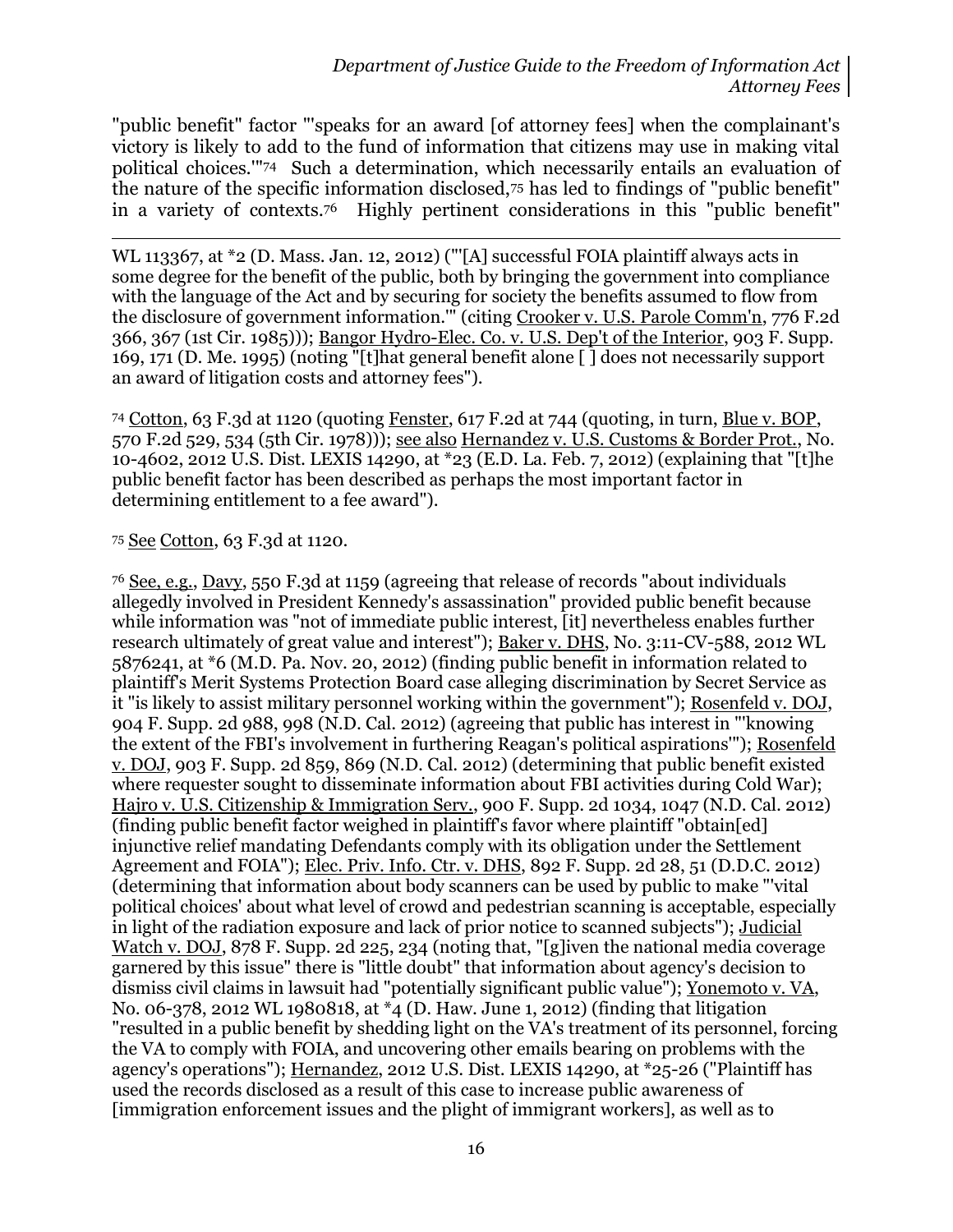inquiry are "the degree of dissemination and [the] likely public impact that might be expected from a particular disclosure."77 When the information released is already in

 $\overline{a}$ facilitate public oversight of CBP's enforcement of federal immigration law in the New Orleans area."); Citizens for Responsibility & Ethics in Wash. v. DOJ, 820 F. Supp. 2d 39, 47 (D.D.C. 2011) (recognizing public benefit in records intended to "'inform the public about whether and to what extent the destruction of [certain] email[s] may have violated DOJ policy and federal laws,'" and "determine 'to what extent the destruction of emails was limited to [a former DOJ attorney's] role in drafting the terror memoranda and may have been the result of willful actions'"); ACLU v. DHS, 810 F. Supp. 2d 267, 277 (D.D.C. 2011) (awarding fees due to "immense public benefit derived from the disclosure of information concerning ten previously undisclosed deaths"); Judicial Watch, Inc. v. DOJ, 774 F. Supp. 2d 225, 230 (D.D.C. 2011) (finding public interest in records on Terrorist Surveillance Program); United Am. Fin., Inc. v. Potter, 770 F. Supp. 2d 252, 256 (D.D.C. 2011) (concluding that public benefited from disclosure on how United States Postal Service uses resources to "label insurance salesmen" as identity thieves); Judicial Watch, Inc. v. DHS, No. 08-2133, 2009 WL 1743757, at \*7 (D.D.C. June 15, 2009) (magistrate's recommendation) (finding public interest in issues related to control of American borders), adopted, (D.D.C. July 17, 2009); Am. Small Bus. League v. SBA, No. 08-00829, 2009 WL 1011632, at \*3 (N.D. Cal. Apr. 15, 2009) (finding that plaintiff meets public benefit requirement because by requesting such information plaintiff is "holding [defendant] publicly accountable for the accuracy of its statements in a press release and ensuring [defendant's] compliance with its Congressional mandate"); L.A. Gay & Lesbian Cmty. Servs. Ctr. v. IRS, 559 F. Supp. 2d 1055, 1059-60 (C.D. Cal. 2008) (recognizing public benefit in disclosure of documents pertaining to struggle between organization and IRS to obtain tax-exempt status for the first openly gay organization); Hull v. U.S. Dep't of Labor, No. 04-CV-1264, 2006 U.S. Dist. LEXIS 35054, at \*6 (D. Colo. May 30, 2006) (finding public benefit from disclosure of records concerning Department of Labor's investigation of corporate pension plan, because "millions of Americans" have interest in agency's effort to ensure "that private pension plans remain solvent and viable"); McCoy v. BOP, No. 03-383, 2005 WL 1972600, at \*1 (E.D. Ky. Aug. 16, 2005) (concluding that the release of records concerning the death of an inmate in BOP's custody served the public's interest "in ensuring that the BOP fulfills its statutory duty to safeguard the well-being of individuals in its custody"); Jarno v. DHS, 365 F. Supp. 2d 733, 738 (E.D. Va. 2005) (finding public interest to have been served by release of records regarding DHS's handling of plaintiff's high-profile asylum case); Church of Scientology v. IRS, 769 F. Supp. 328, 331 (C.D. Cal 1991) (recognizing public interest in "the apparently improper designation of a religion as a 'tax shelter' project"); see also Citizens for Responsibility & Ethics in Wash., 820 F. Supp. 2d at 46 (noting defendant acknowledged public interest and benefit in release when granting plaintiff's request for expedited processing).

<sup>77</sup> Blue, 570 F.2d at 533; see Polynesian Cultural Ctr. v. NLRB, 600 F.2d 1327, 1330 (9th Cir. 1979) (per curiam) (denying fees when "disclosure was unlikely to result in widespread dissemination, or substantial public benefit"); Menasha, 2012 WL 1034933, at \*5 (noting that "likelihood of dissemination beyond litigation was 'speculative'"); Mullen v. U.S. Army Crim. Investigation Command, No. 10-262, 2012 WL 2681300, at \*9 (E.D. Va. July 6, 2012) (finding no evidence that plaintiff planned to disseminate information to public); Shannahan v. IRS, No. 08-0452, slip op. at 6 (W.D. Wash. 2010) (concluding documents "not intended for public dissemination"); Citizens for Responsibility & Ethics in Wash., 820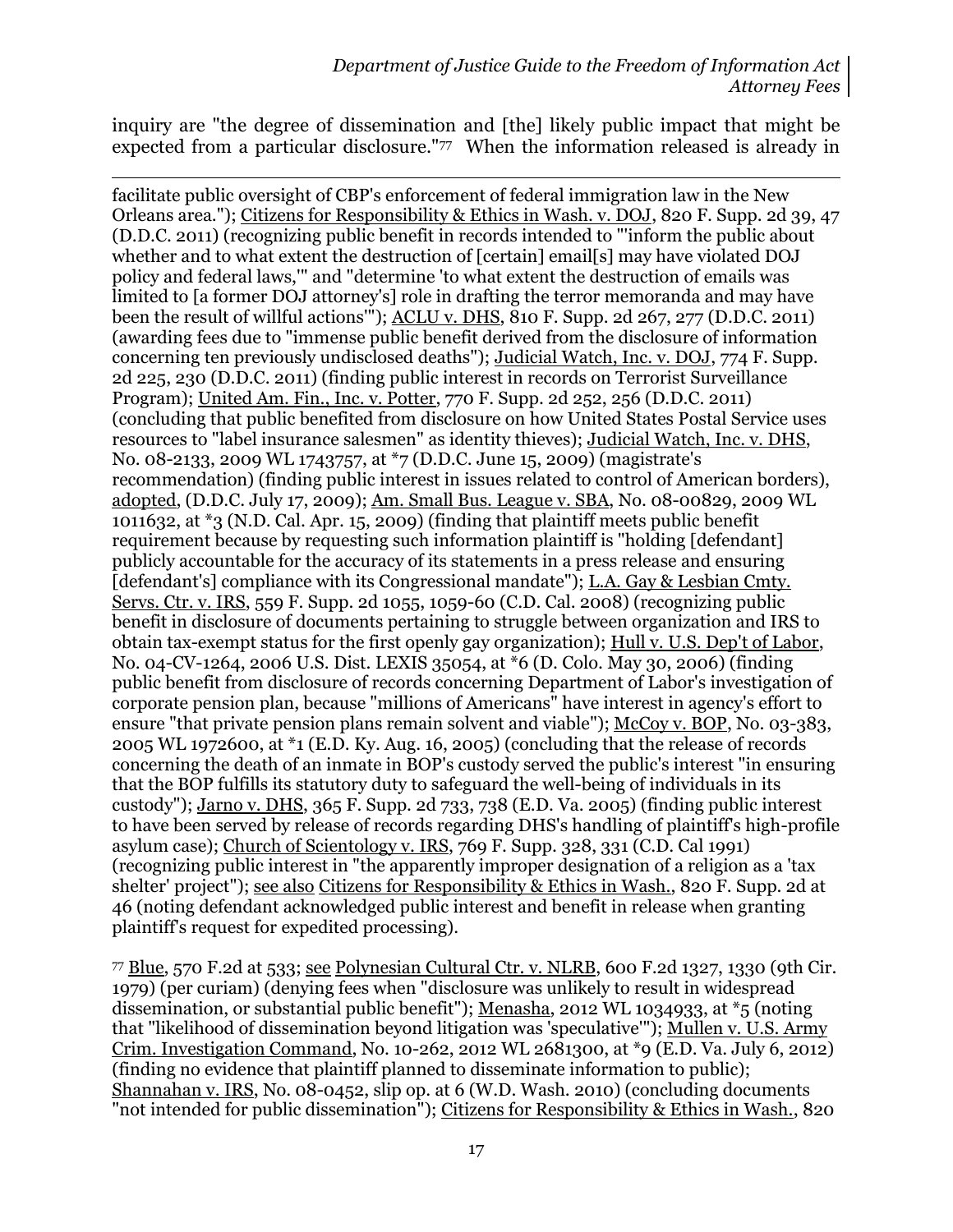the public domain courts have found that this factor does not weigh in favor of a fee award.<sup>78</sup>

 $\overline{a}$ 

F. Supp. 2d at 47 (noting that documents previously unavailable to public "are now publically available on [plaintiff's] various websites"); Potter, 770 F. Supp. 2d at 256 (finding "little evidence that there is a large interested group or even that plaintiff is able to disseminate the disclosed information to the allegedly interested public"); Prison Legal News v. EOUSA, No. 08-1055, 2010 WL 3170824, at \*2 (D. Col. Aug. 10, 2010) (finding public benefit despite fact that "the population to which this information is likely to be disseminated is relatively small," as "information about how the BOP responded to the murder may inform the public as to its effectiveness in maintaining security and order inside of [a] prison"); Elec. Frontier Found., 2008 WL 2331959, at \*3 (determining that public benefit factor was met by dissemination of released information through plaintiff's website, press releases, and reporting in three media outlets); Hull, 2006 U.S. Dist. LEXIS 35054, at  $*$ 5 (finding planned dissemination  $-$  free of charge  $-$  through posting on association's website to be "key factor" in public benefit analysis); Long v. IRS, No. 74-724, 2006 WL 1041818, at \*5 (W.D. Wash. Apr. 3, 2006) (finding public benefit based on plaintiff's assertion that statistical data requested from IRS was "critical" to her organization's "efforts to monitor and [publicly] disseminate information on IRS activities") aff'd in part, rev'd in part by 395 F. App'x 472 (9th Cir. 2010); Jarno, 365 F. Supp. 2d at 738- 40 ("The wide dissemination to the press and public . . . establish[ed] that the public benefitted from the government's FOIA response."); OCAW v. DOE, 141 F. Supp. 2d 1, 5 & n.7 (D.D.C. 2001) (concluding that public benefit factor was met by wide dissemination of information released as result of lawsuit), rev'd on other grounds, 288 F.3d 452 (D.C. Cir. 2002). Compare Piper, 339 F. Supp. 2d at 22 (accepting "plaintiff's unequivocal representations . . . that he is going to write a book," and viewing it as "unlikely that plaintiff would continually engage in this litigious battle had he just planned to store . . . 80,000 documents in a room somewhere and browse through them at his leisure"), with Frydman v. DOJ, 852 F. Supp. 1497, 1503 (D. Kan. 1994) (deciding that requester's suggestion that he might write book was "too speculative to warrant much weight"), aff'd, 57 F.3d 1080 (10th Cir. 1995) (unpublished table decision).

<sup>78</sup> See, e.g., Morley v. CIA, 828 F. Supp. 2d 257, 262-362 (D.D.C. 2011) (declining to award fees where "Kennedy-assassination documents obtained by [plaintiff] through this FOIA litigation [were] identical to documents which were previously released under the President John F. Kennedy Assassination Records Act of 1992 . . . to NARA and were already in the public domain") (vacated and remanded in [2013 WL 2995930](http://blogs.justice.gov/court-decisions/archives/686) (D.C. Cir. June 18, 2013) (concluding lower court failed to consider Davy court's analysis of public benefit factor)); Tax Analysts, 965 F.2d at 1094 (affirming district court's finding that more prompt reporting by Tax Analysts of additional twenty-five percent of publicly available district court tax decisions was "less than overwhelming" contribution to public interest); Laughlin v. Comm'r, 117 F. Supp. 2d 997, 1002 (S.D. Cal. 2000) (declining to award fees for disclosure of document that is "readily accessible commercially"); Petroleum Info. Corp. v. U.S. Dep't of the Interior, No. 89-3173, slip op. at 5-6 (D.D.C. Nov. 16, 1993) (holding that public benefit is only "slight" where litigation resulted in disclosure of information in electronic form that was previously publicly available in printed form). But see Judicial Watch, Inc. v. DOJ, 774 F. Supp. 2d at 230 (rejecting agency's argument that no public benefit existed because documents were released in prior FOIA request as agency failed to provide evidence of extent of public dissemination).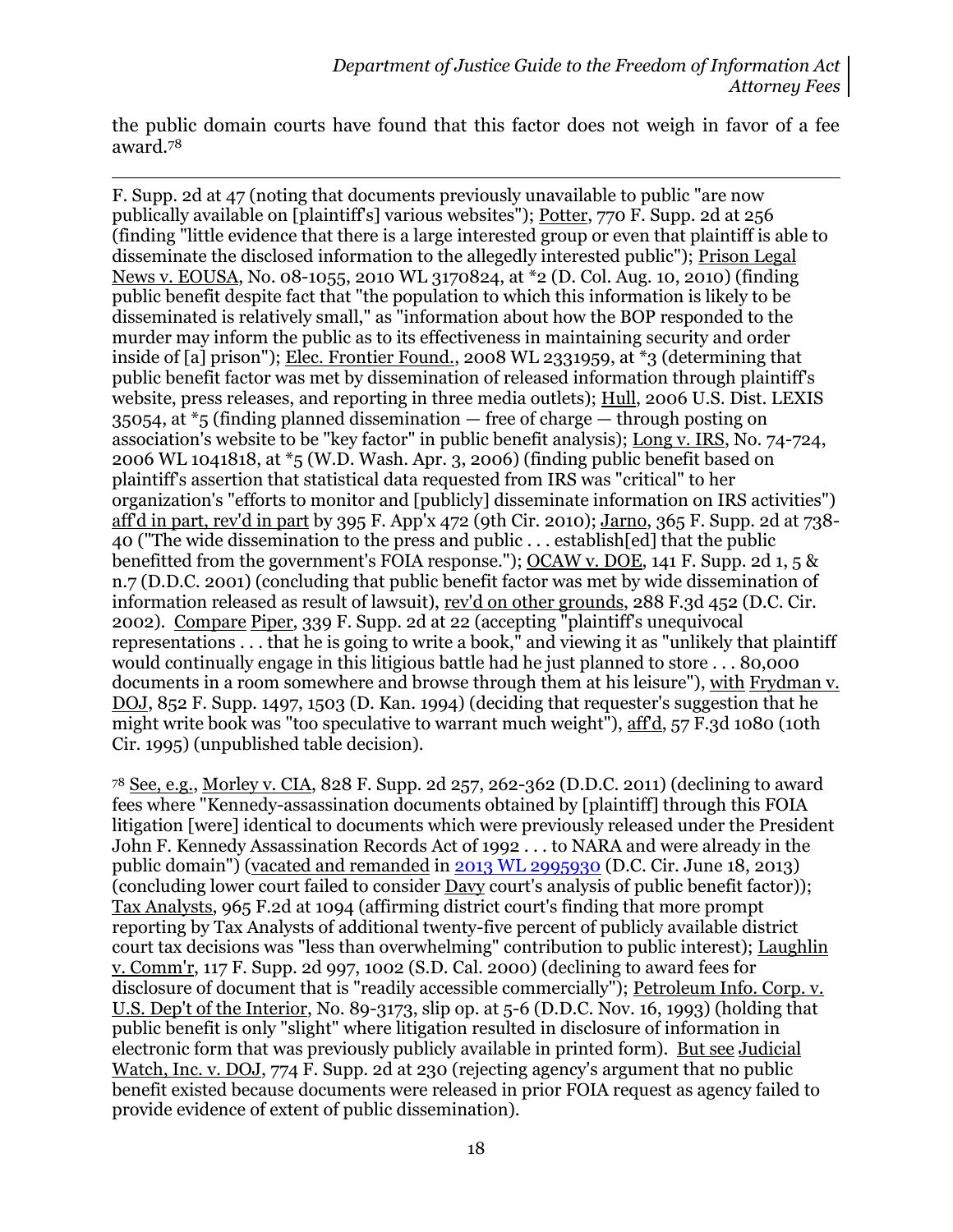Moreover, "[m]inimal, incidental and speculative public benefit will not suffice" to satisfy the public interest requirement.79 Generally, courts have also found it unavailing to show simply that the prosecution of the suit has compelled an agency to improve the efficiency of its FOIA processing.80 However, courts have found a public

 $\overline{a}$ 

<sup>79</sup> Aviation Data Serv. v. FAA, 687 F.2d 1319, 1323 (10th Cir. 1982); see Weisner v. Animal & Plant Health Inspection Serv., No. 10-568, 2012 WL 2525592, at \*4 (E.D. N.C. June 29, 2012) (finding gain was personal despite plaintiff "vaguely allud[ing] to an animal-rights agenda"); Menasha v. DOJ, 11-682, 2012 WL 1034933, at \*5 (E.D. Wis. March 26, 2012) (finding only minimal public benefit in "helping to ensure and demonstrate the Superfund program is being implemented in a fair and consistent manner"); Morley, 828 F. Supp. 2d at 262 (rejecting plaintiff's argument that public benefited from use of FOIA to "sidestep" copying costs imposed by NARA, and also noting that "[w]hile the Kennedy assassination is surely a matter of public interest, ... this litigation has yielded little, if any, public benefit); Bryant v. CIA, 818 F. Supp. 2d 153, 157 (D.D.C. 2011) (finding lack of public benefit "crucial defect" in request for fees when only two documents pertaining to airborne encounters with unidentified flying objects were turned over); Pinson v. Lappin, 806 F. Supp. 2d 230, 236 (D.D.C. 2011) (finding "at best . . . minimal public benefit" in release of lists of names and job titles of BOP staff); Terris, Pravlik & Millian, LLP v. Cntrs. for Medicare & Medicaid Servs., 794 F. Supp. 2d 29, 39 (D.D.C. 2011) (finding no public benefit in disclosures pertaining to lawsuit despite public benefit in prosecution of suit); Urdaneta v. IRS, 09- 2405, 2011 WL 3659591, at \*1 (D.D.C. March 17, 2011) (noting that "only real beneficiaries" of information about why the IRS confiscated plaintiffs' assets are plaintiffs); Thomas v. USDA, No. 08-534, 2009 WL 3839463, at \*3 (N.D. Okla. Nov. 12, 2009) (finding no evidence to suggest documents pertaining to wheat scandal during Nixon Administration would provide public benefit); Browder v. Fairchild, No. 08-15, 2009 WL 2240388, at \*4 (W.D. Ky. July 24, 2009) (concluding public benefit minimal because "[a]lthough information regarding embezzlement [plaintiff] may have personally experienced could be relevant to [a related] public news story, [plaintiff's] motive was not to further that story nor to shed light on any other person's plight"); Gavin v. SEC, No. 04-4522, 2007 WL 2454156, at \*14 (D. Minn. Aug. 23, 2007) (finding public benefit minimal and incidental because information sought is to be sold to plaintiff's subscribers); Texas, 935 F.2d at 733-34 (suggesting that there is "little public benefit" in disclosure of documents that fail to reflect agency wrongdoing: "Texas went fishing for bass and landed an old shoe. Under the circumstances, we decline to require the federal government to pay the cost of tackle.").

<sup>80</sup> See Read v. FAA, 252 F. Supp. 2d 1108, 1110-11 (W.D. Wash. 2003) (refusing to find that mere act of bringing lawsuit without resultant release of records conferred public benefit warranting attorney fees); Ellis v. United States, 941 F. Supp. 1068, 1078 (D. Utah 1996) (holding that public benefit factor weighed against attorney's fees award because "[a]lthough there may have been some slight public benefit in bringing the government into compliance with FOIA and providing information of general interest to the public, the disclosure of the records did not add to the fund of information necessary to make important political choices"); Solone v. IRS, 830 F. Supp. 1141, 1143 (N.D. Ill. 1993) ("While the public would benefit from the court's imprimatur to the IRS to comply voluntarily with the provisions of the FOIA, this is not the type of benefit that FOIA attorneys' fees were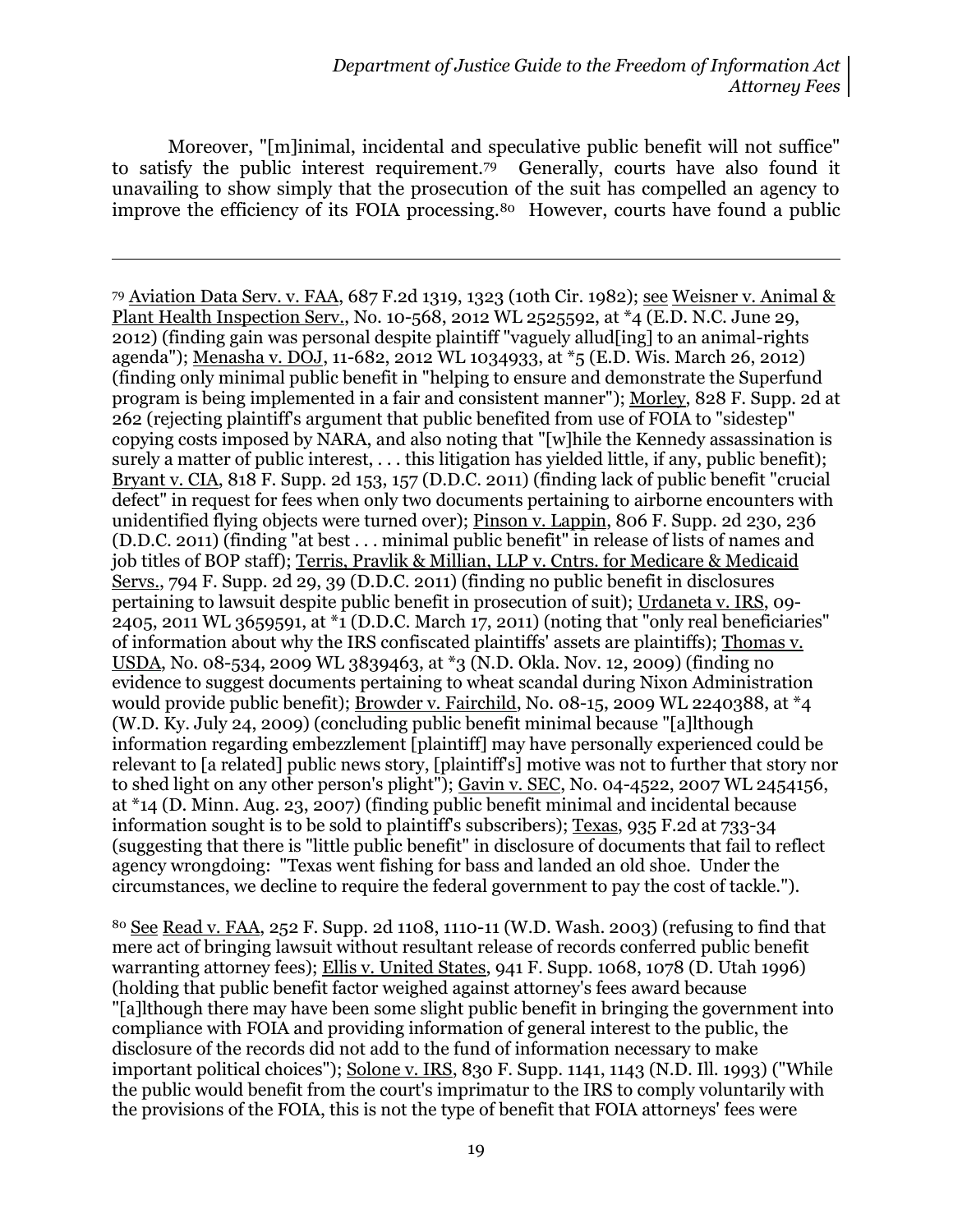benefit when litigation "produced 'extraordinary information regarding how the [agency] maintains its records and the baseline methods by which it will search for and respond to FOIA requests, unless a FOIA requester has information to demand otherwise.'"<sup>81</sup>

The Court of Appeals for the District of Columbia Circuit has also held that the notion of "public benefit" should not be grounded solely on "the potential release of present and future information" resulting from the legal precedent set by the case in which fees are sought. $82$  As the D.C. Circuit noted in one case: "Such an inherently speculative observation is . . . inconsistent with the structure of FOIA itself."<sup>83</sup>

The second factor  $-$  the commercial benefit to the plaintiff  $-$  requires an examination of whether the plaintiff had an adequate private commercial incentive to litigate its FOIA demand even in the absence of an award of attorney fees. If so, then fees are typically denied,<sup>84</sup> except in the case of news media interests, which generally "should not be considered commercial interests."<sup>85</sup>

 $\overline{a}$ intended to generate."); Muffoletto v. Sessions, 760 F. Supp. 268, 277 (E.D.N.Y. 1991) (maintaining that public benefit in compelling FBI to act more expeditiously is insufficient).

<sup>81</sup> Negley v. FBI, 818 F. Supp. 2d 69, 75 (D.D.C. 2011) (noting this is first FOIA attorney fees case to "address this anomaly"); see also Yonemoto v. VA, No. 06-378, 2012 WL 1980818, at \*4 (D. Haw. June 1, 2012) (concluding that lawsuit resulted in some public benefit "by bringing the VA into compliance with FOIA"); Nulankeyutmonen Nkihtaqmikon v. BIA, 672 F. Supp. 2d 154, 172 (D. Me. 2009) (finding lawsuit "served the public interest by required [defendant] to assess and reassess its responses to [plaintiff's] FOIA requests . . . and to defend a confused and inefficient internal FOIA response process").

82 Cotton, 63 F.3d at 1120; see Chesapeake Bay Found. v. USDA, 108 F.3d 375, 377 (D.C. Cir. 1997) ("Nor is the establishment of a legal right to information a public benefit for the purpose of awarding attorneys' fees." (citing Cotton, 63 F.3d at 1120)); see also Bangor Hydro-Elec., 903 F. Supp. at 170 (rejecting argument that public benefitted by precedent that would "allow other utilities to easily acquire similar documents for the benefit of those utilities ratepayers"). But see Church of Scientology, 700 F.2d at 493 (declaring that appellate ruling that specific statutory provision does not qualify under Exemption 3 "in our view, benefits the public"); Aronson v. HUD, 866 F.2d 1, 3 (1st Cir. 1989) (suggesting that public interest is served by disclosure to "private tracer" of information concerning mortgagors who were owed "distributive share" refunds).

<sup>83</sup> Cotton, 63 F.3d at 1120.

<sup>84</sup> See, e.g., Klamath, 18 F. App'x at 475 (finding that plaintiff association sought documents to advance and protect interests of its members, and recognizing that fact that members might be "nonprofit" does not make their interests less commercial for FOIA purposes); Fenster, 617 F.2d at 742-44 (affirming denial of fees to law firm that obtained disclosure of government auditor's manual used in reviewing contracts of type entered into by firm's clients); Chamberlain v. Kurtz, 589 F.2d 827, 842-43 (5th Cir. 1979) (concluding that plaintiff who faced \$1.8 million deficiency claim for back taxes and penalties "needed no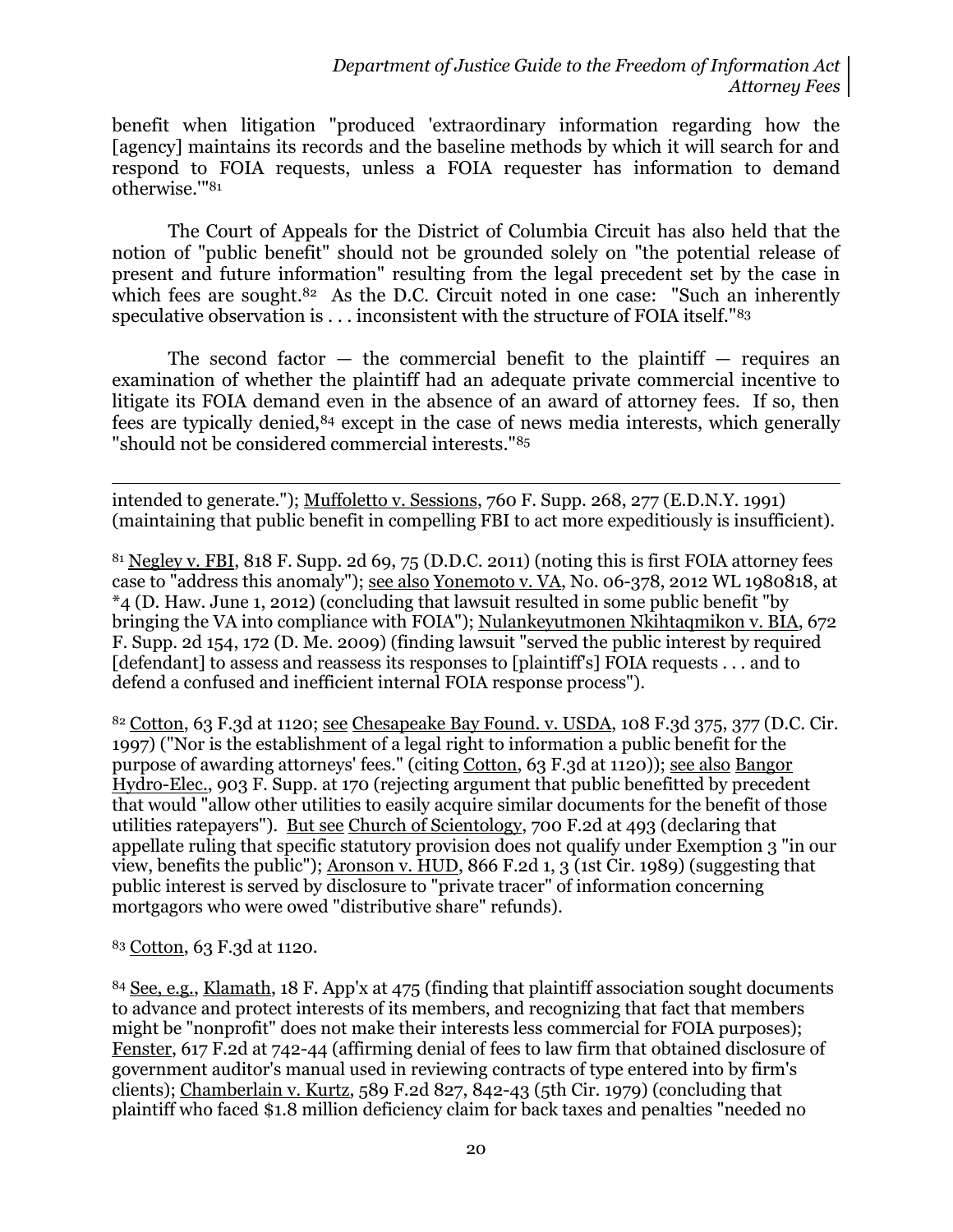The third factor  $-$  the nature of the plaintiff's interest in the records  $-$  often is evaluated in tandem with the second factor<sup>86</sup> and militates against awarding fees in cases where the plaintiff had an adequate personal incentive to seek judicial relief.87 To

 $\overline{a}$ additional incentive" to bring FOIA suit against IRS for documents relevant to his defense); Menasha, 2012 WL 1034933, at \*6 (finding plaintiff had "pecuniary (if not strictly commercial)," interest and "more than sufficient incentive to pursue disclosure" without fee award); Mullen, 2012 WL 2681300, at \*10 (concluding there was evidence of "commercial interest in documents related to investigations about [company's] use of government funds"); Morley, 828 F. Supp. 2d at 264 (denying fees where plaintiff has "interest in obtaining the NARA records 'from the CIA at little or no charge under FOIA' to avoid expending his own time and money to obtain the documents from NARA"); Urdaneta, 2011 WL 3659591, at \*2 (finding plaintiffs had commercial incentive to obtain information related to refund they sought from government); Horsehead Indus. v. EPA, 999 F. Supp. 59, 69 (D.D.C. 1998) (finding that requester would have brought suit regardless of availability of fees); Viacom Int'l v. EPA, No. 95-2243, 1996 WL 515505, at \*2 (E.D. Pa. Aug. 29, 1996) (dismissing as "divorced from reality" corporation's contention that its "'knowing the extent of its potential liability will not promote any commercial interests'"); Frye v. EPA, No. 90- 3041, 1992 WL 237370, at \*4 (D.D.C. Aug. 31, 1992) (denying fees where "plaintiff does not effectively dispute that the prime beneficiaries of the information requested will be commercial entities with commercial interests that either are, or might become, his clients"); Hill Tower, Inc. v. Dep't of the Navy, 718 F. Supp. 568, 572 (N.D. Tex. 1989) (ruling that plaintiff who had filed tort claims against government arising from aircraft crash "had a strong commercial interest in seeking [related] information [as] it was [its] antenna that was damaged by the crash"). But see Aronson, 866 F.2d at 3 (finding that "potential for commercial personal gain did not negate the public interest served" by private tracer's lawsuit since "failure of HUD to comply reasonably with its reimbursement duty would probably only be disclosed by someone with a specific interest in ferreting out unpaid recipients"); Windel v. United States, No. 3:02-CV-306, 2006 WL 1036786, at \*3 (D. Alaska Apr. 19, 2006) (awarding portion of requested fees, even though plaintiff's FOIA request "clearly implicated her own pecuniary interests" in obtaining documents concerning her gender discrimination claim).

<sup>85</sup> S. Rep. No. 93-854, at 19 (1974); see also Davy, 550 F.3d at 1160 ("Surely every journalist or scholar may hope to earn a living plying his or her trade, but that alone cannot be sufficient to preclude an award of attorney's fees under FOIA."). But see Nat'l Sec. Archive, 530 F. Supp. 2d at 203 (noting that news organization is not "ipso facto entitled to attorney fees whenever it wins a FOIA case").

<sup>86</sup> See, e.g., Church of Scientology, 700 F.2d at 494 (noting that it is "logical to read the two criteria together where a private plaintiff has pursued a private interest"); Nat'l Sec. Archive, 530 F. Supp. 2d at 201 ("The second and third factors, commercial benefit and the plaintiff's interest in the records, are closely related and often considered together.").

<sup>87</sup> See, e.g., Polynesian Cultural Ctr., 600 F.2d at 1330 (ruling that attorney fees award should not "'merely subsidize a matter of private concern' at taxpayer expense" (quoting Blue, 570 F.2d at 533-34)); United Am. Fin., Inc., 770 F. Supp. 2d at 257 (finding plaintiff's interest in records on identity theft scam to be private); Poett v. DOJ, No. 08-622, 2010 WL 3892249, at \*6 (D.D.C. Sept. 30, 2010) (magistrate's recommendation) (concluding that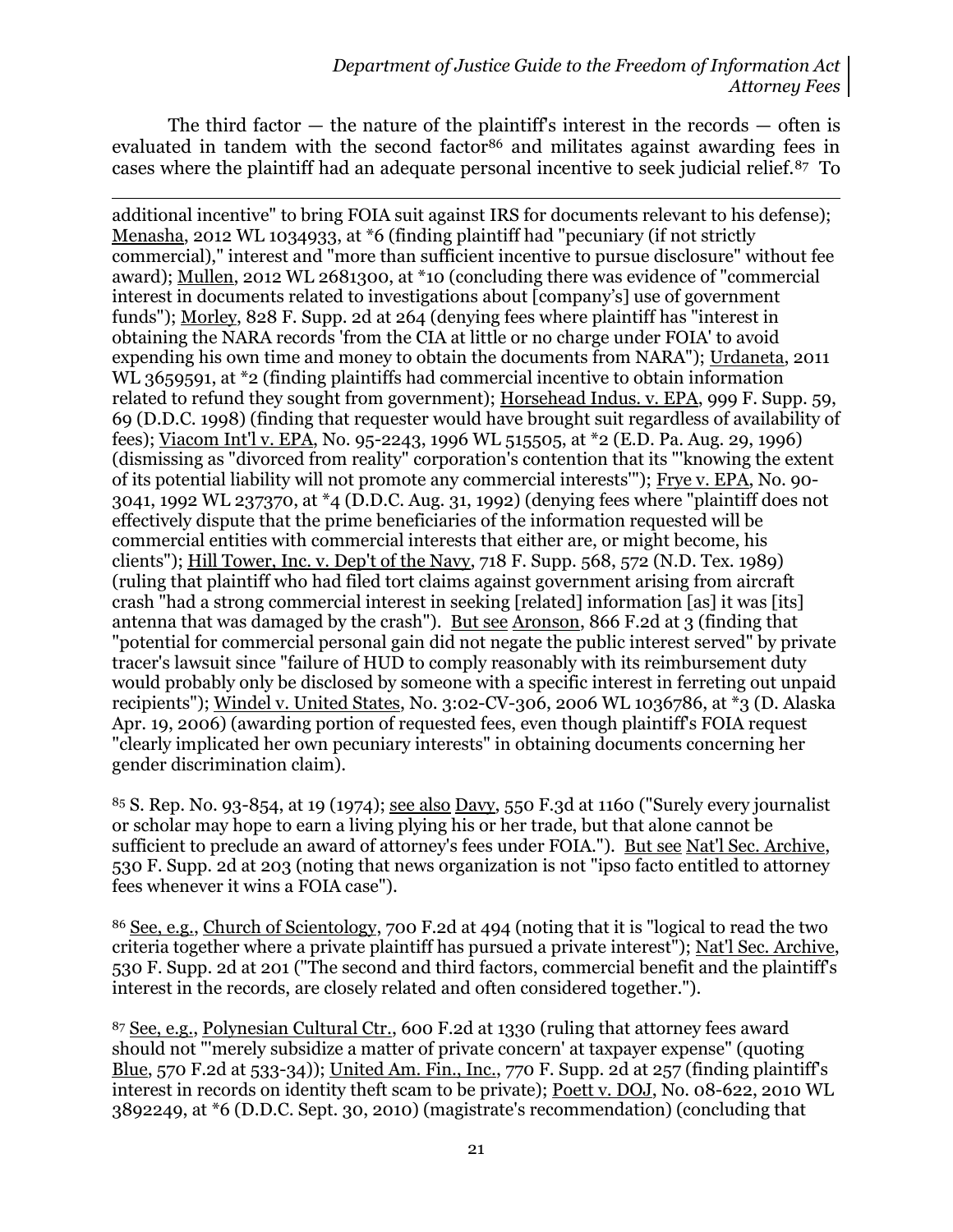disqualify a fee applicant under the second and third factors, "a motive need not be strictly commercial; any private interest will do."88 In this regard, the use of the FOIA as a substitute for discovery has routinely been found to constitute the pursuit of a private, noncompensable interest.89 The Court of Appeals for the Tenth Circuit has found that

 $\overline{a}$ despite lack of commercial benefit, fee request should be denied as "lack of a public benefit inherently illuminates the fact that Plaintiff's relationship to the disclosed document is of a private and personal nature"), adopted, 846 F. Supp. 2d 96 (D.D.C. 2012); Calvert v. U.S., No. 08-1659, 2010 WL 2198224, at \*48 (D.D.C. June 3, 2010) (determining plaintiff not entitled to costs because plaintiff sought records for personal reasons — namely, "'for the specific purpose'" of comparing agent's signature "'with the signature that appears on [the criminal] complaint' sworn against him"); Maydak v. DOJ, 579 F. Supp. 2d 105, 109 (D.D.C. 2008) (refusing to award litigation costs where plaintiff requested records pertaining to himself and matters affecting his detention); Nw. Univ. v. USDA, 403 F. Supp. 2d 83, 88 & n.7 (D.D.C. 2005) (denying fee award where plaintiff sought records concerning investigations into its activities for apparent purpose of challenging agency's findings); Viacom, 1996 WL 515505, at \*2 ("[W]e harbor strong doubts that Viacom entered into this proceeding to foster the public interest in disclosure. Its motivation, as evinced by its conduct of this litigation, was to assert its own interests as a potentially responsible party to the clean up operation."); Abernethy v. IRS, 909 F. Supp. 1562, 1569 (N.D. Ga. 1995) (suggesting that when plaintiff sought records of investigation of which he was target to challenge his removal from management position, his "strong personal motivation for filing this lawsuit outweigh[ed] any public interest which may result from disclosure"); Frydman, 852 F. Supp. at 1504 ("Although plaintiff's interest in the information in this case is not pecuniary, it is strictly personal.").

<sup>88</sup> Tax Analysts, 965 F.2d at 1095 ("'[P]laintiff was not motivated simply by altruistic instincts, but rather by its desire for efficient, easy access to [tax] decisions." (quoting Tax Analysts v. DOJ, 759 F. Supp. 28, 31 (D.D.C. 1991))); see Bryant v. CIA, 818 F. Supp. 2d 153, 159 (D.D.C. 2011) (rejecting argument that decision of agency to grant news media fee status entitled plaintiff to fees as grant was "merely a personal benefit to plaintiff"); Nat'l Sec. Archive, 530 F. Supp. 2d at 203 (finding that non-profit organization had "powerful commercial and private motive to win the lawsuit to defeat the government's attempt to charge search fees in order to make NSA's retrieval of FOIA documents as cheap as possible"); Gavin, 2007 WL 2454156, at \*15 (holding that second and third factors weigh against fee award because plaintiff's primary interest is to advance purely personal goal of publishing and selling requested information to his subscribers); Bangor Hydro-Elec., 903 F. Supp. at 171 (rejecting public utility's argument that it incurred no commercial benefit because under "'traditional regulatory principles'" utility would be obliged to pass any commercial gain on to its ratepayers (quoting plaintiff's filing)); Mosser Constr. Co. v. U.S. Dep't of Labor, No. 93CV7525, slip op. at 4 (N.D. Ohio Mar. 29, 1994) (explaining that factor weighs against not-for-profit organization whose actions are motivated by commercially related concerns on behalf of its members).

<sup>89</sup> See, e.g., Valencia v. U.S. Citizenship & Immigration Serv., No. 12-102, 2012 WL 3834938, at \*3 (D. Utah Sept. 4, 2012) (denying attorney fees after finding no evidence of public benefit where plaintiff sought records to prepare for immigration removal hearing); Menasha, 2012 WL 1034933, at \*6 (finding plaintiffs had strong private incentive to use FOIA process to "secure discovery in the related [] lawsuit"); Morales v. Pension Benefit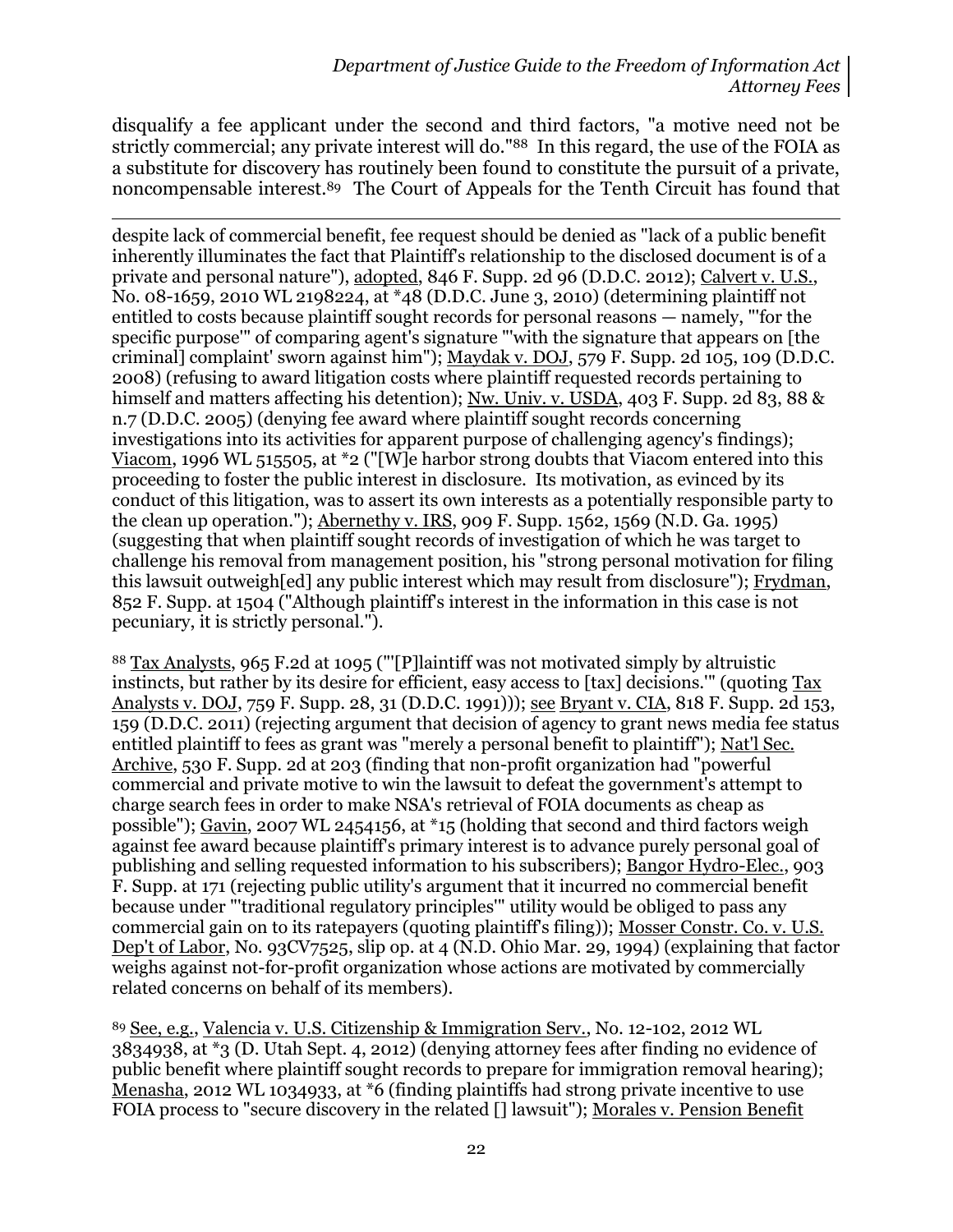when a FOIA plaintiff's motives change over the course of the litigation, the fee award should be divided on the basis of such shifting interests.90 At the same time, courts have also weighed the second and third factors in favor of a fee applicant even in situations where a personal interest was present.<sup>91</sup>

 $\overline{a}$ Guar. Corp., No. 10-1167, 2012 U.S. Dist. LEXIS 9101, at \*22 (D. Md. Jan. 26, 2012) (declining to award fees when it was "clear that the overwhelming majority of [plaintiff's] requests were made, not to serve the public interest or inform the public about the action of government agencies, but to substitute for or supplement discovery in [plaintiff's] personal Title VII suit"); Ellis, 941 F. Supp. at 1079 (compiling cases); Muffoletto, 760 F. Supp. at 275 (rejecting plaintiff's entitlement to fees on grounds that "[t]he plaintiff's sole motivation in seeking the requested information was for discovery purposes, namely, to assist him in the defense of a private civil action"); Republic of New Afrika v. FBI, 645 F. Supp. 117, 121 (D.D.C. 1986) (stating that purely personal motives of plaintiff — to exonerate its members of criminal charges and to circumvent civil discovery — dictated against award of fees), aff'd sub nom. Provisional Gov't of the Republic of New Afrika v. ABC, 821 F.2d 821 (D.C. Cir. 1987) (unpublished table decision); Simon v. United States, 587 F. Supp. 1029, 1033 (D.D.C. 1984) (articulating that use of FOIA as substitute for civil discovery "is not proper and this court will not encourage it by awarding fees"). But see McCoy, 2005 WL 1972600, at  $*2$ (finding fee entitlement, even though plaintiff's FOIA request "served her personal interest in obtaining . . . evidence" for use in related tort litigation); Hernandez, 2012 U.S. Dist. LEXIS 14290, at \*36 (noting that deportation cases do not provide respondents with formal discovery, leaving FOIA as "essentially the only means available for an individual to obtain information for use in a deportation proceeding"); Jarno, 365 F. Supp. 2d at 740 (concluding that the plaintiff's interest in the requested documents "support[ed] an award of attorney's fees," despite his motivation to seek disclosure in order to "facilitate the fair adjudication of his political asylum claim").

<sup>90</sup> See Anderson v. HHS, 80 F.3d 1500, 1504-05 (10th Cir. 1996) (affirming district court's denial of fees for first phase of litigation — when plaintiff's primary motive was to obtain records for state court action, while approving them for second phase — when plaintiff's primary interest in records was public dissemination).

91 See, e.g., Davy, 550 F.3d at 1161 (concluding that second and third factors favor plaintiff as plaintiff's "scholarly interest in publishing publicly valuable information in a book . . . is at most 'quasi-commercial'" and "nothing in the record would suggest that his private commercial interest outweighs his scholarly interest"); Crooker v. U.S. Parole Comm'n, 776 F.2d 366, 368 (1st Cir. 1985) (finding the third factor to favor plaintiff where the "interest was neither commercial nor frivolous, [but] to ensure that the Parole Commission relied on accurate information in making decisions affecting his liberty"); Summers, 477 F. Supp. 2d at 69 (relying on Piper and finding that second and third factors may well "favor the Plaintiff regardless of the Plaintiff's desire that his book be a commercial success"); Rosenfeld, 904 F. Supp. 2d at 999 (concluding that both commercial benefit and public interest factors weigh in plaintiff's favor "[g]iven the unique treatment afforded journalists and scholars"); Rosenfeld, 903 F. Supp. 2d at 869 (finding commercial benefit factor weighed in plaintiff's favor as "'mere intention to publish a book does not necessarily mean that the nature of the plaintiff's interest is purely commercial'" (citing Davy v. CIA, 550 F.3d 1155, 1160 (D.C. Cir. 2008))); Hajro v. U.S. Citizenship & Immigration Serv., 900 F. Supp. 2d 1034, 1048 (N.D. Cal. 2012) (agreeing with plaintiff, an immigration attorney, that interest in changing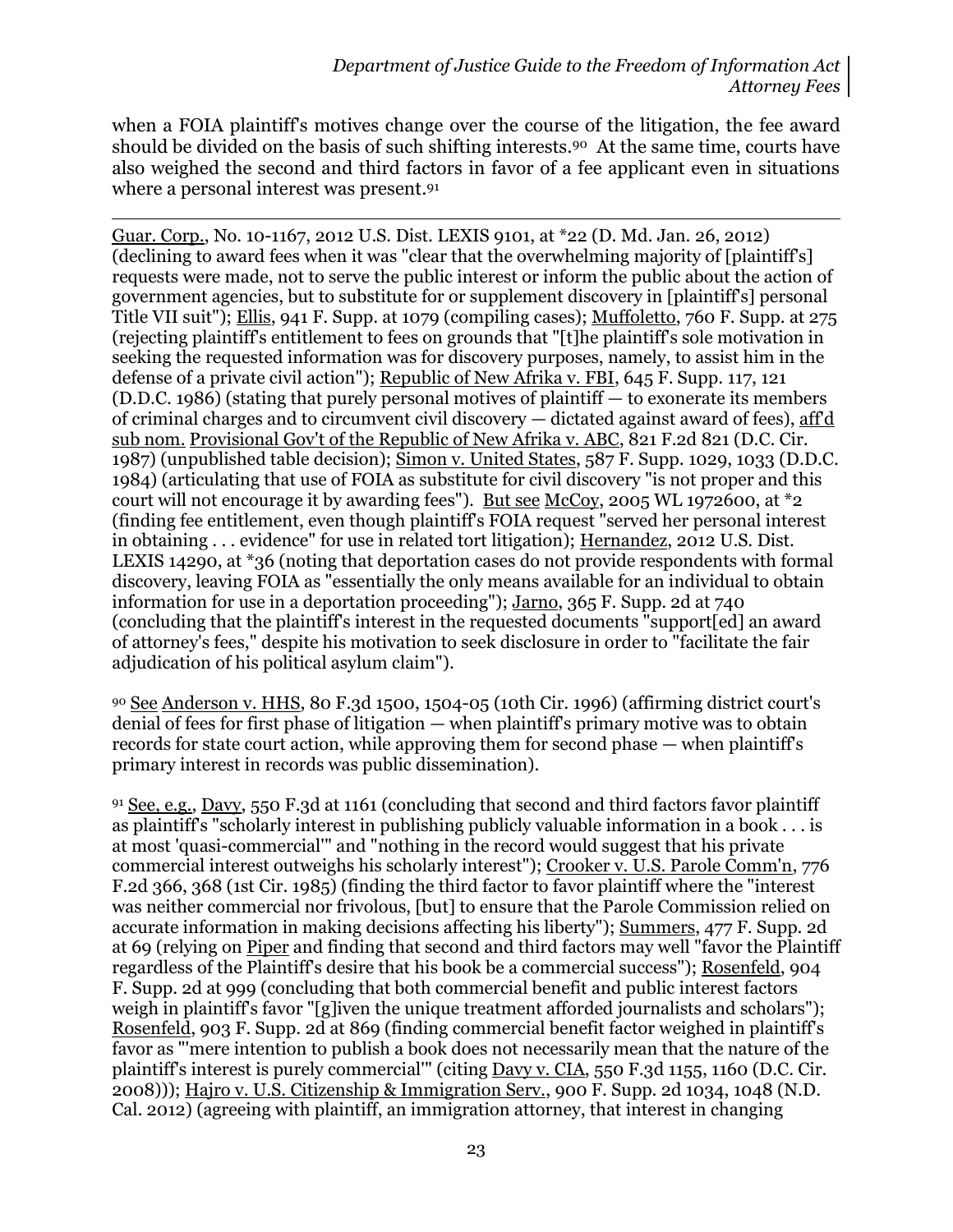The fourth factor  $-$  the reasonableness of the agency's withholding  $-$  counsels against a fee award when the agency had a reasonable basis in law for concluding that the information at issue was exempt. If an agency's position is correct as a matter of law, this factor is often dispositive.<sup>92</sup> The converse, however, also has been found to be

 $\overline{a}$ defendant's "patterns and practices violating FOIA" was not commercial, despite plaintiff's potential financial benefit); Yonemoto v. VA, No. 06-378, 2012 WL 1980818, at \*2 (D. Haw. June 1, 2012) (finding public benefit outweighs plaintiff's personal and commercial interests); Hernandez, 2012 U.S. Dist. LEXIS 14290, at \*34 (awarding fees despite plaintiff's personal interest in documents dealing with deportation case as interest "also implicates the strong public interest in preserving the administration of justice in our nation's immigration courts"); Moffat, 2012 WL 113367, at \*2 (finding prisoner not precluded from award of fees despite "intense personal interest in using the records sought to protest his innocence"); Piper, 339 F. Supp. 2d at 21-22 (concluding that because plaintiff's "distinct personal interest" in writing book about his mother's kidnapping was not separable from public interest in this "scholarly endeavor," second factor will not weigh against fee award); Cottone, No. 94-1598, slip op. at 3 (D.D.C. Mar. 16, 2001) (relying on Williams to justify awarding fees in order to encourage service on Civil Pro Bono Counsel panel); Williams, 17 F. Supp. 2d at 9 (awarding fees "[e]ven if [the requester's] own interest in the records is personal," in order to "serve the larger public purpose of encouraging" representation by pro bono counsel); cf. Assembly of Cal. v. U.S. Dep't of Commerce, No. Civ-S-91-990, 1993 WL 188328, at \*5 (E.D. Cal. May 28, 1993) (refusing to preclude fees where state legislature sought information to challenge federal census count, even though benefits could accrue to state, because "plaintiffs did not stand to personally benefit but acted as public servants").

<sup>92</sup> See Brayton v. Office of U.S. Trade Representative, 641 F.3d 521, 526 (D.C. Cir. 2011) (noting "circuit's long-established rule of never granting a fee award to a plaintiff whose FOIA claim was incorrect as a matter of law"); Cotton, 63 F.3d at 1117 ("[T]here can be no doubt that a party is not entitled to fees if the government's legal basis for withholding requested records is correct."); Chesapeake Bay Found. v. USDA, 11 F.3d 211, 216 (D.C. Cir. 1993) ("If the Government was right in claiming that the [records] were exempt from disclosure under FOIA, then no fees are recoverable."); Educ./Instruccion, Inc. v. HUD, 649 F.2d 4, 8 (1st Cir. 1981) (stating that government's withholding must "have 'a colorable basis in law' and not appear designed 'merely to avoid embarrassment or to frustrate the requester'" (quoting S. Rep. No. 93-854, at 19)); LaSalle Extension Univ. v. FTC, 627 F.2d 481, 486 (D.C. Cir. 1980) ("[T]he Government need not prove that the information 'was in fact exempt,' only that the Government 'had a reasonable basis in law for concluding that the information in issue was exempt and that it had not been recalcitrant in its opposition to a valid claim or otherwise engaged in obdurate behavior (quoting Fenster, 617 F.2d at 744)); Polynesian Cultural Ctr., 600 F.2d at 1330 (denying fees, despite court-ordered disclosure, because "[t]he Board's claim of exemption was not only reasonable, but correct," based upon subsequent Supreme Court decision); Morley, 828 F. Supp. 2d at 265 (concluding that defendant acted reasonably in relying on "reasonable legal interpretations," directing plaintiff "to the logical repository of such records – NARA," asserting "Glomar" response in connection with CIA officer's supposed covert activities, and "for initially contesting [plaintiff's] request to search its operational files"); <u>Browder</u>, 2009 WL 2240388, at \*3 (finding "ministerial errors [in the processing of plaintiff's request] do not shift balance of equities to justify awarding costs and fees); Ellis, 941 F. Supp. at 1080 (explaining that government need show only "reasonable or colorable basis for the withholding" and that it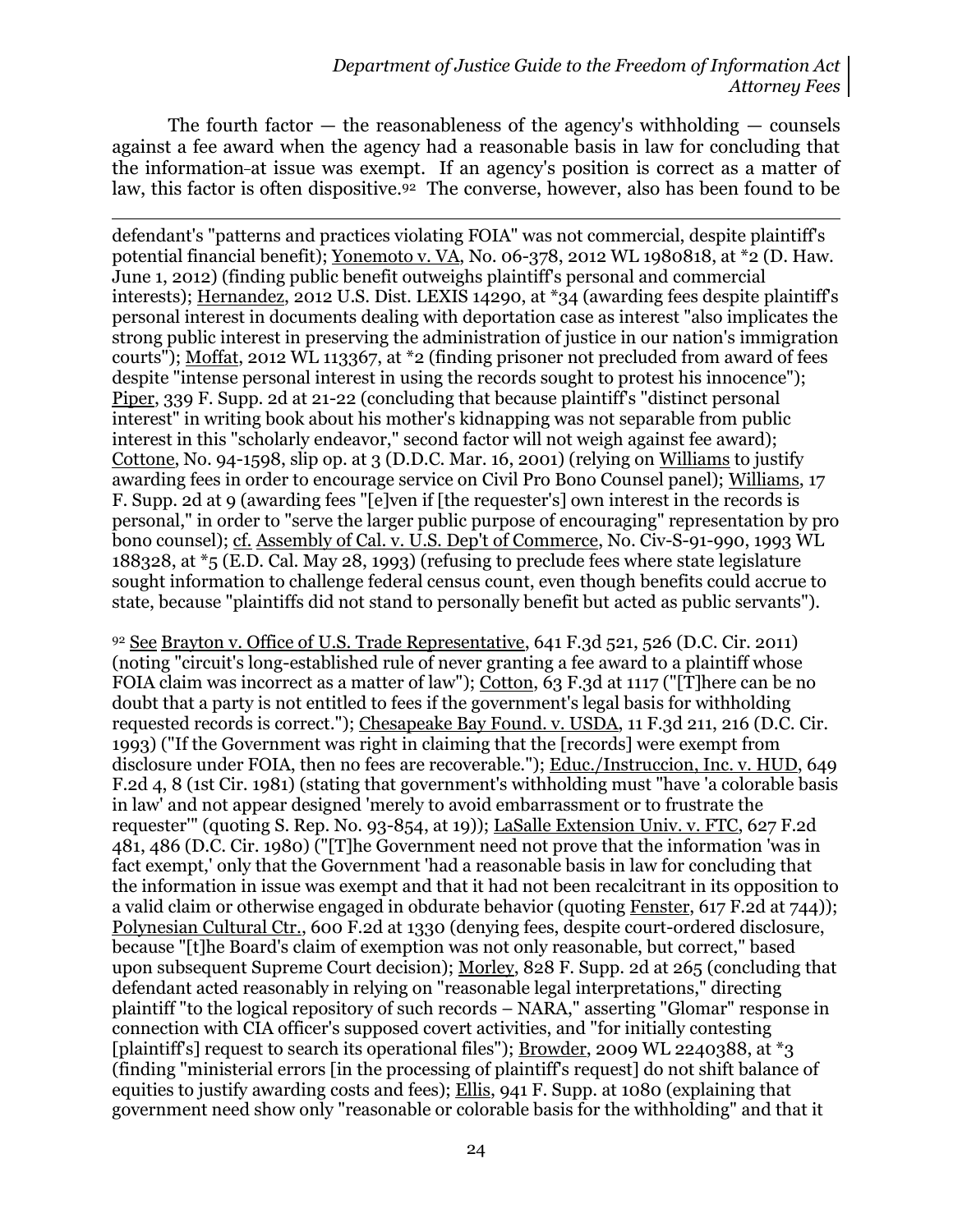true — namely, that "[r]ecalcitrant and obdurate behavior 'can make the last factor dispositive without consideration of any of the other factors.'"93 In other instances, courts have found agency actions to be "unreasonable" and have weighed this factor in favor of the plaintiff when the agency did not adequately explain why records were not released or why other actions, such as specific searches, were not undertaken. <sup>94</sup>

 $\overline{a}$ has not engaged in recalcitrant or obdurate behavior); Solone, 830 F. Supp. at 1143 (noting that government acted reasonably when agency had "at least a colorable basis in law for its decision to withhold" and there are no allegations of harassment of requester or avoidance of embarrassment by the agency); Read, 252 F. Supp. 2d at 1112 ("[D]elay due to bureaucratic ineptitude alone is not sufficient to weigh in favor of an award of attorney's fees."); Horsehead Indus., 999 F. Supp. at 66 (finding that narrow reading of request is not "bad faith"); Republic of New Afrika, 645 F. Supp. at 122; Smith v. United States, No. 95- 1950, 1996 WL 696452, at \*7 (E.D. La. Dec. 4, 1996) (finding that "[t]he government did not act with due diligence, and has offered no reason to find that the delay was 'unavoidable[,]'" but holding in favor of the government on this factor as "[t]he evidence in this case is that the Coast Guard's noncompliance was due to administrative ineptitude rather than any unwillingness to comply with [plaintiff's] FOIA request"), aff'd per curiam, 127 F.3d 35 (5th Cir. 1997); see also Wheeler v. IRS, 37 F. Supp. 2d 407, 413 (W.D. Pa. 1998) (finding that reasons for government's refusal to disclose records "may even be dispositive"). But see Menasha, 2012 WL 1034933, at \*7 (finding that despite determination that defendant was not justified in withholding documents under exemption, court could not agree that defendant's position was "unreasonable"); Hull, 2006 U.S. Dist. LEXIS 35054, at \*11 (finding agency's withholding determination, based on "colorable legal argument," to be reasonable, but concluding that other factors weighed in favor of fee award); Williams, 17 F. Supp. 2d at 8 (stating that "'courts must be careful not to give any particular factor dispositive weight'" (quoting Nationwide Bldg. Maint., Inc. v. Sampson, 559 F.2d 704, 714 (D.C. Cir. 1977))).

93 Read, 252 F. Supp. 2d at 1112 (quoting Horsehead Indus., 999 F. Supp. at  $68$ ); see Cottone, No. 94-1598, slip op. at 3-4 (D.D.C. Mar. 16, 2001) (awarding fees even though agency's position was reasonable; relying on fact that agency's defense was "determined, dilatory, and expensive to confront"); see also Tax Analysts, 965 F.2d at 1097 ("[T]he reasonable-basis-in-law factor is intended to weed out those cases in which the government was 'recalcitrant in its opposition to a valid claim or otherwise engaged in obdurate behavior.'" (quoting Cuneo, 553 F.2d at 1366)).

<sup>94</sup> See Rosenfeld, 903 F. Supp. 2d at 870 (concluding that defendant failed to demonstrate that refusal to produce requested records had "'a colorable basis in law'"); Moffat v. DOJ, No. 09-12067, 2012 WL 113367, at \*2 (D. Mass. Jan. 12, 2012) ("[T]he [defendant] has not provided a colorable basis in FOIA law for its refusal to perform 'cross-reference' searches in response to [plaintiff's] administrative request until after he filed his lawsuit."); Negley v. FBI, 818 F. Supp. 2d 69, 75 (D.D.C. 2011) (finding defendant's failure to demonstrate it had reasonable basis for refusing to release documents and conduct certain searches "'was exactly the kind of behavior the fee provision was enacted to combat'" (citing Davy, 550 F.3d at 1163)); Pinson v. Lappin, 806 F. Supp. 2d 230, 236 (D.D.C. 2011) (determining agency behavior to be unreasonable where "[o]nly after this litigation commenced did the [agency] fulfill its obligation under the FOIA" by releasing information to plaintiff); Nulankeyutmonen Nkihtaqmikon v. BIA, 723 F. Supp. 2d 272, 277 (D. Me. 2010) (finding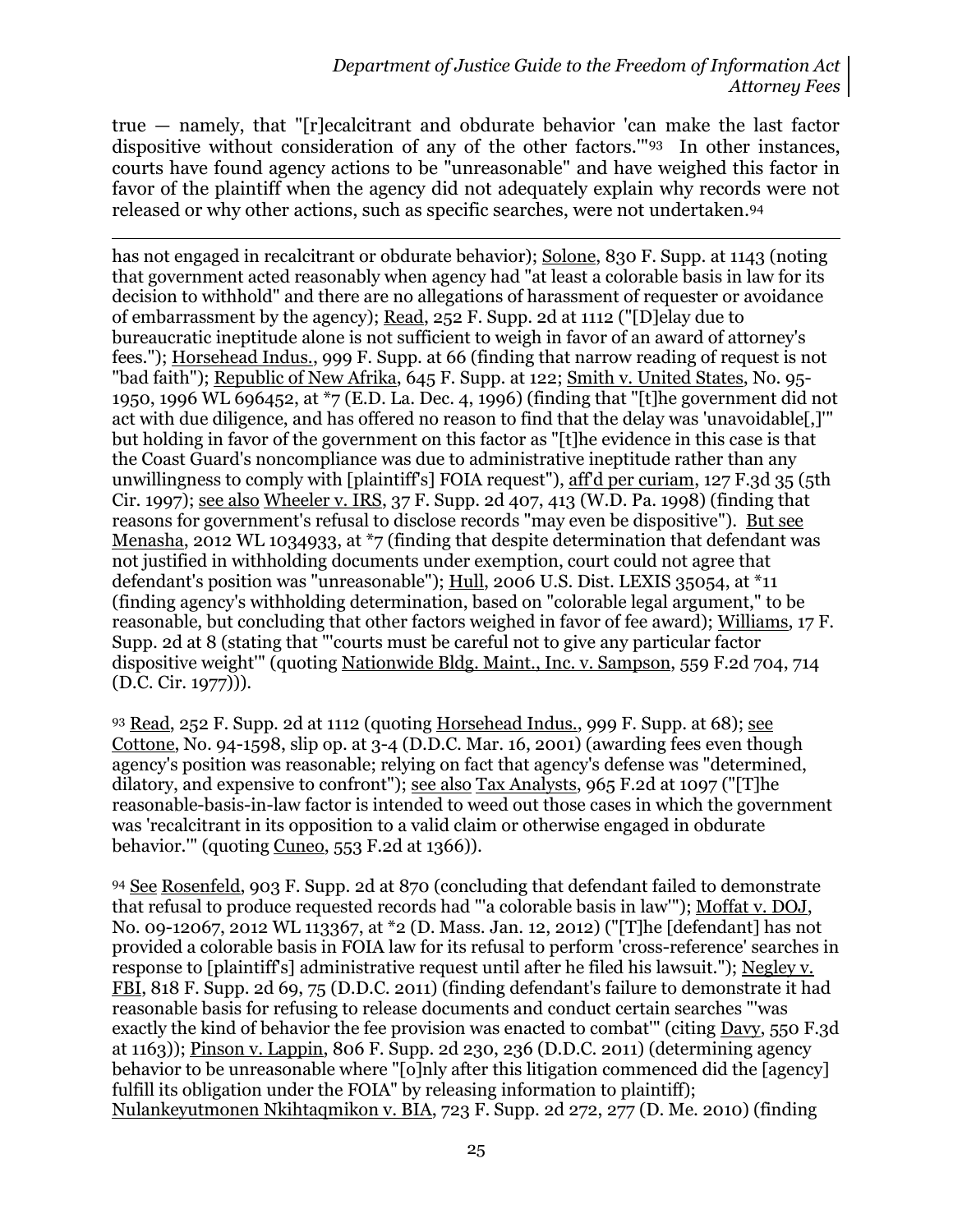In general, an agency's legal basis for withholding has been found "reasonable" if pertinent authority exists to support the claimed exemption.95 Even in the absence of

 $\overline{a}$ agency's withholdings "manifestly unreasonable" "in light of the cascade of subsequent released documents"); Campaign for Responsible Transplantation, 593 F. Supp. 2d at 244 (finding that "FDA has not demonstrated a reasonable basis in law for withholding nonexempt documents beyond the twenty day deadline set forth in FOIA"); Wildlands CPR v. U.S. Forest Serv., 558 F. Supp. 2d 1096, 1102 (D. Mont. 2008) (concluding that agency had no reasonable basis in law for not disclosing requested information; based on record, it appears agency was most concerned with size and scope of request, not its ability to understand request); <u>Poulsen</u>, 2007 WL 160945, at \*2 (holding that agency's position was not substantially justified because, in many instances, agency's redactions were "inconsistent and seemingly without reasoned basis"); Long, 2006 WL 1041818, at \*4-5 (concluding that IRS lacked reasonable basis to fully withhold audit statistics on grounds that disclosure could somehow identify individual taxpayer returns; if necessary, "IRS could [have] redact[ed]" this information); McCoy, 2005 WL 1972600, at \*2 (finding that BOP had no reasonable basis to withhold requested documents in their entireties in order to protect the privacy of third parties; "[w]hile the duty to withhold certain identifying information . . . is supported by case law, withholding the information in its entireties was not necessary").

<sup>95</sup> See Brayton, 641 F.3d at 528 (explaining that agency's "initial nondisclosure decision rested on a solid legal basis [and] create[d] a safe harbor against the assessment of attorney fees"); see also Am. Commercial Barge Lines v. NLRB, 758 F.2d 1109, 1112-14 (6th Cir. 1985); Maydak, 579 F. Supp. 2d at 109 ("Although plaintiff obtained two orders compelling the release of BOP records, the BOP rightly asserts that the orders resulted from its inability to satisfy its evidentiary burden with respect to reasonably asserted exemptions, rather than from evidence of agency recalcitrance or bad faith."); Weisner v. Animal & Plant Health Inspection Serv., No. 10-568, 2012 WL 2525592, at \*3 (E.D. N.C. June 29, 2012) (finding that "[d]efendants withheld the records only as long as was necessary under Exemption 7(A), releasing them promptly when the exception ceased to apply"); Urdaneta v. IRS, 09- 2405, 2011 WL 3659591, at \*1 (D.D.C. March 17, 2011) (noting that defendant had reasonable basis for using Exemption 7(A) to withhold documents); Prison Legal News v. EOUSA, No. 08-1055, 2010 WL 3170824, at \*3 (D. Col. Aug. 10, 2010) (finding defendant had reasonable basis for withholding video and photographs in full); Jordan v. DOJ, No. 07- 02303, 2009 WL 2913223, at \*27 (D. Colo. Sept. 8, 2009) (concluding that agency's initial withholding under Exemption 7(C) was not done in bad faith); Republic of New Afrika, 645 F. Supp. at 122; Adams v. United States, 673 F. Supp. 1249, 1259-60 (S.D.N.Y. 1987). But see United Ass'n of Journeymen & Apprentices, Local 598 v. Dep't of the Army, 841 F.2d 1459, 1462-64 (9th Cir. 1988) (finding withholding unreasonable where agency relied on one case that was "clearly distinguishable" and where "strong contrary authority [was] cited by the [plaintiff]"); Nw. Coal. for Alternatives to Pesticides v. Browner, 965 F. Supp. 59, 64 (D.D.C. 1997) (finding that EPA decision "to rely solely on manufacturers' claims of confidentiality, rather than conduct more extensive questioning of the manufacturers' claims or make its own inquiry . . . was essentially a decision not to commit resources to questioning claims of confidentiality but instead to confront issues as they arise in litigation — and to pay attorneys' fees if EPA loses").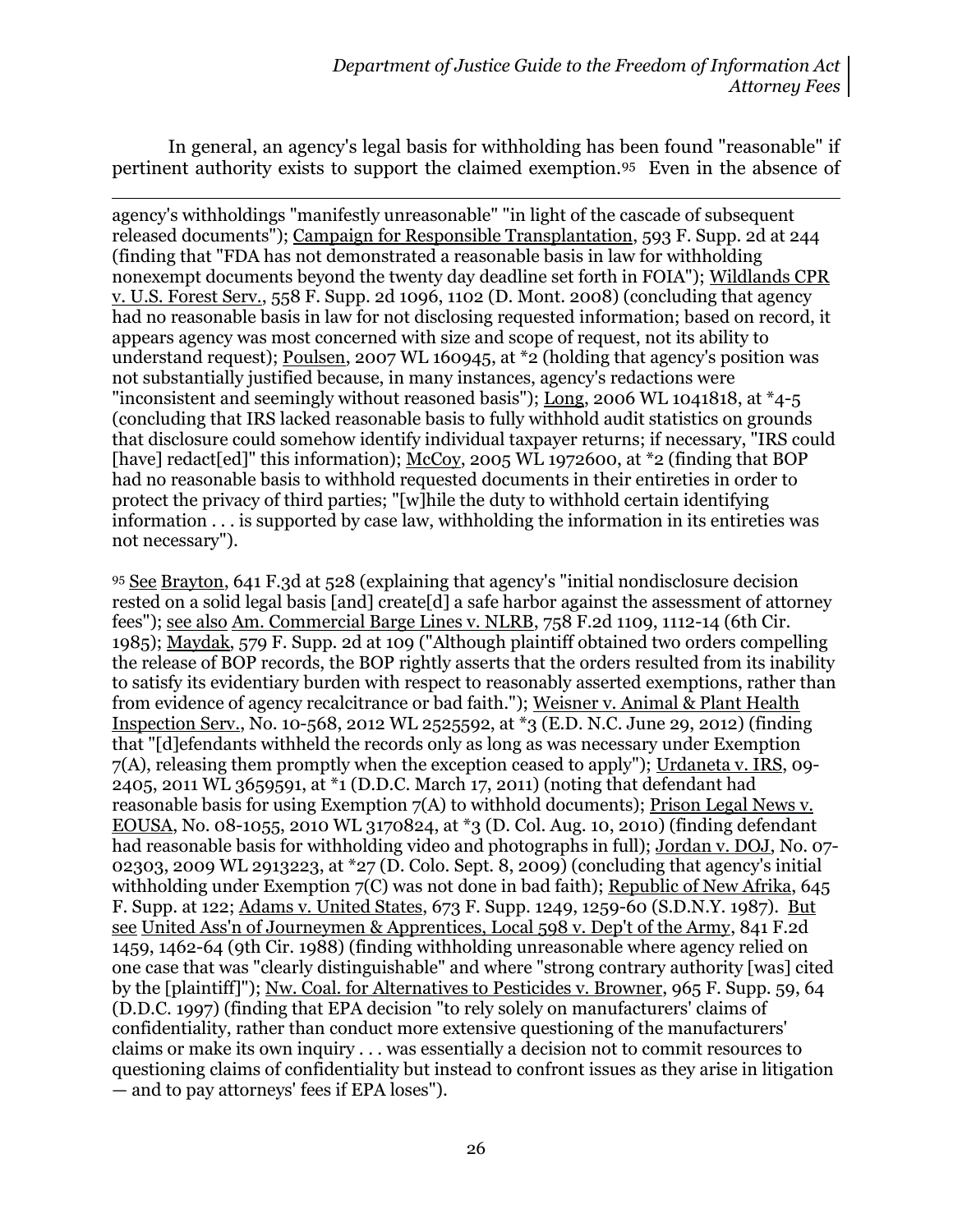supporting authority, withholding has been found to be "reasonable" where no precedent directly contradicted the agency's position.<sup>96</sup>

In an illustrative example, the D.C. Circuit upheld a district court's finding of reasonableness in a case in which there was "no clear precedent on the issue,"<sup>97</sup> even though the district court's decision in favor of the agency's withholding was reversed unanimously by the court of appeals, which, in turn, was affirmed by a near-unanimous decision of the Supreme Court.98 Similarly, the mere fact that an agency foregoes an appeal on the merits of a case and complies with a district court disclosure order does not foreclose it from asserting the reasonableness of its original position in opposing a subsequent fee claim.<sup>99</sup>

When the delay in releasing records, rather than the agency's substantive claim of exemption, is challenged, that delay has been found not to favor a fee award so long as the agency has not engaged in "obdurate behavior or bad faith."100 On the other hand, courts have at times required agencies to provide a meaningful justification for the delay,<sup>101</sup> and have awarded fees when they found the delay to be unreasonable.102 (For

 $\overline{a}$ <sup>96</sup> See Frydman, 852 F. Supp. at 1504 ("Although the government did not offer case authority to support its position regarding the [records], we believe the government's position had a colorable basis. There is little, if any, case authority which directly holds contrary to the government's position.").

<sup>97</sup> Tax Analysts, 965 F.2d at 1096-97.

<sup>98</sup> Tax Analysts v. DOJ, 492 U.S. 136 (1989).

<sup>99</sup> See Cotton, 63 F.3d at 1119.

<sup>100</sup> Ellis, 941 F. Supp. at 1080 (noting that agency was "in frequent contact with plaintiffs' counsel" and that "[d]ue to the scope of plaintiffs' request, some delay was inherent"); see, e.g., Morley, 828 F. Supp. 2d at 265 (refusing to award fees where defendant did not engage in "any recalcitrant or obdurate behavior"); United Am. Fin., Inc., 770 F. Supp. 2d at 258 (finding fact that "litigation stretched on for a period of almost four years, . . . not evidence of 'obdurate behavior"'); Barnard v. DHS, 656 F. Supp. 2d 91, 100 (D.D.C. 2009) (determining plaintiff not entitled to fees despite delays because agency had "colorable basis in the law for withholding the records"); Hull, 2006 U.S. Dist. LEXIS 35054, at \*12 (viewing agency delays as "more suggestive of ineptitude than bad faith"); Frye, 1992 WL 237370, at \*3 (explaining that although agency failed to adequately explain plaintiff's more-than-twoyear wait for final response (such delay previously having been found "unreasonable" by court), agency's voluntary disclosure of documents two days before Vaughn Index deadline did not warrant finding of "obdurate" behavior absent affirmative evidence of bad faith).

<sup>101</sup> See Judicial Watch v. DOJ, 878 F. Supp. 2d 225, 237 (explaining that it is agency's burden to "'show[] that it had a[] colorable or reasonable basis for not disclosing the material until after [the plaintiff] filed suit"' (citing Davy, 550 F.3d at 1163); Judicial Watch, Inc., 562 F. Supp. 2d at 174 (indicating that agency is, at minimum, required to "provide meaningful justification for inactivity or refusal to turn over requested information"); Elec.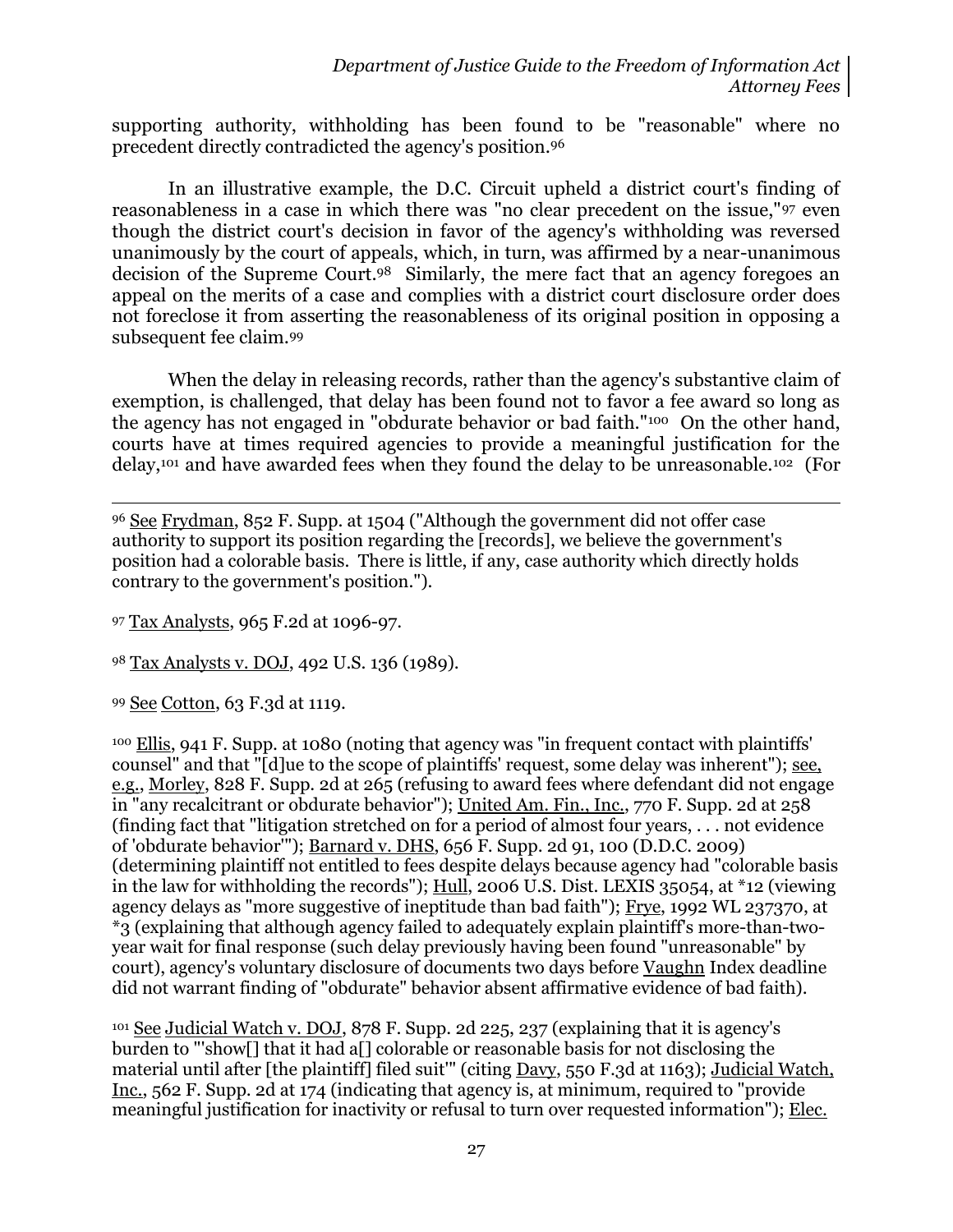further discussions of an agency's obligation to segregate and release nonexempt information, see Procedural Requirements, "Reasonably Segregable" Obligation, above, and Litigation Considerations, "Reasonably Segregable" Requirements, above.)

 $\overline{a}$ Frontier Found., 2008 WL 2331959, at \*4 (concluding that agency "failed to establish a reasonable basis for withholding the requested documents" by not "explaining why it needed four months to process plaintiff's FOIA request").

<sup>102</sup> See, e.g., Miller v. U.S. Dep't of State, 779 F.2d 1378, 1390 (8th Cir. 1985) (concluding that government's reasons for delay — namely processing backlogs, confusion, and administrative error — are not reasonable legal bases and, because "[t]he FOIA does not contain a statutory exception for administrative inefficiency," plaintiff is entitled to fees); Baker, 2012 WL  $5876241$ , at  $*7$  (finding "ample evidence that the agency was recalcitrant or obdurate" where it took two years for agency to release records); Rosenfeld, 904 F. Supp. 2d at 999 (rejecting defendant's argument that '"bureaucratic difficulties, not recalcitrant behavior, delayed [its] response to Plaintiff's requests"'); Hajro, 900 F. Supp. 2d at 1048 (rejecting defendant's argument that delay was due to "bureaucratic difficulty" where delay in responding to plaintiff's request was "not an isolated event" but rather actions that "teeter[ed] on the edge of obduracy"); Elec. Priv. Info. Ctr. v. DHS, 892 F. Supp. 2d 28, 52 (D.D.C. 2012) (finding "obstructive approach" in failing to respond to request or administrative appeal within statutory deadline weighed in favor of fee award); Hernandez, 2012 U.S. Dist. LEXIS 14290, at \*39 (finding delay unreasonable when defendant failed to explain reason for not responding to request until suit was filed); Citizens for Responsibility & Ethics in Wash. v. DOJ, 820 F. Supp. 2d 39, 48 (D.D.C. 2011) (finding "agency's failure even to respond" within time required by FOIA statute "hardly reasonable"); ACLU, 810 F. Supp. 2d at 277 (finding "defendants did not have a reasonable basis for withholding the 8,500 pages of records that were produced after the defendants had 'completed processing and production of all records,' . . . because 'defendant's failure to produce documents due to backlog or administrative issues does not constitute a "reasonable basis in law"'"); Elec. Priv. Info. Ctr., 811 F. Supp. 2d at 236 (determining agency's "administrative delay and a generic claim of a FOIA backlog do not form a 'reasonable basis in law' for withholding"); Judicial Watch, Inc. v. DOJ, 774 F. Supp. 2d at 231 (finding agency's initial failure to respond to request granted expedited processing within statutory time deadline "weighs in favor a fee award"); Deininger & Wingfield, P.A. v. IRS, No. 08-00500, 2009 WL 2241569, at \*6 (E.D. Ark. July 24, 2009) (awarding fees based on failure of agency to explain delays, noting that agency's "excuse of administrative ineptitude falls short of a meaningful justification"); Nulankeyutmonen Nkihtaqmikon v. BIA, 672 F. Supp. 2d 154, 173 (D. Me. 2009) (finding defendant's "multi-year failure to locate responsive documents not reasonable"); Judicial Watch, Inc., 562 F. Supp. 2d at 174 (concluding that agency's justifications for delay were unreasonable when it "continually assured plaintiff that its request would soon be released, only to subsequently renege on these commitments, citing as justification sweeping assertions that [agency] was 'short-staffed' and saddled with other FOIA requests demanding immediate attention"); Jarno, 365 F. Supp. 2d at 740 (determining that fourth factor favored fee award, because agency "failed to comply with the requirements of [the] FOIA by not responding to Plaintiff's request for information within the statutory time frame").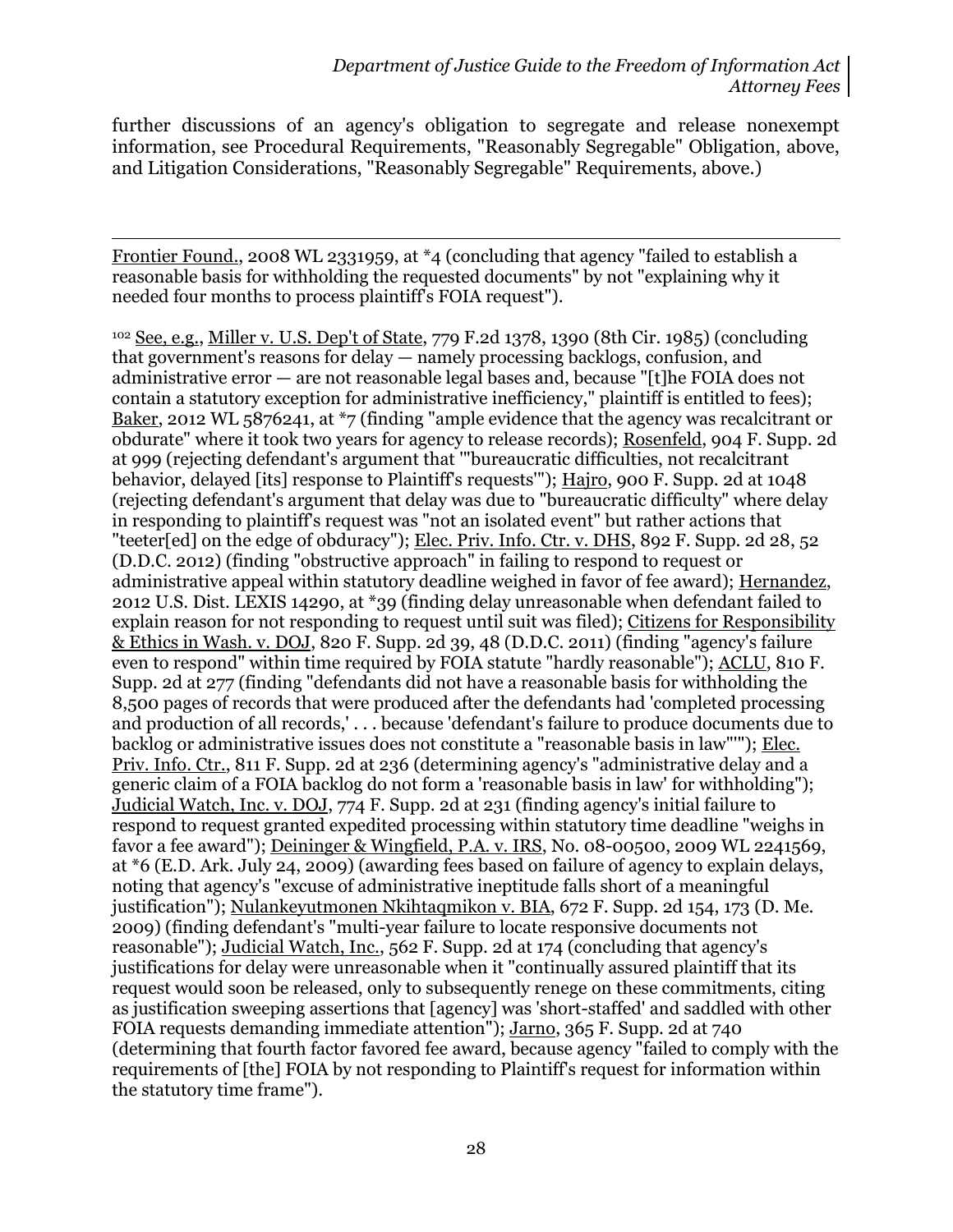# **Timing of Attorney Fees Motions**

Typically, FOIA plaintiffs seek attorney fees only at the conclusion of a case. Even when the underlying action has been decided, a petition for attorney fees "survive[s] independently under the court's equitable jurisdiction."103 The fact that an attorney fees petition is pending, moreover, has been found not to preclude appellate review of the district court's decision on the merits.<sup>104</sup>

Some FOIA plaintiffs, however, have sought "interim" attorney fees before the conclusion of a case<sup>105</sup>  $-$  although such relief has been termed "inefficient"<sup>106</sup> and "piecemeal."107 Sometimes a plaintiff has been able to point to a threshold determination concerning eligibility to receive records that sufficiently supports eligibility for an interim award.<sup>108</sup> If interim fees are approved, payment of the fees

 $\overline{a}$ <sup>103</sup> Carter v. VA, 780 F.2d 1479, 1481 (9th Cir. 1986); see Anderson v. HHS, 3 F.3d 1383, 1385 (10th Cir. 1993) ("[T]he fee issue is ancillary to the merits of the controversy.").

<sup>104</sup> See McDonnell v. United States, 4 F.3d 1227, 1236 (3d Cir. 1993) ("Even if a motion for attorney's fees is still pending in the district court, that motion does not constitute a bar to our exercise of jurisdiction under § 1291." (citing Budinich v. Becton Dickinson & Co., 486 U.S. 196, 198-202 (1988))).

<sup>105</sup> See, e.g., Batton v. Evers, 598 F.3d 169, 184 (5th Cir. 2010) (determining that "issue of plaintiff's entitlement to fees and costs is not yet ripe for review"); Beltranena v. Clinton, 770 F. Supp. 2d 175, 187 (D.D.C. 2011) (finding request for fees "premature" where plaintiff has "not articulated any need for an interim award of fees"); Coven v. OPM, No. 07-1831, 2009 WL 3174423, at \*20 (D. Ariz. Sept. 29, 2009) (deciding that motion for costs premature when final judgment not yet entered); Hussain v. DHS, 674 F. Supp. 2d 260, 272-273 (D.D.C. 2009) (concluding motion for fees premature where final judgment not yet entered and plaintiff gave no reason for need of interim award); Potomac Navigation, Inc. v. U.S. Maritime Administration, No. 09-217, 2009 U.S. Dist. LEXIS 116673, at \*7 (D. Md. Dec. 15, 2009) (determining motion for attorney fees "not ripe").

<sup>106</sup> Biberman v. FBI, 496 F. Supp. 263, 265 (S.D.N.Y. 1980) (noting "inefficiency" of interim fee award); see Allen v. FBI, 716 F. Supp. 667, 669-72 (D.D.C. 1989) (recognizing that although court may order payment of interim fees, it should be done only "in limited circumstances").

<sup>107</sup> Hydron Labs., Inc. v. EPA, 560 F. Supp. 718, 722 (D.R.I. 1983) (refusing to deal "piecemeal" with questions concerning entitlement to attorney fees); see also Allen, 716 F. Supp. at 671 (suggesting that interim fee awards should be made only in unusual case of protracted litigation and financial hardship).

<sup>108</sup> See Hajro v. U.S. Citizenship & Immigration Serv., 900 F. Supp. 2d 1034, 1039 (N.D. Cal. 2012) (agreeing to entertain motion for attorney fees before appeal decided where plaintiff's "inability to collect post judgment interest would be injurious"); Nat'l Ass'n of Criminal Def. Lawyers v. DOJ, No. 97-372, slip op. at 2 (D.D.C. June 26, 1998) (awarding interim fees based on court's conclusion that, inter alia, even brief litigation had "imposed concrete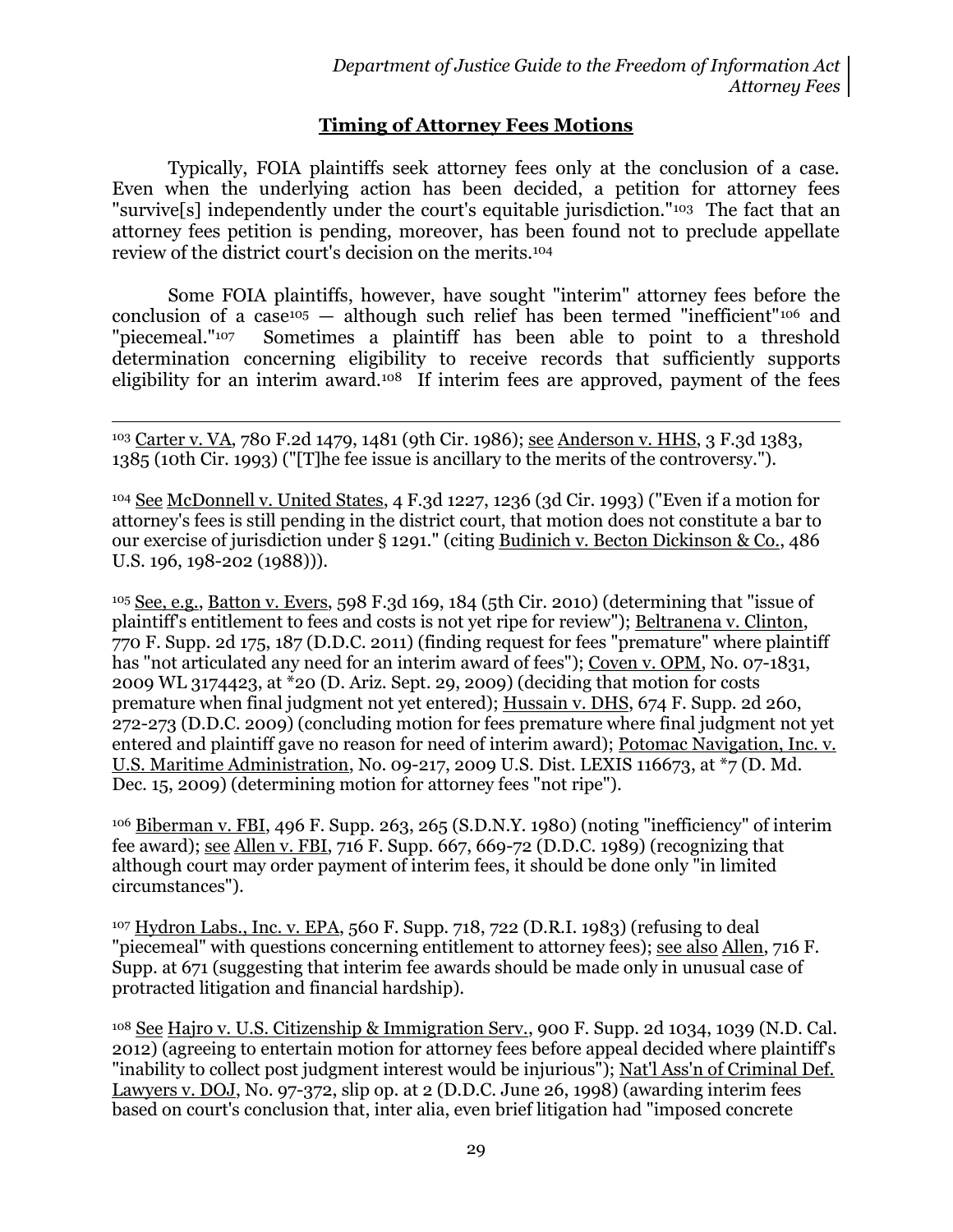need not await final judgment in the action.109 The Court of Appeals for the District of Columbia Circuit has held that an agency must wait for a final court decision on the underlying merits of the case before it can appeal an interim award of fees.<sup>110</sup>

### **Calculations**

As an initial matter, attorney fees and costs are no longer paid by the Claims and Judgment Fund of the United States Treasury.<sup>111</sup> Pursuant to Section 4 of the OPEN Government Act of 2007, FOIA attorney fees and costs are now paid directly by the agency, using funds "annually appropriated for any authorized purpose."<sup>112</sup>

If a court decides to make a fee award  $-$  either interim or otherwise  $-$  its next task is to determine an appropriate fee amount, based upon attorney time shown to have been reasonably expended. Accordingly, the Court of Appeals for the District of Columbia Circuit has held that attorney fees and costs should be supported by welldocumented, contemporaneous billing records;<sup>113</sup> while some courts will consider reconstructed records,<sup>114</sup> the amount ultimately awarded may be reduced accordingly.<sup>115</sup>

 $\overline{a}$ hardship on Plaintiff's counsel"), interlocutory appeal dismissed for lack of juris., 182 F.3d 981 (D.C. Cir. 1999); Wash. Post v. DOD, 789 F. Supp. 423, 424-26 (D.D.C. 1992) (awarding interim fees for special master whose work established plaintiff's right to receive certain records); Allen v. DOD, 713 F. Supp. 7, 12-13 (D.D.C. 1989) (awarding interim fees, but only "for work leading toward the threshold release of non-exempt documents").

<sup>109</sup> See Rosenfeld v. United States, 859 F.2d 717, 727 (9th Cir. 1988); Wash. Post, 789 F. Supp. at 425.

<sup>110</sup> See Nat'l Ass'n of Criminal Def. Lawyers v. DOJ, 182 F.3d 981, 986 (D.C. Cir. 1999) (concluding that prior to conclusion of case in district court, appellate court has no jurisdiction to review attorney fees award); see also Petties v. District of Columbia, 227 F.3d 469, 472 (D.C. Cir. 2000) (emphasizing that interim review of attorney fees decision is unavailable until final judgment is reached) (non-FOIA case).

111 See [OPEN Government Act of 2007, Pub. L. No. 110-175, 121 Stat. 2524.](http://www.gpo.gov/fdsys/pkg/PLAW-110publ175/pdf/PLAW-110publ175.pdf)

<sup>112</sup> Id. § 4 (codified at  $5$  U.S.C. §  $552(a)(4)(E)(ii)$ ).

<sup>113</sup> See Blazy v. Tenet, 194 F.3d 90, 92 (D.C. Cir. 1999) (rejecting otherwise-valid claim for attorney fees "for want of substantiation"); Nat'l Ass'n of Concerned Veterans v. Sec'y of Def., 675 F.2d 1319, 1327 (D.C. Cir. 1982) (per curiam) ("Attorneys who anticipate making a fee application must maintain contemporaneous, complete and standardized time records which accurately reflect the work done by each attorney."); see also Hernandez v. U.S. Customs & Border Prot., No. 10-4602, 2012 U.S. Dist. LEXIS 14290, at \*44 (E.D. La. Feb. 7, 2012) (finding billing records "sufficiently clear and detailed"); Citizens for Responsibility & Ethics in Wash. v. DOJ, 825 F. Supp. 2d 226, 230 (D.D.C. 2011) (concluding that counsel's "timekeeping practices fell significantly below what is expected of fee applicants in this Circuit"); ACLU v. DHS, 810 F. Supp. 2d 267, 279 (D.D.C. 2011) (allowing submission of billing records reflecting quarter-hour time increments, but cautioning that in the future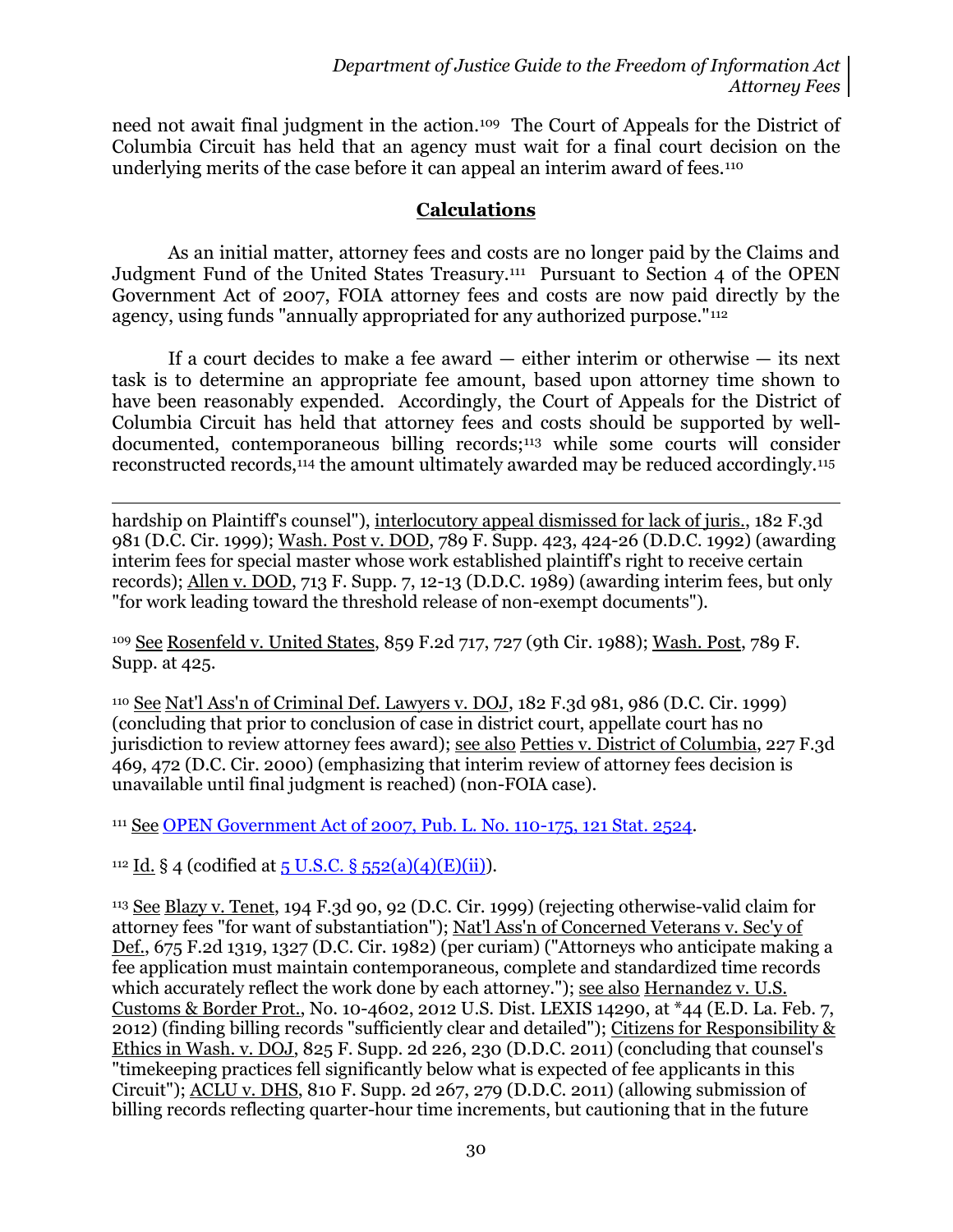The starting point in setting a fee award is to multiply the number of hours reasonably expended by a reasonable hourly rate  $-$  a calculation that yields the "lodestar."<sup>116</sup> Not all hours expended in litigating a case will be deemed to have been

time sheets must be done in six-minute increments); Queen Anne's Conservation Assoc. v. U.S. Dep't of State, 800 F. Supp. 2d 195, 201 (D.D.C. Aug. 3, 2011) (finding court could not determine reasonableness where "description of the tasks are not sufficiently detailed"); Coven v. OPM, No. 07-01831, 2010 WL 1417314, at \*2 (D. Ariz. Apr. 5, 2010) (explaining that without proof of litigation costs, court could not determine if costs were "'reasonably incurred'"); cf. Poulsen, 2007 WL 160945, at \*3 (finding that agency's "challenge to the reasonableness of plaintiff's fee request is conclusory and that [agency] did not meet its 'burden of providing specific evidence to challenge the accuracy and reasonableness of the hours charged'" (quoting McGrath v. County of Nev., 67 F.3d 248, 255 (9th Cir. 1995)).

 $\overline{a}$ 

<sup>114</sup> See, e.g., Judicial Watch, Inc. v. Dep't of Commerce, 384 F. Supp. 2d 163, 173-74 (D.D.C. 2005) (awarding fees based on records reconstructed by former colleague of attorney who handled FOIA suit), aff'd in part, rev'd in part on other grounds in 470 F.3d 363 (D.C. Cir. 2006)). But see Ajluni v. FBI, No. 94-CV-325, 1997 WL 196047, at \*2 (N.D.N.Y. Apr. 14, 1997) (finding that "'[t]he rule in this Circuit prohibits the submission of reconstructed records, where no contemporaneous records have been kept'" (quoting Lenihan v. City of N.Y., 640 F. Supp. 822, 824 (S.D.N.Y. 1986))).

<sup>115</sup> See Anderson v. HHS, 80 F.3d 1500, 1506 (10th Cir. 1996) ("Reconstructed records generally do not accurately reflect the actual time spent; and we have directed district courts to scrutinize such records and adjust the hours if appropriate."); Rosenfeld v. DOJ, 903 F. Supp. 2d 859, 876 (N.D. Cal. 2012) (reducing fee award by ten percent where plaintiff "failed to demonstrate and document in the record that he exercised appropriate billing judgment to eliminate inefficiencies" and for "lack of billing detail"); Hajro v. U.S. Citizenship & Immigration Serv., 900 F. Supp. 2d 1034, 1053 (N.D. Cal. 2012) (reducing entries for block-billing by twenty percent); Citizens for Responsibility & Ethics in Wash., 825 F. Supp. 2d at 231 (reducing fee award by 37.5 percent "to account for any inaccuracies and overbilling that may have occurred as a result of its unacceptable timekeeping habits"); Negley v. FBI, 818 F. Supp. 2d 69, 78-79 (D.D.C. 2011) (reducing award for insufficient billing detail pertaining to settlement discussions); Queen Anne's Conservation Assoc., 800 F. Supp. 2d at 201 (reducing award by twenty percent due to inadequate documentation). But see Judicial Watch, 384 F. Supp. 2d at 174 (declining to reduce a fee award where billing records were reconstructed from transcripts and videotapes, which "though not contemporaneous time records in the traditional sense, nonetheless . . . indicate[d] precisely the length and nature of the work done" and were deemed to be "perhaps even more reliable . . . than a mere time record").

<sup>116</sup> See Hensley v. Eckerhart, 461 U.S. 424, 433 (1982) (civil rights case); Copeland v. Marshall, 641 F.2d 880, 891 (D.C. Cir. 1980) (en banc) (Title VII case); Lindy Bros. Builders, Inc. v. Am. Radiator & Standard Sanitary Corp., 487 F.2d 161, 168 (3d Cir. 1973) (describing the product of a reasonable hourly rate and the hours actually worked as "the lodestar of the court's fee determination") (non-FOIA case).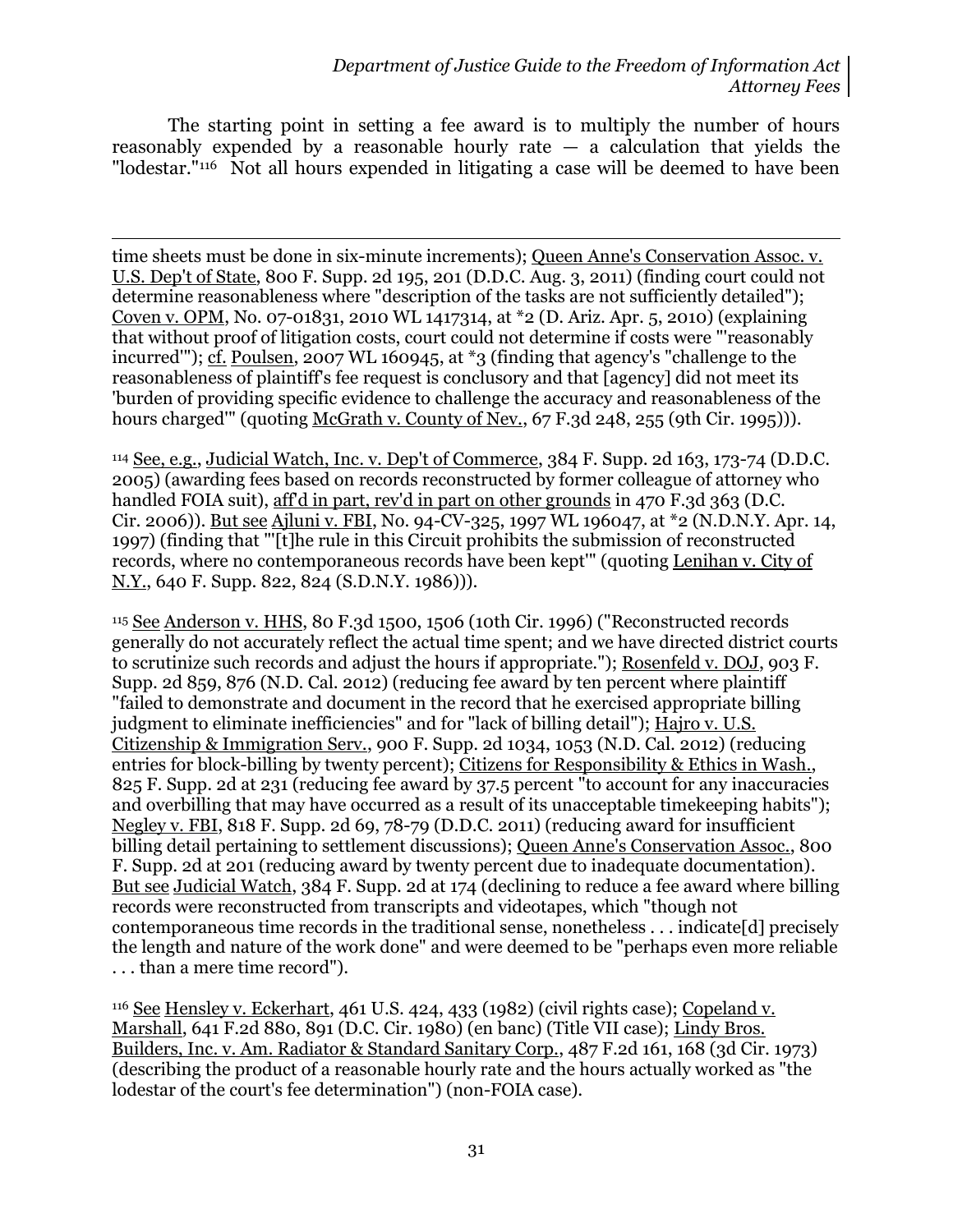"reasonably" expended.117 For example, courts have directed attorneys to subtract hours spent litigating claims upon which the party seeking the fee ultimately did not prevail.<sup>118</sup> In such cases, a distinction has been made between a loss on a legal theory where "the issue was all part and parcel of one [ultimately successful] matter,"<sup>119</sup> and

 $\overline{a}$ 

<sup>117</sup> See, e.g., Rosenfeld, 903 F. Supp. 2d at 874 (reducing lodestar amount to eliminate hours spent monitoring compliance of settlement agreement); Citizens for Responsibility & Ethics in Wash., 825 F. Supp. 2d at 231 (refusing to award fees for time spent reviewing records received in response to FOIA request and draft Vaughn Index as "the cost of reviewing documents produced in response to a FOIA request is simply the price of making such a request"); Moffat v. DOJ, No. 09-12067, 2012 WL 113367, at \*2 (D. Mass. Jan. 12, 2012) (limiting recoverable amount of attorney's fees to "time period that 'includes the preparation and filing of the complaint and stops when the FBI released documents to [plaintiff's] counsel'"); see also Audubon Society of Portland v. NRCS, 2012 WL 4829189, at  $*_{1}$  (D. Or. Oct. 8, 2012) (noting that lodestar figure is presumed reasonable, but that court may consider variety of factors and make adjustments).

<sup>118</sup> See, e.g., Hensley, 461 U.S. at 434-40; Anderson, 80 F.3d at 1506; Copeland, 641 F.2d at 891-92; Rosenfeld v. DOJ, 904 F. Supp. 2d 988, 1006 (N.D. Cal. Oct. 17, 2012) (reducing award by ten percent for time spent on unsuccessful claims); Judicial Watch v. DOJ, 878 F. Supp. 2d 225, 240 (finding that at most, plaintiff could recover fees "incurred as a result of its initiation of this lawsuit," but not for "unsuccessful and 'nonproductive' activities"); Queen Anne's Conservation Assoc., 800 F. Supp. 2d at 201 (determining that plaintiff is not entitled to fees for work performed after voluntary dismissal by plaintiff); Prison Legal News v. EOUSA, No. 08-1055, 2010 WL 3170824, at \*4 (D. Col. Aug. 10, 2010) (granting plaintiff's request for forty percent of total fees incurred in litigating action, commensurate with amount of time spent litigating successful claims); Or. Natural Desert Ass'n, 2010 WL 56111, at \*4 (awarding plaintiff one-fourth fees for time spent on remand when argument not accepted by court); Barnard v. DHS, 656 F. Supp. 2d 91, 100 (D.D.C. 2009) (finding amount requested unreasonable when "[p]laintiff offer[ed] no authority in support of his application of a 'production factor to calculate his request'" and "appear[ed] to include hours for legal work as to which he was not successful"); Nat'l Sec. Archive v. DOD, 530 F. Supp. 2d 198, 205 (D.D.C. 2008) (finding that "[a]warding NSA its entire fee, and thus compensating it at least in part for time spent on a losing claim, would be an abuse of discretion"); Nw. Coal. for Alternatives to Pesticides v. EPA, 421 F. Supp. 2d 123, 129-30 (D.D.C. 2006) (holding that "plaintiff should not be compensated for its unnecessary and unsuccessful 'Motion for Entry of Judgment'"); Ajluni, 947 F. Supp. at 611 (limiting fees to those incurred up to point at which "the last of the additional documents were released"); McDonnell v. United States, 870 F. Supp. 576, 589 (D.N.J. 1994).

<sup>119</sup> Copeland, 641 F.2d at 892 n.18; see, e.g., Lissner v. U.S. Customs Serv., 56 F. App'x 330, 331 (9th Cir. 2003) (permitting award for preparation of initial attorney fees motion, even though it was unsuccessful, because it was "necessary step to . . . ultimate victory"); Judicial Watch, 384 F. Supp. 2d at 171 (awarding attorney fees for the discovery phase of litigation, even though it "was not productive in the sense of getting tangible results," because it gave "effect to" the court's prior order granting the plaintiff an opportunity "to reconstruct or discover documents" that the agency "destroyed or removed" during its initial search); Nat'l Ass'n of Atomic Veterans v. Dir., Def. Nuclear Agency, No. 81-2662, slip op. at 7 (D.D.C. July 15, 1987) (deciding that because plaintiff "clearly prevailed" on its only claim for relief,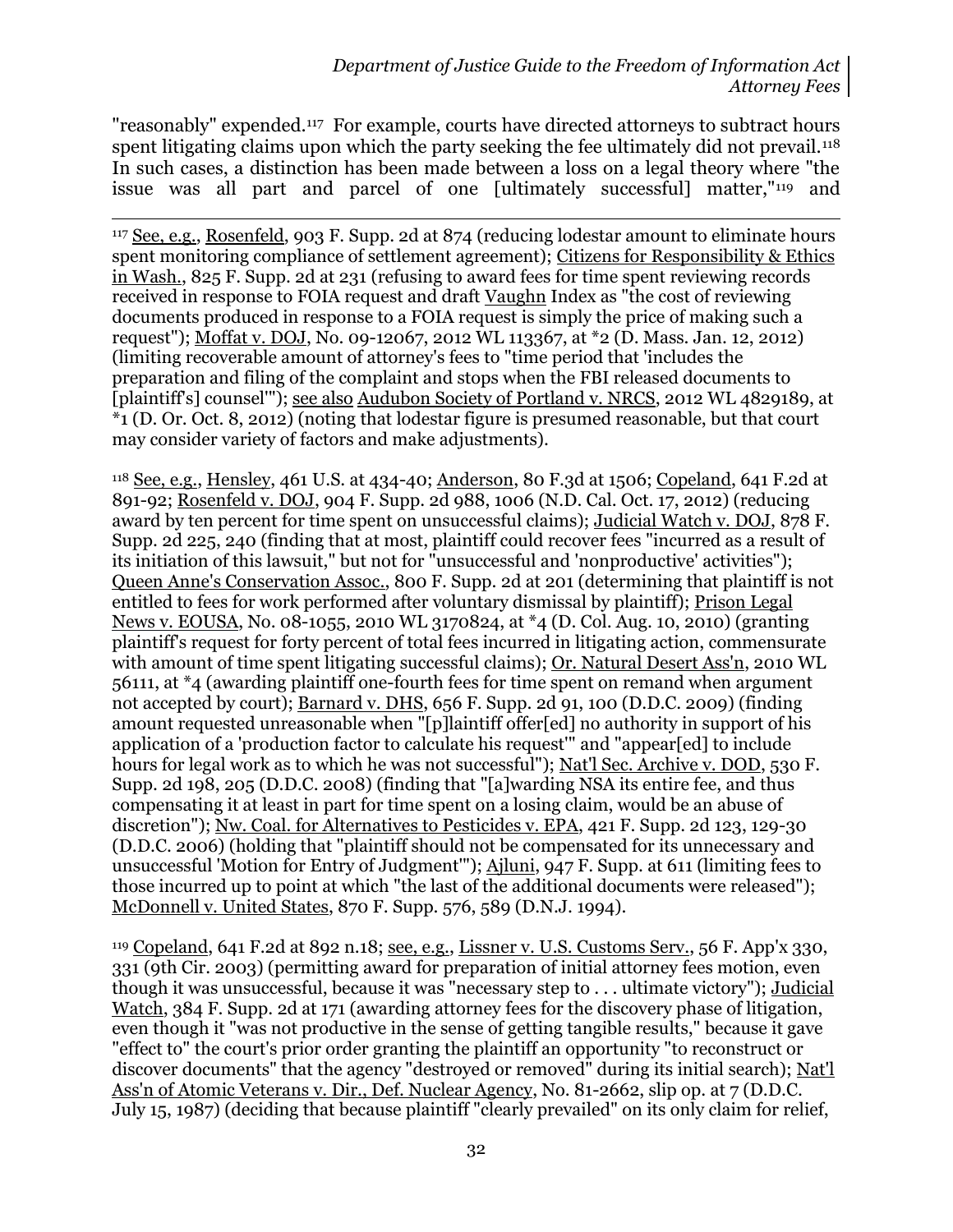"'nonproductive time or [claims] for time expended on issues on which plaintiff ultimately did not prevail.'"120 In some cases when the plaintiff's numerous claims are so intertwined that the court can discern "no principled basis for eliminating specific hours from the fee award," courts have employed a "general reduction method," allowing only a percentage of fees commensurate with the estimated degree to which that plaintiff had prevailed.<sup>121</sup>

Additionally, prevailing plaintiffs' counsel are obligated to exercise sound billing judgment. This means that "[c]ounsel for the prevailing party should make a good-faith effort to exclude from a fee request hours that are excessive, redundant, or otherwise

 $\overline{a}$ it is "entitled to recover fees for time expended on the few motions upon which it did not prevail"); Badhwar v. U.S. Dep't of the Air Force, No. 84-154, slip op. at 3 (D.D.C. Dec. 11, 1986) ("[D]efendants' attempts to decrease [fees] on the grounds that the plaintiffs did not prevail as to all issues raised . . . are not persuasive. [The FOIA] requires only that the plaintiff should have 'substantially prevailed.'").

<sup>120</sup> Weisberg v. DOJ, 745 F.2d 1476, 1499 (D.C. Cir. 1984) (quoting Nat'l Ass'n of Concerned Veterans, 675 F.2d at 1327); see, e.g., Elec. Privacy Info. Ctr. v. DHS, 811 F. Supp. 2d 216, 238 (D.D.C. 2011) (finding fee award not appropriate for unsuccessful motion for summary judgment that "can be reasonably separated from the portion of the litigation that catalyzed the release of responsive records," as well as work for motion that was never entered); Piper v. DOJ, 339 F. Supp. 2d 13, 24 (D.D.C. 2004) (refusing to grant fees for time spent on claims that ultimately were unsuccessful); Steenland v. CIA, 555 F. Supp. 907, 911 (W.D.N.Y. 1983) (declaring that award for work performed after release of records, where all claims of exemptions subsequently upheld, "would assess a penalty against defendants which is clearly unwarranted"); Agee v. CIA, No. 79-2788, slip op. at 1 (D.D.C. Nov. 3, 1982) ("[P]laintiff is not entitled to fees covering work where he did not substantially prevail."); Dubin v. Dep't of Treasury, 555 F. Supp. 408, 413 (N.D. Ga. 1981) (holding that fees awarded "should not include fees for plaintiffs' counsel for their efforts after the release of documents by the Government . . . since they failed to prevail on their claims at trial"), aff'd, 697 F.2d 1093 (11th Cir. 1983) (unpublished table decision).

<sup>121</sup> See, e.g., Or. Natural Desert Ass'n, 2010 WL 56111, at \*3 (reducing fee award amount where plaintiff only successful on one of its four claims); Hull v. U.S. Dep't of Labor, No. 04- CV-1264, 2006 U.S. Dist. LEXIS 35054, at \*20 (D. Colo. May 30, 2006) (reducing number of hours for which plaintiff may recover fees by sixty percent, because she was only "about forty percent successful"); Kempker-Cloyd v. DOJ, No. 5:97-253, slip op. at 14 (W.D. Mich. Apr. 2, 1999) (magistrate's recommendation) (dividing claimed amount of attorney fees in half, because "[s]egregating litigation efforts spent on intertwined issues . . . is impracticable, if not impossible"), adopted, (W.D. Mich. Aug. 17, 1999); McDonnell, 870 F. Supp. at 589 (reducing plaintiff's requested award by sixty percent because "the amount of relief denied was greater than that awarded"). But see Judicial Watch, Inc. v. DOJ, 774 F. Supp. 2d 225, 233 (D.D.C. 2011) (refusing to adjust lodestar amount downward by fifty percent when plaintiff only recovered less than one quarter of documents requested because agency's argument "appear[ed] to neglect the fact that FOIA cases routinely result in the disclosure of a relatively small proportion of the documents originally requested").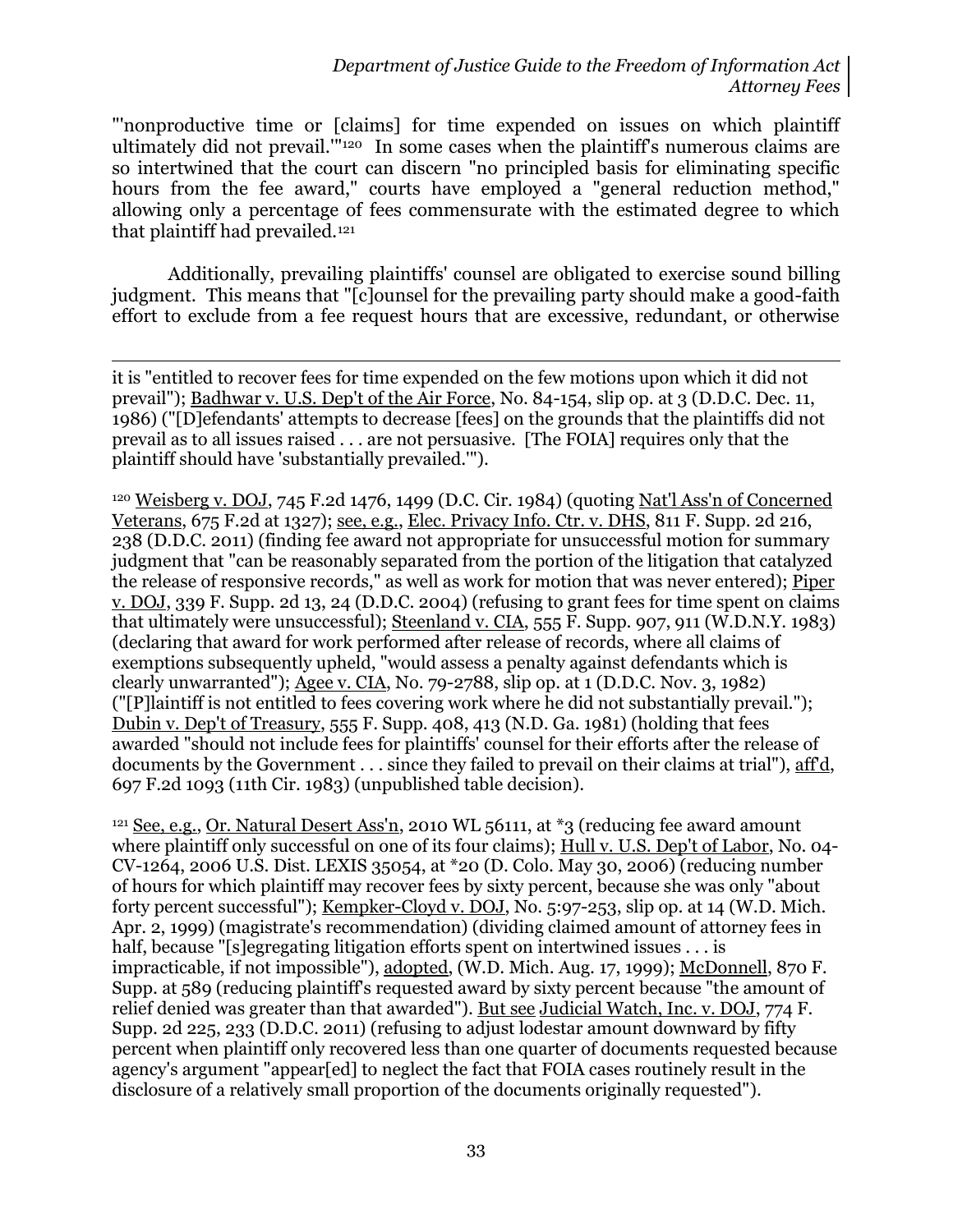unnecessary."122 Furthermore, the Court of Appeals for the District of Columbia Circuit has admonished that "[s]ome expense items, though perhaps not unreasonable between a first class law firm and a solvent client, are not supported by indicia of reasonableness sufficient to allow us justly to tax the same against the United States."<sup>123</sup> Although "contests over fees should not be permitted to evolve into exhaustive trial-type proceedings,"<sup>124</sup> when attorney fees are awarded, the hours expended by counsel for the plaintiff pursuing the fee award also are ordinarily compensable, but can be reduced if the court finds them excessive. 125

 $\overline{a}$ <sup>122</sup> Hensley, 461 U.S. at 434; see Auto Alliance Int'l, Inc. v. U.S. Customs Serv., 155 F. App'x 226, 228 (6th Cir. 2005) (upholding district court's twenty-five percent reduction of fees for "general excessiveness in billing" in this "relatively unexceptional FOIA case"); Rosenfeld, 904 F. Supp. 2d at 1006 (reducing overall fee award by ten percent where Plaintiff failed to show sound billing judgment was exercised); Rosenfeld, 903 F. Supp. 2d. at 876 (adjusting award downward due to plaintiff's failure to "demonstrate and document that he exercised appropriate billing judgment to eliminate inefficiencies"); Audubon Society, 2012 WL 4829189, at \*5 ("It is excessive to charge for tasks of less than a minute."); Yonemoto v. VA, No. 06-378, 2012 WL 1980818, at \*6 (D. Haw. June 1, 2012) (reducing award for excessive time spent reviewing files, communicating, and researching); ACLU, 810 F. Supp. 2d at 279- 281 (excluding billing entries related to press communications, retention letter, and excessive time spent by junior associate in drafting complaint); Elec. Privacy Info. Ctr., 811 F. Supp. 2d at 238 (reducing award due to "several instances of duplicative or excessive billing," including billing amount for "complaint consist[ing] largely of boilerplate language and uncomplicated factual history"); Negley v. FBI, 818 F. Supp. 2d 69, 79 (D.D.C. 2011) (reducing fee award by twenty percent for excessive time spent on drafting motion for attorneys' fees); Nulankeyutmonen Nkihtaqmikon v. BIA, 723 F. Supp. 2d 272 (D. Me. 2010) (finding plaintiff properly excluded from billing work where redactions were ultimately upheld); Judicial Watch, Inc. v. DHS, No. 08-2133, 2009 WL 1743757, at \*8 (D.D.C. June 15, 2009) (magistrate's recommendation) (reducing excessive claim by twenty percent where "disputed matters in this litigation were not complex and the requested records were released early in the litigation"); L.A. Gay & Lesbian Cmty. Servs. Ctr. v. IRS, 559 F. Supp. 2d 1055, 1061-62 (C.D. Cal. 2008) (reducing fees "to account for duplication caused by the number of attorneys involved and excessive time spent on certain tasks"); Am. Small Bus. League v. SBA, No. 04-4250, 2005 WL 2206486, at  $*$ 1 (N.D. Cal. Sept. 12, 2005) (reducing fees for "unnecessary" time that was spent "thinking about, researching and drafting" fee petition); McCoy v. BOP, No. 03-383, 2005 WL 1972600, at \*3-4 (E.D. Ky. Aug. 16, 2005) (reducing fees by approximately thirty percent because some of the hours submitted were "duplicative, unnecessary to the outcome of the case, and excessive for an experienced attorney"); Smith v. Ashcroft, No. 02-CV-0043, 2005 WL 1309149, at \*4 (W.D. Mich. May 25, 2005) (reducing fees by twenty-five percent because the amount sought included compensation for "work not reasonably necessary to prosecute the case," such as "attorney time spent responding to media inquiries").

<sup>123</sup> In re North (Schultz Fee Application), 8 F.3d 847, 852 (D.C. Cir. 1993) (non-FOIA case).

<sup>124</sup> Nat'l Ass'n of Concerned Veterans, 675 F.2d at 1324.

<sup>125</sup> See Lissner, 56 F. App'x at 331; Copeland, 641 F.2d at 896; see also Auto Alliance Int'l, 155 F. App'x at 228 (affirming district court's limitation of "fees on fees" to three percent of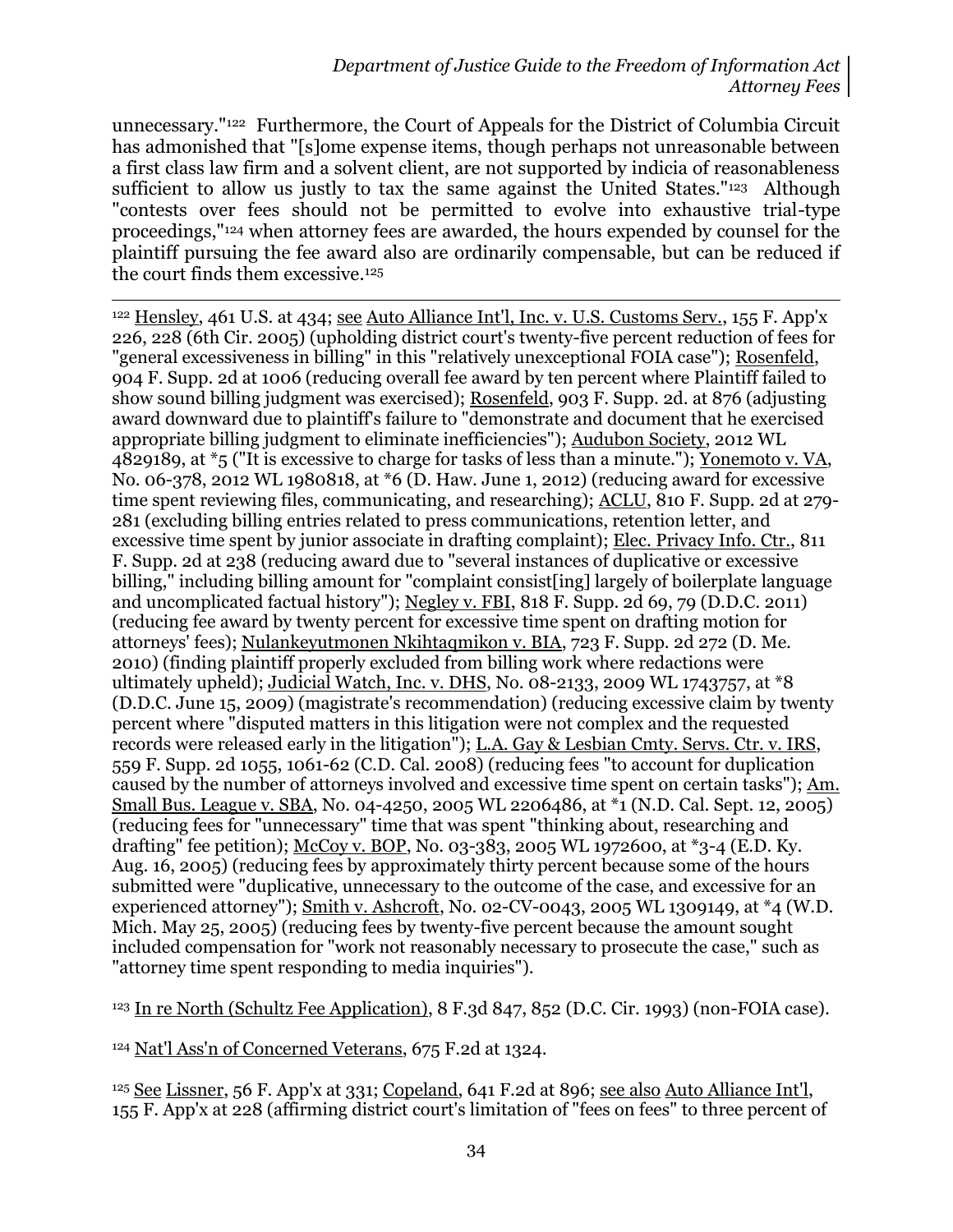To determine a reasonable hourly rate — which has been defined "as that prevailing in the community for similar work"<sup>126</sup> — courts will accept affidavits from local attorneys to support hourly rate claims, but have held that they should be couched in terms of specific market rates for particular types of litigation and must be well supported.127 The pertinent legal market, for purposes of calculating legal fees, is the

 $\overline{a}$ hours in main case, absent unusual circumstances); Rosenfeld, 904 F. Supp. 2d at 1009 (reducing fees on fees award by twenty percent); Rosenfeld, 903 F. Supp. 2d. at 879 (finding request for "'fees-on-fees'" award "'grossly inflated'"); Judicial Watch v. DOJ, 878 F. Supp. 2d 225, 241 (allowing for fees on fees award, but reducing in order for award to be commensurate with reduced fee award); Citizens for Responsibility & Ethics in Wash., 825 F. Supp. 2d at 233 (agreeing that fees on fees should be awarded because plaintiff "prevailed on the major issues raised in the Motion for Attorney Fees — namely, the questions of whether [plaintiff] was eligible for and entitled to fees in the first place — very little of the time expended on fee issues related to the issues on which it did not prevail"); Elec. Privacy Info. Ctr., 811 F. Supp. 2d at 240 (awarding "fees on fees" because "upon close scrutiny of the record, that the hours spent by the plaintiff on these tasks were reasonably expended and do not constitute a 'windfall' for the attorneys"); Prison Legal News v. EOUSA, No. 08- 1055, 2010 WL 3170824, at \*4 (D. Col. Aug. 10, 2010) (reducing award for time spent litigating fee issue as "legal issues associated with a request for legal fees are neither novel or complicated"); Or. Natural Desert Ass'n v. Gutierrez, 442 F. Supp. 2d 1096, 1102 (D. Or. 2006) (reducing "fees on fees" by fifteen percent "to match the reduction for [plaintiff's] partial success") (appeal pending); McCoy, 2005 WL 1972600, at \*3 (allowing fees for time spent "reviewing entitlement to fees and drafting the related motion"); Am. Small Bus. League, 2005 WL 2206486, at \*1 (allowing portion of fees for "time spent on the fee motion"); Nat'l Veterans Legal Servs. Program v. VA, No. 96-1740, 1999 WL 33740260, at \*5 (D.D.C. Apr. 13, 1999) (approving award of "fees-on-fees"); Assembly of Cal., 1993 WL 188328, at \*16 (E.D. Cal. May 28, 1993); Katz v. Webster, No. 82-1092, slip op. at 4-5 (S.D.N.Y. Feb. 1, 1990).

#### <sup>126</sup> Nat'l Ass'n of Concerned Veterans, 675 F.2d at 1323.

<sup>127</sup> See id.; Moffat v. DOJ, 716 F.3d  $244$ ,  $256$  (1st Cir. 2013) (upholding lower court fee award calculation based on "value that [the Committee for Public Counsel Services] had placed on attorneys representing indigent defendant"); Audubon Society, 2012 WL 4829189, at \*2 (noting that fee applicant has burden of demonstrating hourly rates are reasonable); Elec. Frontier Found. v. Office of the Dir. of Nat'l Intelligence, No. 07-05278, 2008 WL 2331959, at \*5 (N.D. Cal. June 4, 2008) (finding that plaintiff produced satisfactory evidence by submitting declarations from four attorneys of comparable education, expertise, experience and within the same community); McCoy, 2005 WL 1972600, at \*3 (requiring plaintiff to verify reasonableness of requested hourly rate by submitting "one or more affidavits from area attorneys who are experienced in and familiar with reasonable hourly rates in similar cases"); Inst. for Wildlife Prot. v. U.S. Fish & Wildlife Serv., No. 02-6178, slip op. at 5 (D. Or. Dec. 3, 2003) (reducing plaintiff's claimed hourly rate due to counsel's lack of FOIA experience and noncomplexity of case); Confederated Tribes v. Babbitt, No. 96-197, slip op. at 3 (D. Or. Sept. 30, 1997) (rejecting plaintiff's proposed use of area market rate for calculation of fees because plaintiff's attorneys in fact contracted to work for their client at substantially lower rate).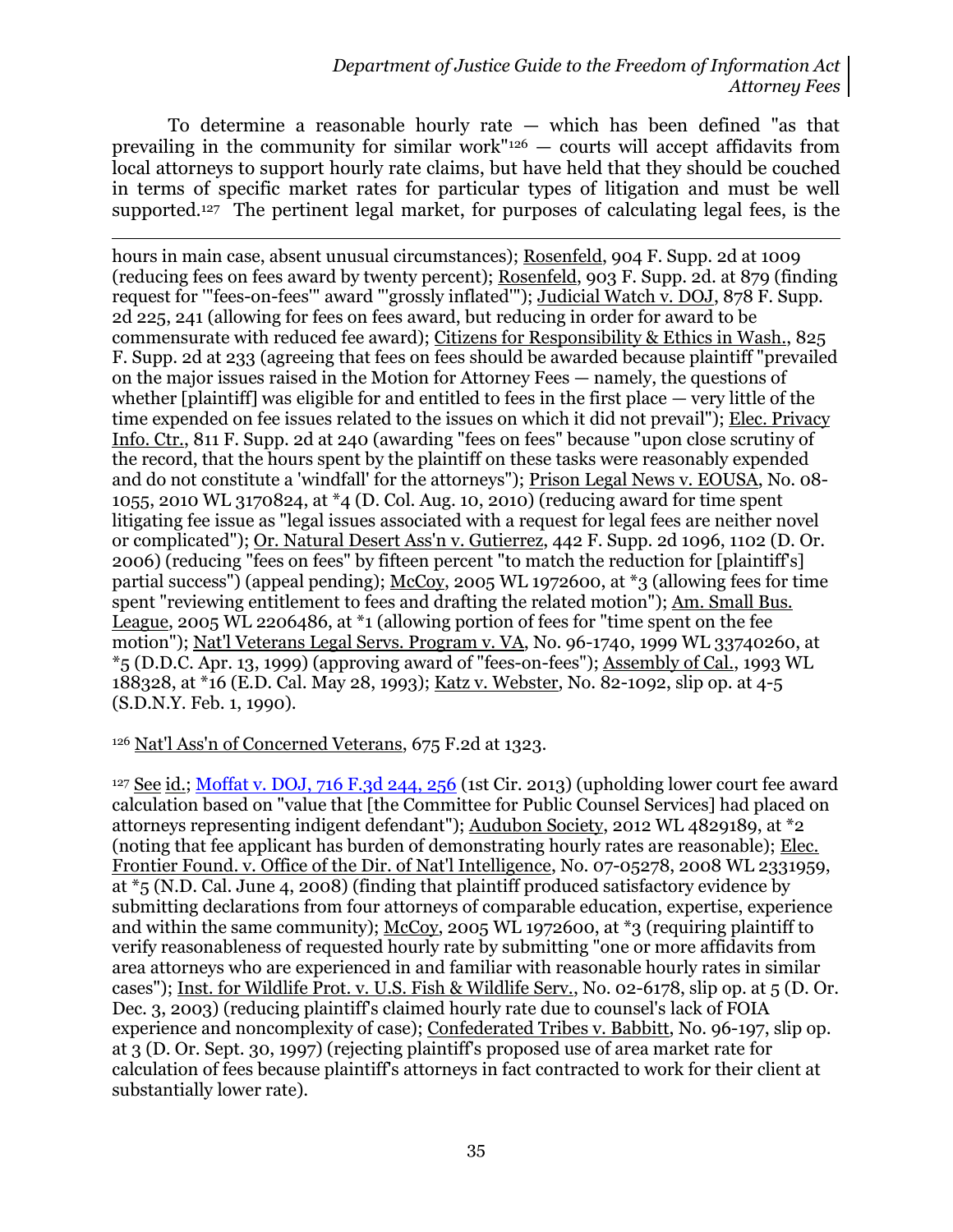jurisdiction in which the district court sits.128 Within the D.C. Circuit, the standard rate most often employed is an updated version of the "Laffey Matrix," which categorizes hourly rates by years in practice, and is adjusted each year for inflation. <sup>129</sup>

The lodestar, which is the calculation of the number of hours reasonably expended multiplied by a reasonable hourly rate, is strongly presumed to yield the reasonable fee. Indeed, the Supreme Court has clarified that contingency enhancements are not available under statutes authorizing an award of attorney fees to a "prevailing or substantially prevailing party," such as the FOIA.130 Moreover, FOIA fee awards may not be increased to provide plaintiffs' attorneys "interest" to compensate for delays in their receipt of payments for legal services rendered.<sup>131</sup> Also, if a case has been in

 $\overline{a}$ <sup>128</sup> See, e.g., Hernandez, 2012 U.S. Dist. LEXIS 14290, at \*47 (reducing hourly rates based on review of recent case law within district); Auto Alliance Int'l, 155 F. App'x at 127 (affirming district court's use of market rate for judicial district within which it sits); Nw. Coal. for Alternatives to Pesticides v. Browner, 965 F. Supp. 59, 65 (D.D.C. 1997) (explaining that fees are properly calculated based on the legal market for the jurisdiction "in which the district court sits").

<sup>129</sup> Laffey v. Nw. Airlines, 746 F.2d 4, 24-25 (D.C. Cir. 1984), overruled in part on other grounds by Save Our Cumberland Mountains, Inc. v. Hodel, 857 F.2d 1516, 1524 (D.C. Cir. 1988) (en banc); see, e.g., Covington v. District of Columbia, 57 F.3d 1101, 1109 (D.C. Cir. 1995) (noting circuit court approval of use of "Laffey Matrix") (non-FOIA case); Negley v. FBI, 818 F. Supp. 2d 69, 77 (D.D.C. 2011) (noting that courts award fees "based on the applicable Laffey Matrix rates for any given year"); Elec. Privacy Info. Ctr., 811 F. Supp. 2d at 238 (applying "paralegal/clerk" Laffey Matrix rate for time on work conducted before attorney was admitted to bar); Judicial Watch, Inc. v. Bureau of Land Mgmt., 562 F. Supp. 2d 159, 175 (D.D.C. 2008) ("Courts use the Laffey matrix to determine reasonable hourly rates in calculating an appropriate award of attorney's fees."), rev'd on other grounds, 610 F.3d 747 (D.C. Cir. 2010).

<sup>130</sup> City of Burlington v. Dague, 505 U.S. 557, 562 (1992) (prohibiting contingency enhancement in environmental fee-shifting statutes and noting that case law "construing what is a 'reasonable' fee applies uniformly to all [federal fee-shifting statutes]"); see also Hernandez, 2012 U.S. Dist. LEXIS 14290, at \*53 (finding that "fee award in this case is not disproportionate to those awarded in other similar cases" and so declining to adjust lodestar amount); Elec. Privacy Info. Ctr., 811 F. Supp. 2d at 240 (refusing to award fee enhancement for work performed on "unusually exhaustive administrative filings" as "work performed at the administrative level is not compensable under FOIA"); Ray v. DOJ, 856 F. Supp. 1576, 1583 (S.D. Fla. 1994) (noting that "Dague calls into question the applicability of an enhancement for contingency cases," but declining to decide whether the decision also forbids a fee enhancement for "exceptional" cases by holding that this FOIA case result was not exceptional), aff'd, 87 F.3d 1250 (11th Cir. 1996); Judicial Watch, 384 F. Supp. 2d at 174 (denying a request for an enhancement, because the plaintiff failed to explain "why the lodestar does not offer sufficient compensation"); Assembly of Cal., 1993 WL 188328, at \*14 (refusing to grant approval for any upward adjustment in lodestar calculation).

<sup>131</sup> See Library of Cong. v. Shaw, 478 U.S. 310, 314 (1986) ("In the absence of express congressional consent to the award of interest separate from a general waiver of immunity